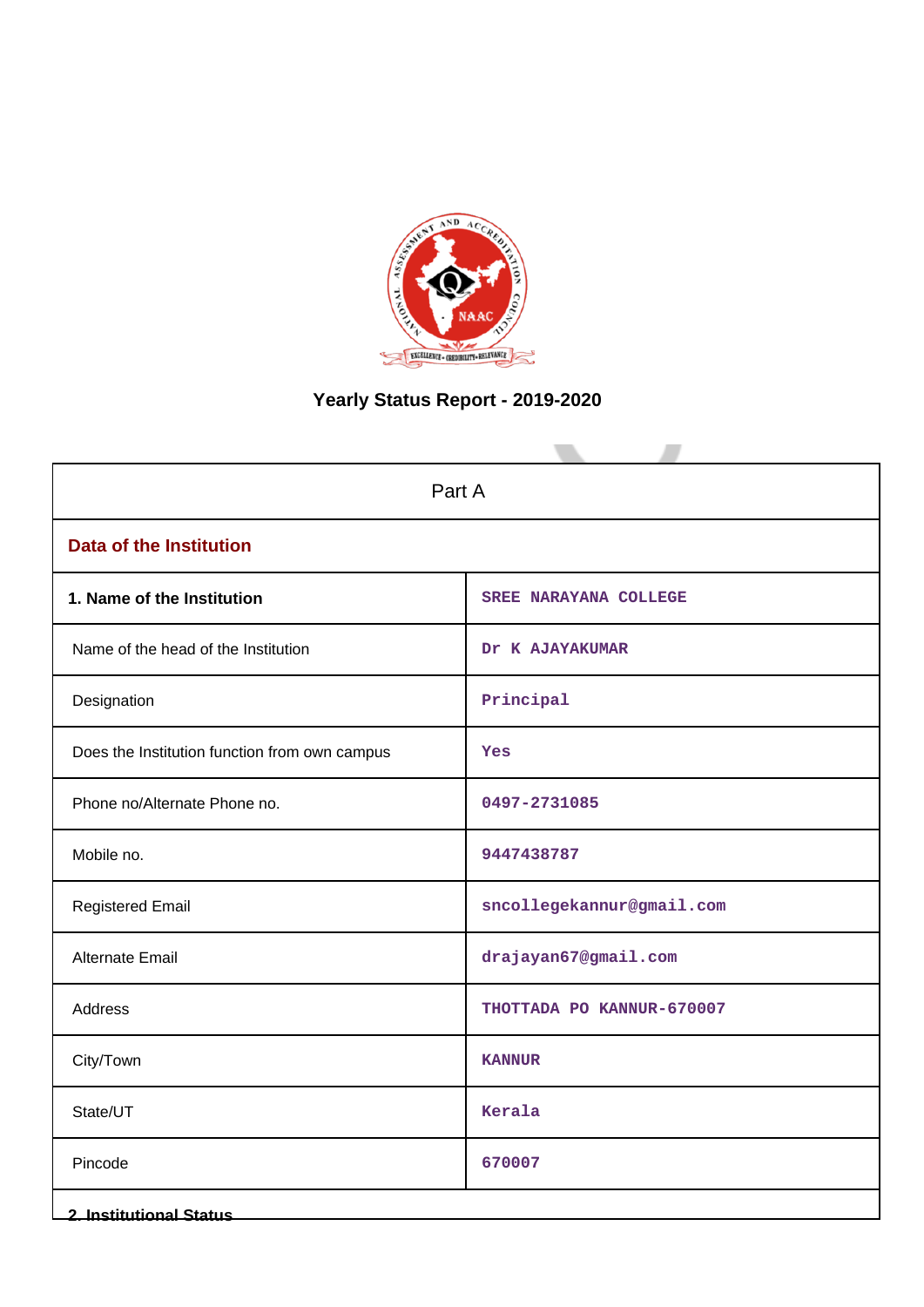| Affiliated / Constituent                       | Affiliated                                     |
|------------------------------------------------|------------------------------------------------|
| Type of Institution                            | Co-education                                   |
| Location                                       | Semi-urban                                     |
| <b>Financial Status</b>                        | state                                          |
| Name of the IQAC co-ordinator/Director         | Dr. ANITHA P K                                 |
| Phone no/Alternate Phone no.                   | 04972731085                                    |
| Mobile no.                                     | 9495993854                                     |
| <b>Registered Email</b>                        | sncollegekannur@gmail.com                      |
| <b>Alternate Email</b>                         | anithadilips@gmail.com                         |
| 3. Website Address                             |                                                |
| Web-link of the AQAR: (Previous Academic Year) | https://www.sncollegekannur.ac.in/ag<br>ar.php |

|                                                                          | al. plip                                                |
|--------------------------------------------------------------------------|---------------------------------------------------------|
| 4. Whether Academic Calendar prepared during<br>the year                 | Yes                                                     |
| if yes, whether it is uploaded in the institutional website:<br>Weblink: | https://sncollegekannur.ac.in/academic-<br>calender.php |

# **5. Accrediation Details**

| Cycle | Grade | <b>CGPA</b> | Year of      | Validity          |                   |
|-------|-------|-------------|--------------|-------------------|-------------------|
|       |       |             | Accrediation | Period From       | Period To         |
|       | A     | 3.32        | 2011         | $30 - Nov - 2011$ | $29 - Nov - 2016$ |
|       | А     | 3.04        | 2018         | $02 - Nov - 2018$ | $01 - Nov - 2023$ |

# **6. Date of Establishment of IQAC** 01-Jun-2011

# **7. Internal Quality Assurance System**

| Quality initiatives by IQAC during the year for promoting quality culture |                          |                                       |  |  |
|---------------------------------------------------------------------------|--------------------------|---------------------------------------|--|--|
| Item /Title of the quality initiative by<br><b>IQAC</b>                   | Date & Duration          | Number of participants/ beneficiaries |  |  |
| Focus seminar series                                                      | $01 - \text{Feb} - 2021$ | 1800                                  |  |  |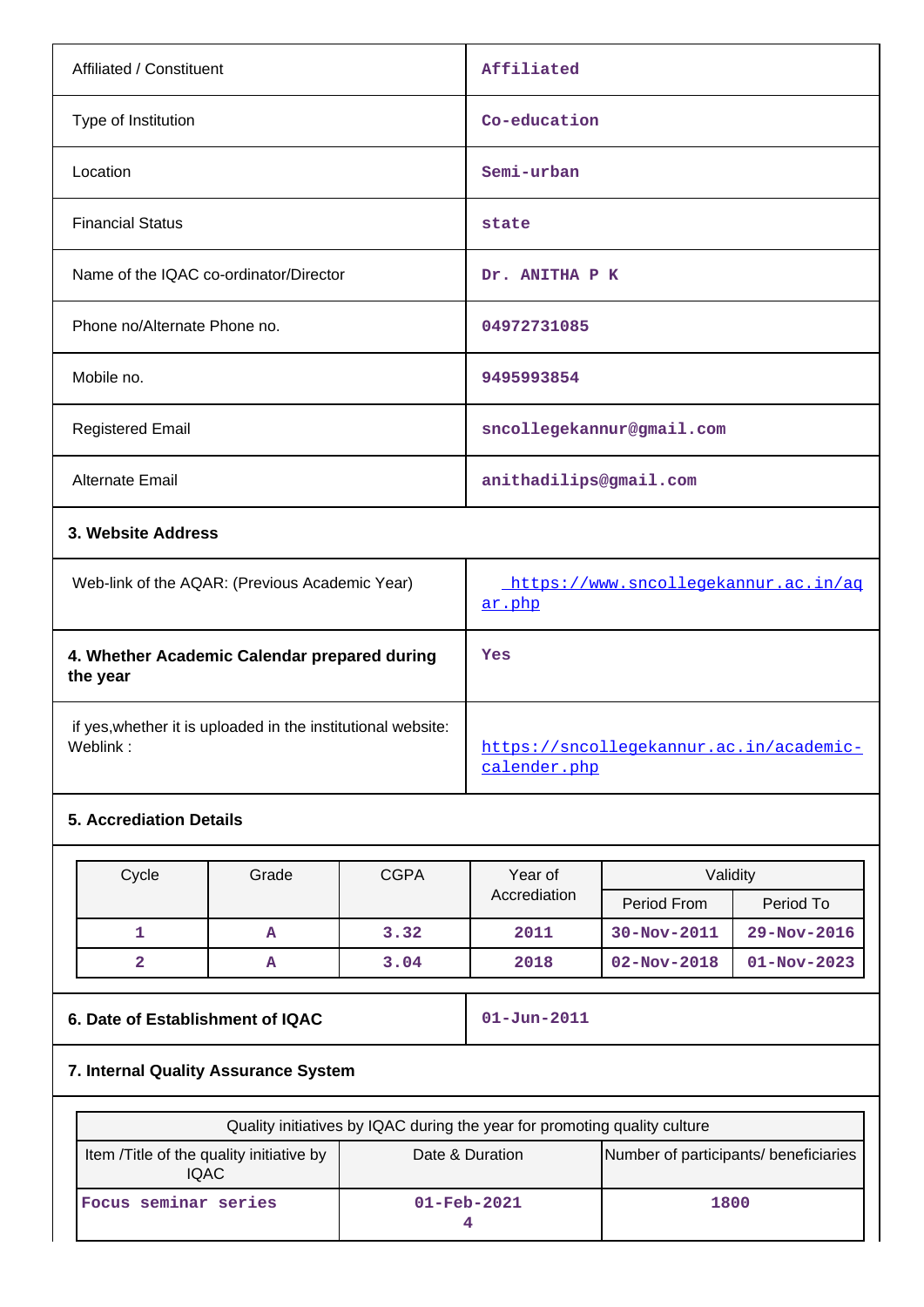| Workshop on outcome based<br>learning                                                                              |                                                                         |                        |   |                | $19 - Dec - 2019$<br>$\mathbf{2}$   |                         | 75     |
|--------------------------------------------------------------------------------------------------------------------|-------------------------------------------------------------------------|------------------------|---|----------------|-------------------------------------|-------------------------|--------|
|                                                                                                                    | Founders Day seminar                                                    | $07 - Nov - 2019$<br>2 |   |                |                                     | 600                     |        |
|                                                                                                                    | seminar on NAAC<br>accreditation procedures                             |                        |   |                | $05 - Nov - 2019$<br>$\mathbf{2}$   |                         | 75     |
|                                                                                                                    | Orientation programme for<br>I Year B A students                        |                        |   |                | $10 - Ju1 - 2019$<br>$\mathbf{2}$   |                         | 220    |
|                                                                                                                    | Orientation programme for<br>I Year BCom/BBA students                   |                        |   |                | $09 - Ju1 - 2019$<br>$\overline{2}$ |                         | 170    |
|                                                                                                                    | Orientation programme for<br>I Year B Sc students                       |                        |   |                | $08 - Ju1 - 2019$<br>2              |                         | 255    |
|                                                                                                                    | Academic audit/result<br>analysis                                       |                        |   |                | $12 - Jun - 2019$<br>$\overline{2}$ |                         | 2100   |
|                                                                                                                    |                                                                         |                        |   |                | View File                           |                         |        |
| <b>Bank/CPE of UGC etc.</b><br>Institution/Departmen<br>Scheme                                                     |                                                                         |                        |   | Funding Agency |                                     | Year of award with      | Amount |
|                                                                                                                    | t/Faculty<br>Botany/Dr<br>Jeeshna M V                                   | <b>SPTIS</b>           |   |                | <b>KSCSTE</b>                       | duration<br>2019<br>365 | 8000   |
|                                                                                                                    | English/Dr C P<br>sathish                                               | Central                |   |                | <b>ICHR</b>                         | 2017<br>730             | 500000 |
|                                                                                                                    | No Files Uploaded !!!                                                   |                        |   |                |                                     |                         |        |
|                                                                                                                    | 9. Whether composition of IQAC as per latest<br><b>NAAC</b> guidelines: |                        |   |                | Yes                                 |                         |        |
|                                                                                                                    | Upload latest notification of formation of IQAC                         |                        |   |                | View File                           |                         |        |
|                                                                                                                    | 10. Number of IQAC meetings held during the<br>year :                   |                        | 4 |                |                                     |                         |        |
| The minutes of IQAC meeting and compliances to the<br>decisions have been uploaded on the institutional<br>website |                                                                         | Yes                    |   |                |                                     |                         |        |
|                                                                                                                    | Upload the minutes of meeting and action taken report                   |                        |   |                | View File                           |                         |        |
| 11. Whether IQAC received funding from any of<br>the funding agency to support its activities<br>during the year?  |                                                                         | <b>No</b>              |   |                |                                     |                         |        |

**12. Significant contributions made by IQAC during the current year(maximum five bullets)**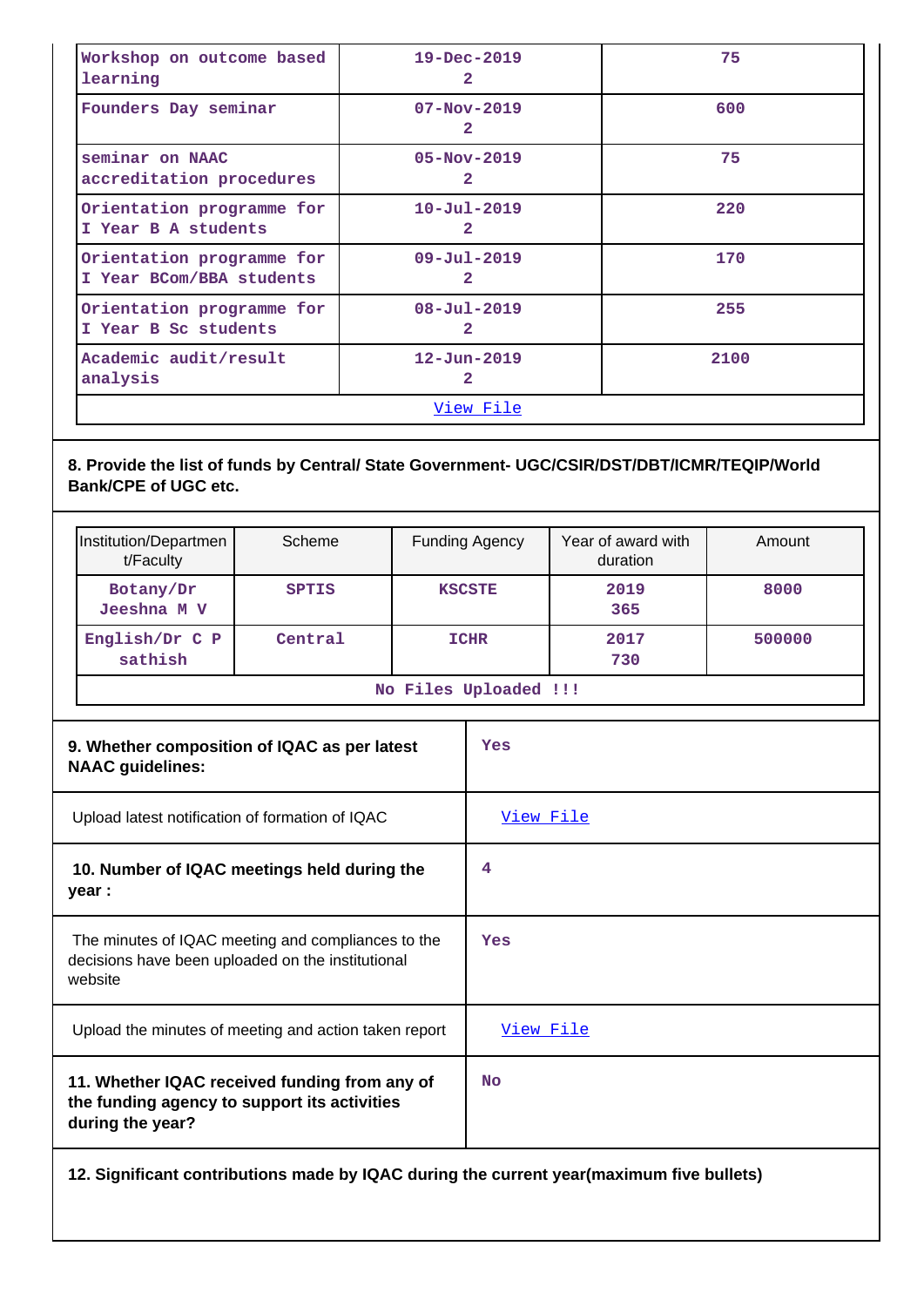**Monitoring of admission procedure for UG and P G Courses 2019**

**Prepared academic calendar for the year 2019-20**

**Conducted academic audit and remedial measures taken**

**Constituted Young Innovative Programme(YIP) to promote innovations in students**

**Conduced department wise "Focus" seminar series to create awareness about recent developments in the respective disciplines**

#### [View File](https://assessmentonline.naac.gov.in/public/Postacc/Contribution/9451_Contribution.xls)

**13. Plan of action chalked out by the IQAC in the beginning of the academic year towards Quality Enhancement and outcome achieved by the end of the academic year**

| Plan of Action                                                                                                                                                               | Achivements/Outcomes                                                                                                                                                                                                                                                                   |  |  |  |
|------------------------------------------------------------------------------------------------------------------------------------------------------------------------------|----------------------------------------------------------------------------------------------------------------------------------------------------------------------------------------------------------------------------------------------------------------------------------------|--|--|--|
| Formation of screening committee for<br>the purpose of promotion of teachers                                                                                                 | A screening committee was constituted<br>from IQAC members with Dr K Ajayakumar,<br>Dr C P Sathhesh, Dr B V Lasitha and Dr<br>Anitha P K as members to screen the<br>placement applications of teachers                                                                                |  |  |  |
| To Constitute Young initiative<br>programme (YIP) to promote start ups<br>and young inventions among students                                                                | Constituted Young initiative programme<br>(YIP) to promote start ups and young<br>inventions among students and two<br>students Team were selected for state<br>level competition                                                                                                      |  |  |  |
| To Monitor research activities of all<br>departments, plans to conduct research<br>methodology workshop in association<br>with research promotion council of the<br>College. | A research methodology workshop was<br>conducted in association with research<br>promotion council of the College and<br>KSCSTE of Kerala Government on 1-2-2019<br>$\& 2 - 2 - 2019.$                                                                                                 |  |  |  |
| Result analysis of all semesters                                                                                                                                             | Result analysis of previous semesters<br>was done at the begining of each<br>semester. Meritorious students were<br>honored at the end of the academic<br>year. As rectification measures,<br>remedial classes and special tutorials<br>were implemented in a more stringent<br>scale. |  |  |  |
|                                                                                                                                                                              | View File                                                                                                                                                                                                                                                                              |  |  |  |
| 14. Whether AQAR was placed before statutory<br>body?                                                                                                                        | Yes                                                                                                                                                                                                                                                                                    |  |  |  |
| Name of Statutory Body                                                                                                                                                       | <b>Meeting Date</b>                                                                                                                                                                                                                                                                    |  |  |  |
| IQAC and College Council                                                                                                                                                     | $11 - \text{Feb} - 2021$                                                                                                                                                                                                                                                               |  |  |  |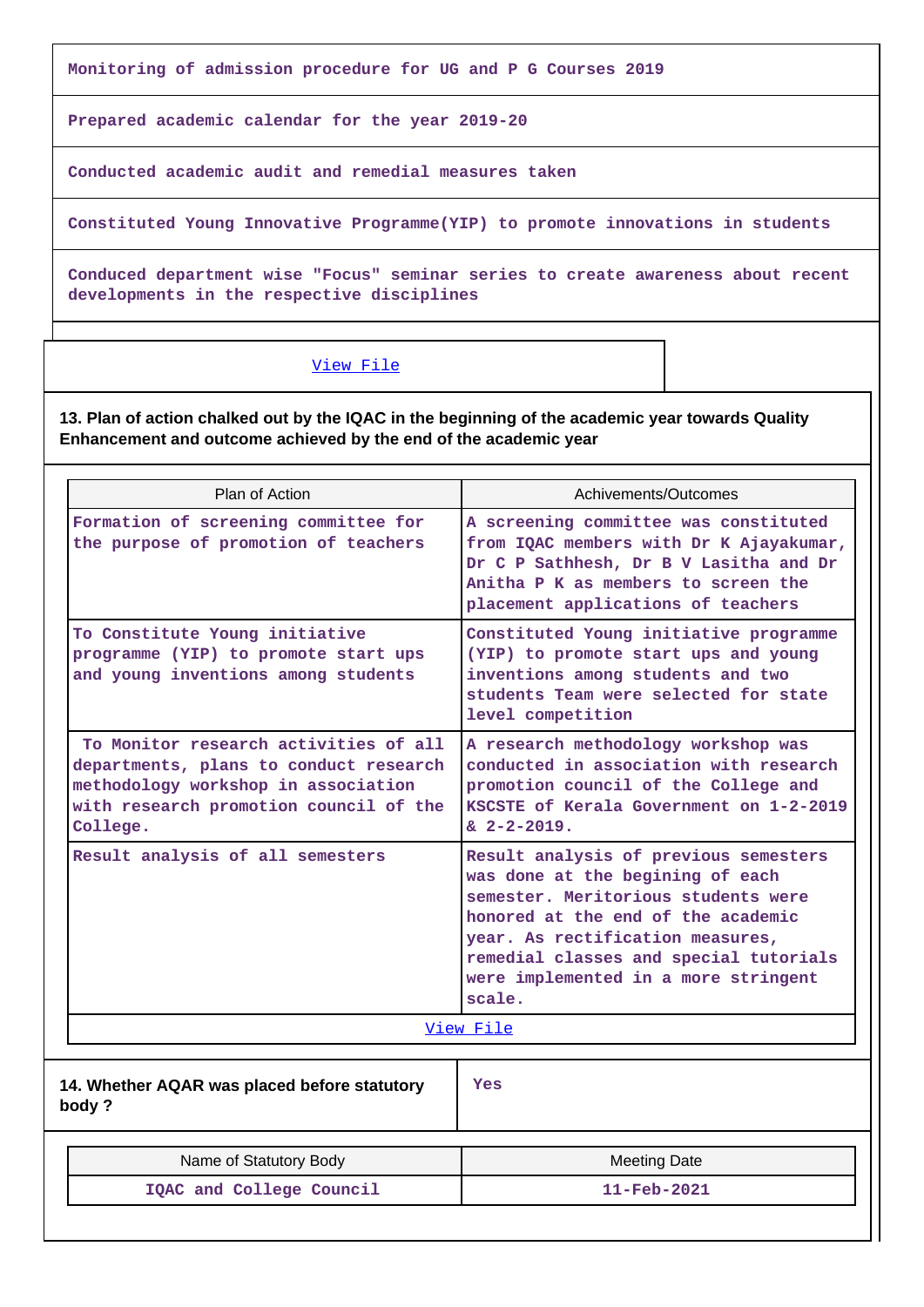| 15. Whether NAAC/or any other accredited<br>body(s) visited IQAC or interacted with it to<br>assess the functioning? | Yes                                                            |
|----------------------------------------------------------------------------------------------------------------------|----------------------------------------------------------------|
| Date of Visit                                                                                                        | $28 - Sep - 2018$                                              |
| 16. Whether institutional data submitted to<br><b>AISHE:</b>                                                         | Yes                                                            |
| Year of Submission                                                                                                   | 2020                                                           |
| Date of Submission                                                                                                   | $08 - May - 2020$                                              |
| 17. Does the Institution have Management<br><b>Information System?</b>                                               | Yes                                                            |
| If yes, give a brief descripiton and a list of modules<br>currently operational (maximum 500 words)                  | Elearning, Library, Administration, Pay<br>roll and Income tax |

**Part B** 

# **CRITERION I – CURRICULAR ASPECTS**

#### **1.1 – Curriculum Planning and Implementation**

 1.1.1 – Institution has the mechanism for well planned curriculum delivery and documentation. Explain in 500 words

 **The institution follows the Kannur University syllabus. Teachers are well qualified, mostly young and dynamic, with a zeal for excellence and a mind to work for long hours in crunch situations. Teachers have direct involvement in the syllabus from Its incubation stage as most of the teachers are Board of Studies members. Workshops are frequently conducted by BoS to impart adequate awareness of the teaching & learning outcome of the syllabus. To discuss curriculum delivery as a whole, a staff meeting is conducted at the beginning of the semester. Internal Assessment is conducted in strict adherence to the guidelines and instructions imparted in the syllabus. The workload is synchronized in accordance with credit and hour distribution as well as different criteria cited in the syllabus. Internal Assessment is conducted in a transparent way so that every individual student is apprised of his performance output. Documentation of both syllabus and Internal assessment is done systematically. All learning resources and books, as well as online resources are provided in accordance with the needs of the syllabus. The research output of our faculty and research students has stood us in good stead during the last few years due to the constant encouragement from IQAC. Research and extension activities are in fact a strong unique feature of our college. There are exceptionally good researchers among the faculty who substantially promote and sustain research activities in their respective departments like Zoology, Chemistry, Botany and Physical education. The greatest advantage for students and teachers in this college is that the demography of the student population on the campus is heterogeneous. Children belonging to parents from all walks of life and from all strata of society lead a peaceful coexistence on this campus. The demand for the available seats in the college is usually 50 to 60 times above the sanctioned strength. In research and extension activities, the college has above-the-board statistics to stand head and shoulders above the**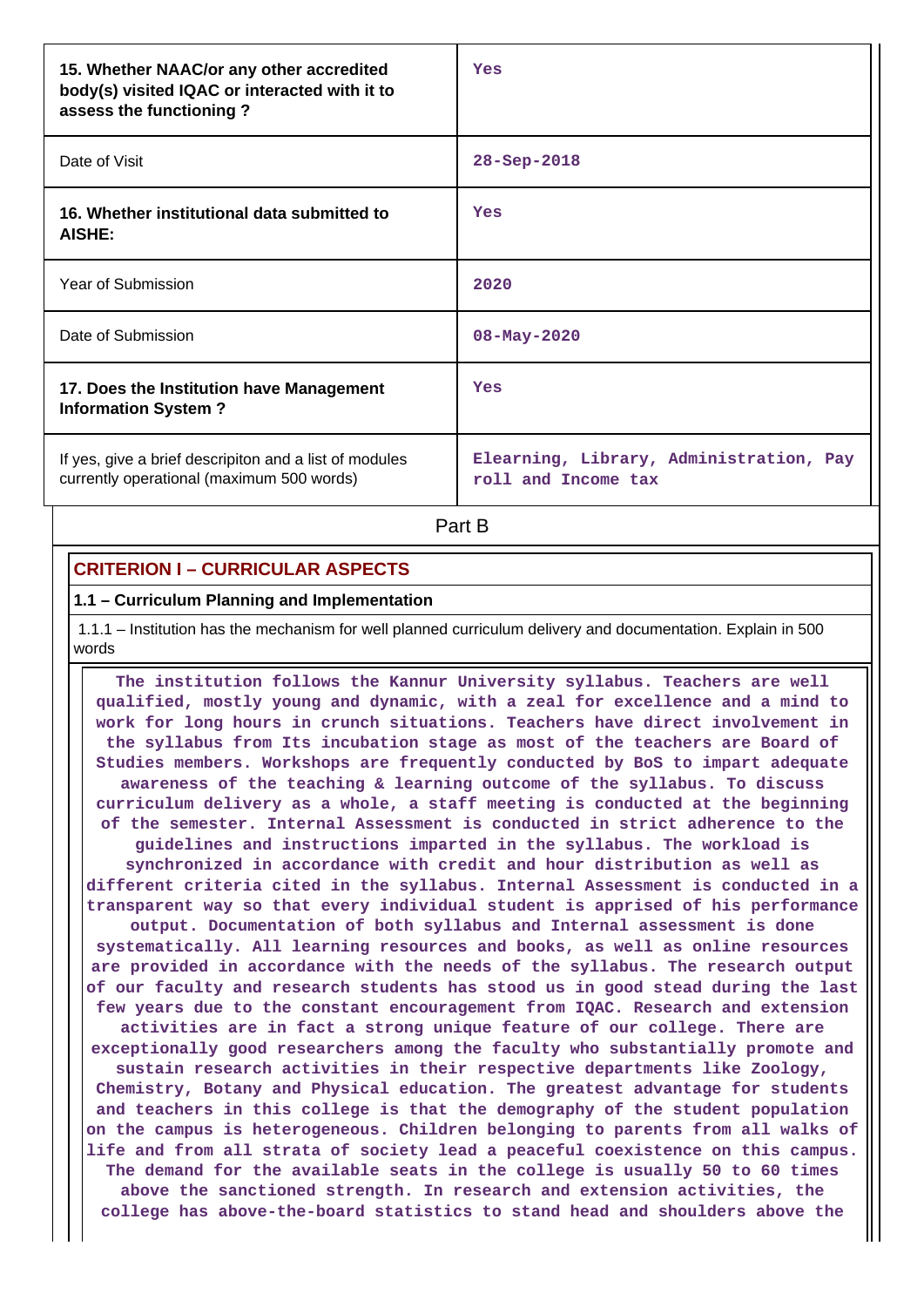**neighboring colleges. Students and teachers are enthusiastic to take up additional responsibilities in all co-curricular and extra-curricular activities. This is one college that buzzes with activities throughout the year. The geographical location and proximity to the district headquarters are of great advantage for conducting classes of IGNOU, Distance Education, PSC, CA exams and almost all competitive exams. Championship victories in sports and games have been a hallmark of the college for many decades. Many esteemed sportsmen of national stature have been products of this college. NCC has international and national achievements through participation in Youth Exchange Programmes abroad and in Republic Day Parade. Vibrant and socially dedicated NSS volunteers have contributed immensely to the name and fame of the college. The student support and progression in the college is fairly on the higher side with enough number of scholarships, free ships, financial support and general counseling all of which contribute to all-round development. Very proactive and dynamic management with a clear vision and mission is of many advantages to the overall development of the institution.**

|                                                  | 1.1.2 - Certificate/ Diploma Courses introduced during the academic year |                          |          |                                                 |                                                                                                                                                               |
|--------------------------------------------------|--------------------------------------------------------------------------|--------------------------|----------|-------------------------------------------------|---------------------------------------------------------------------------------------------------------------------------------------------------------------|
| Certificate                                      | <b>Diploma Courses</b>                                                   | Dates of<br>Introduction | Duration | Focus on employ<br>ability/entreprene<br>urship | <b>Skill</b><br>Development                                                                                                                                   |
| Nil                                              | <b>DCA</b>                                                               | 28/05/2019               | 180      | employabil<br>ity                               | complete<br>overview<br>about inform<br>atics, M.S.Of<br>fice and int<br>ernet, linux<br>and open<br>office, PC<br>technique<br>and<br>Malayalam<br>computing |
| Ce11<br>Designer                                 | Nil                                                                      | 20/06/2019               | 180      | Employabil<br>ity                               | Cell<br>analysis                                                                                                                                              |
| Avagadro                                         | Nil                                                                      | 20/06/2019               | 180      | Employabil<br>ity                               | Molecular<br>structure de<br>termination                                                                                                                      |
| Front<br>Accounting                              | Nil                                                                      | 20/06/2019               | 180      | Employabil<br>ity                               | Accounting                                                                                                                                                    |
| <b>SCILAB</b>                                    | Nil                                                                      | 20/06/2019               | 180      | Employabil<br>ity                               | Mathematical<br>and<br>Numerical<br><b>Skill</b>                                                                                                              |
| Introduction<br>to computers<br>and<br>biopython | Nil                                                                      | 20/06/2019               | 180      | Employabil<br>ity                               | Computer<br>skill                                                                                                                                             |
| LaTex                                            | Nil                                                                      | 20/06/2019               | 180      | Employabil<br>ity                               | Page<br>setting and<br>Publishing                                                                                                                             |
| Python                                           | Nil                                                                      | 20/06/2019               | 180      | Employabil                                      |                                                                                                                                                               |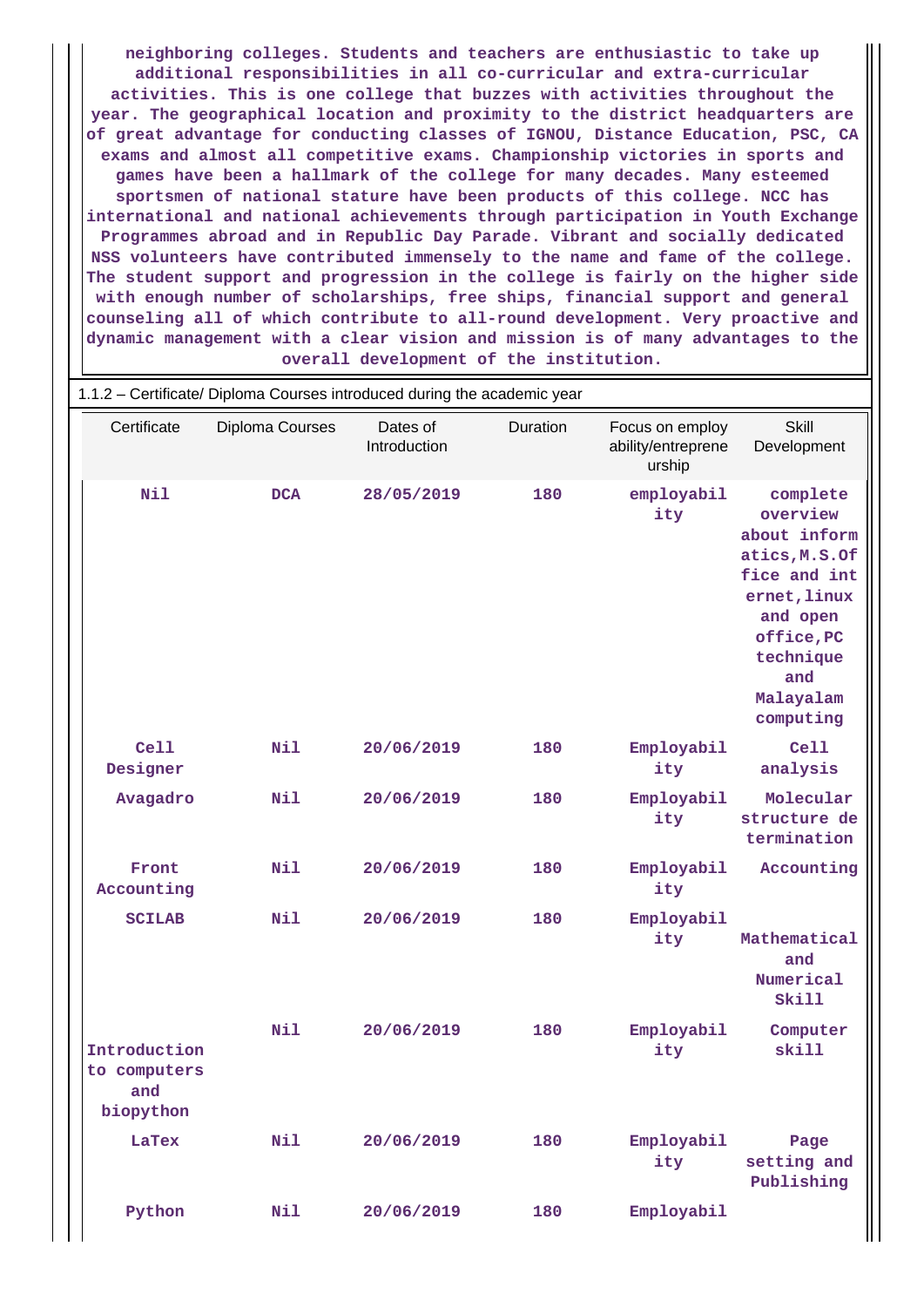|                                                                                                                                                                          |                          | Programming<br>ity<br>language                                  |
|--------------------------------------------------------------------------------------------------------------------------------------------------------------------------|--------------------------|-----------------------------------------------------------------|
| 1.2 - Academic Flexibility                                                                                                                                               |                          |                                                                 |
| 1.2.1 - New programmes/courses introduced during the academic year                                                                                                       |                          |                                                                 |
| Programme/Course                                                                                                                                                         | Programme Specialization | Dates of Introduction                                           |
| No Data Entered/Not Applicable !!!                                                                                                                                       |                          |                                                                 |
|                                                                                                                                                                          | No file uploaded.        |                                                                 |
| 1.2.2 - Programmes in which Choice Based Credit System (CBCS)/Elective course system implemented at the<br>affiliated Colleges (if applicable) during the academic year. |                          |                                                                 |
| Name of programmes adopting<br><b>CBCS</b>                                                                                                                               | Programme Specialization | Date of implementation of<br><b>CBCS/Elective Course System</b> |
| No Data Entered/Not Applicable !!!                                                                                                                                       |                          |                                                                 |
| 1.2.3 - Students enrolled in Certificate/ Diploma Courses introduced during the year                                                                                     |                          |                                                                 |
|                                                                                                                                                                          | Certificate              | Diploma Course                                                  |
| <b>Number of Students</b>                                                                                                                                                | 133                      | 16                                                              |
| 1.3 - Curriculum Enrichment                                                                                                                                              |                          |                                                                 |
| 1.3.1 - Value-added courses imparting transferable and life skills offered during the year                                                                               |                          |                                                                 |
| <b>Value Added Courses</b>                                                                                                                                               | Date of Introduction     | Number of Students Enrolled                                     |
| Social movements and<br>political awakening in<br>modern India                                                                                                           | 03/06/2019               | 60                                                              |
| Social formation in<br>early India                                                                                                                                       | 03/06/2019               | 60                                                              |
| Sree Narayana Gurus<br>ideology                                                                                                                                          | 03/06/2019               | 300                                                             |
| <b>ASAP</b>                                                                                                                                                              | 02/01/2020               | 26                                                              |
| Disaster Management                                                                                                                                                      | 03/06/2019               | 50                                                              |
| <b>Financial Services</b>                                                                                                                                                | 03/06/2019               | 55                                                              |
| English for Competitive<br>Examinations                                                                                                                                  | 03/06/2019               | 56                                                              |
| Economics of Travel and<br>Tourism                                                                                                                                       | 03/06/2019               | 60                                                              |
| Food borne deceases                                                                                                                                                      | 03/06/2019               | 30                                                              |
| Medicinal plants                                                                                                                                                         | 03/06/2019               | 36                                                              |
|                                                                                                                                                                          | View File                |                                                                 |
| 1.3.2 - Field Projects / Internships under taken during the year                                                                                                         |                          |                                                                 |
| Project/Programme Title                                                                                                                                                  | Programme Specialization | No. of students enrolled for Field<br>Projects / Internships    |
| <b>BBA</b>                                                                                                                                                               | Management studies       | 52                                                              |
| <b>BSC</b>                                                                                                                                                               | Botany                   | 35                                                              |
| <b>BSC</b>                                                                                                                                                               | Chemistry                | 46                                                              |
| <b>BSC</b>                                                                                                                                                               | Zoology                  | 27                                                              |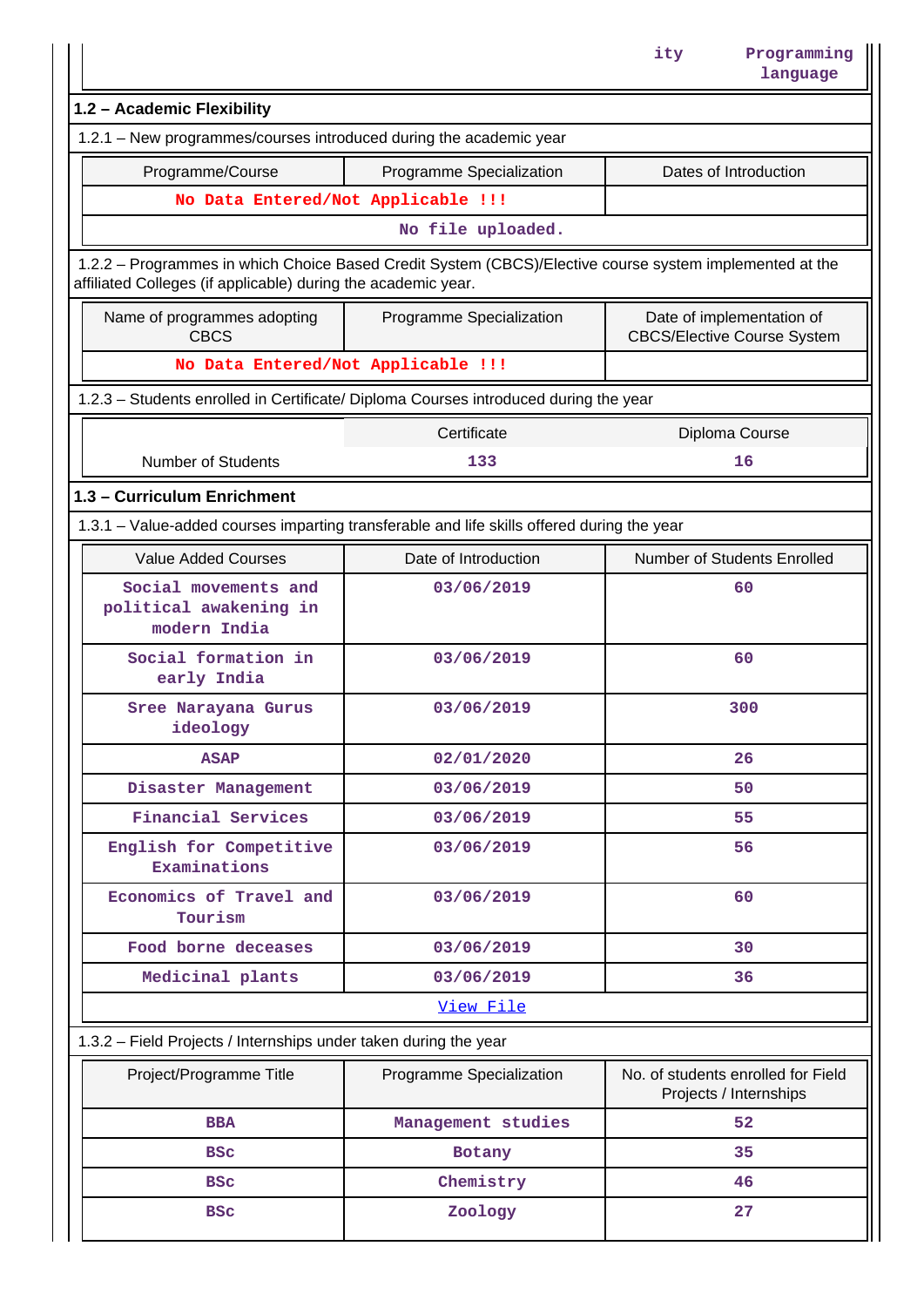|                                                                                                                                                                                                                                                                                                                                                                                                                                                                                                                                                   | <b>MSC</b>                                                                                                                                                |                                                              | Chemistry                                                                                        |                   |                                                                                                  |                          | 11                                                          |
|---------------------------------------------------------------------------------------------------------------------------------------------------------------------------------------------------------------------------------------------------------------------------------------------------------------------------------------------------------------------------------------------------------------------------------------------------------------------------------------------------------------------------------------------------|-----------------------------------------------------------------------------------------------------------------------------------------------------------|--------------------------------------------------------------|--------------------------------------------------------------------------------------------------|-------------------|--------------------------------------------------------------------------------------------------|--------------------------|-------------------------------------------------------------|
|                                                                                                                                                                                                                                                                                                                                                                                                                                                                                                                                                   | MSC                                                                                                                                                       |                                                              | Zoology                                                                                          |                   |                                                                                                  |                          | 20                                                          |
|                                                                                                                                                                                                                                                                                                                                                                                                                                                                                                                                                   |                                                                                                                                                           |                                                              |                                                                                                  | No file uploaded. |                                                                                                  |                          |                                                             |
| 1.4 - Feedback System                                                                                                                                                                                                                                                                                                                                                                                                                                                                                                                             |                                                                                                                                                           |                                                              |                                                                                                  |                   |                                                                                                  |                          |                                                             |
| 1.4.1 – Whether structured feedback received from all the stakeholders.                                                                                                                                                                                                                                                                                                                                                                                                                                                                           |                                                                                                                                                           |                                                              |                                                                                                  |                   |                                                                                                  |                          |                                                             |
| <b>Students</b>                                                                                                                                                                                                                                                                                                                                                                                                                                                                                                                                   |                                                                                                                                                           |                                                              |                                                                                                  |                   | Yes                                                                                              |                          |                                                             |
| <b>Teachers</b>                                                                                                                                                                                                                                                                                                                                                                                                                                                                                                                                   |                                                                                                                                                           |                                                              |                                                                                                  |                   | Yes                                                                                              |                          |                                                             |
| <b>Employers</b>                                                                                                                                                                                                                                                                                                                                                                                                                                                                                                                                  |                                                                                                                                                           |                                                              |                                                                                                  | Yes               |                                                                                                  |                          |                                                             |
| Alumni                                                                                                                                                                                                                                                                                                                                                                                                                                                                                                                                            |                                                                                                                                                           |                                                              |                                                                                                  |                   | Yes                                                                                              |                          |                                                             |
| Yes<br>Parents                                                                                                                                                                                                                                                                                                                                                                                                                                                                                                                                    |                                                                                                                                                           |                                                              |                                                                                                  |                   |                                                                                                  |                          |                                                             |
| 1.4.2 – How the feedback obtained is being analyzed and utilized for overall development of the institution?<br>(maximum 500 words)                                                                                                                                                                                                                                                                                                                                                                                                               |                                                                                                                                                           |                                                              |                                                                                                  |                   |                                                                                                  |                          |                                                             |
| <b>Feedback Obtained</b>                                                                                                                                                                                                                                                                                                                                                                                                                                                                                                                          |                                                                                                                                                           |                                                              |                                                                                                  |                   |                                                                                                  |                          |                                                             |
| Feedback is collected from students and all stakeholders such as parents, both<br>through regular class and general body PTA meetings as well as through feedback<br>forms that are circulated. Feedbacks about curriculum, infrastructure, learning<br>resources, teaching-learning process, etc., are collected and analyzed by<br>individual departments and then presented before IQAC. If any changes or<br>improvements are required, remedial measures were taken. Based on feedback from<br>alumni extension activities were carried out. |                                                                                                                                                           |                                                              |                                                                                                  |                   |                                                                                                  |                          |                                                             |
| <b>CRITERION II - TEACHING- LEARNING AND EVALUATION</b>                                                                                                                                                                                                                                                                                                                                                                                                                                                                                           |                                                                                                                                                           |                                                              |                                                                                                  |                   |                                                                                                  |                          |                                                             |
|                                                                                                                                                                                                                                                                                                                                                                                                                                                                                                                                                   | 2.1 - Student Enrolment and Profile                                                                                                                       |                                                              |                                                                                                  |                   |                                                                                                  |                          |                                                             |
| 2.1.1 - Demand Ratio during the year                                                                                                                                                                                                                                                                                                                                                                                                                                                                                                              |                                                                                                                                                           |                                                              |                                                                                                  |                   |                                                                                                  |                          |                                                             |
| Name of the<br>Programme                                                                                                                                                                                                                                                                                                                                                                                                                                                                                                                          | Programme<br>Specialization                                                                                                                               | Number of seats<br>available                                 | Number of<br>Application received                                                                |                   |                                                                                                  | <b>Students Enrolled</b> |                                                             |
|                                                                                                                                                                                                                                                                                                                                                                                                                                                                                                                                                   |                                                                                                                                                           | No Data Entered/Not Applicable !!!                           |                                                                                                  |                   |                                                                                                  |                          |                                                             |
| View File                                                                                                                                                                                                                                                                                                                                                                                                                                                                                                                                         |                                                                                                                                                           |                                                              |                                                                                                  |                   |                                                                                                  |                          |                                                             |
| 2.2 - Catering to Student Diversity                                                                                                                                                                                                                                                                                                                                                                                                                                                                                                               |                                                                                                                                                           |                                                              |                                                                                                  |                   |                                                                                                  |                          |                                                             |
|                                                                                                                                                                                                                                                                                                                                                                                                                                                                                                                                                   | 2.2.1 - Student - Full time teacher ratio (current year data)                                                                                             |                                                              |                                                                                                  |                   |                                                                                                  |                          |                                                             |
| Year                                                                                                                                                                                                                                                                                                                                                                                                                                                                                                                                              | Number of<br>students enrolled<br>in the institution<br>(UG)                                                                                              | Number of<br>students enrolled<br>in the institution<br>(PG) | Number of<br>fulltime teachers<br>available in the<br>institution<br>teaching only UG<br>courses |                   | Number of<br>fulltime teachers<br>available in the<br>institution<br>teaching only PG<br>courses |                          | Number of<br>teachers<br>teaching both UG<br>and PG courses |
| 2019                                                                                                                                                                                                                                                                                                                                                                                                                                                                                                                                              | 1928                                                                                                                                                      | 188                                                          | 80                                                                                               |                   | Nill                                                                                             |                          | 61                                                          |
| 2.3 - Teaching - Learning Process                                                                                                                                                                                                                                                                                                                                                                                                                                                                                                                 |                                                                                                                                                           |                                                              |                                                                                                  |                   |                                                                                                  |                          |                                                             |
|                                                                                                                                                                                                                                                                                                                                                                                                                                                                                                                                                   | 2.3.1 - Percentage of teachers using ICT for effective teaching with Learning Management Systems (LMS), E-<br>learning resources etc. (current year data) |                                                              |                                                                                                  |                   |                                                                                                  |                          |                                                             |
| Number of<br><b>Teachers on Roll</b>                                                                                                                                                                                                                                                                                                                                                                                                                                                                                                              | Number of<br>teachers using<br>ICT (LMS, e-<br>Resources)                                                                                                 | <b>ICT Tools and</b><br>resources<br>available               | Number of ICT<br>enabled<br>Classrooms                                                           |                   | Numberof smart<br>classrooms                                                                     |                          | E-resources and<br>techniques used                          |
| 80                                                                                                                                                                                                                                                                                                                                                                                                                                                                                                                                                | 80                                                                                                                                                        | 28                                                           | 14                                                                                               |                   | 8                                                                                                |                          | 20                                                          |
|                                                                                                                                                                                                                                                                                                                                                                                                                                                                                                                                                   |                                                                                                                                                           |                                                              |                                                                                                  |                   |                                                                                                  |                          |                                                             |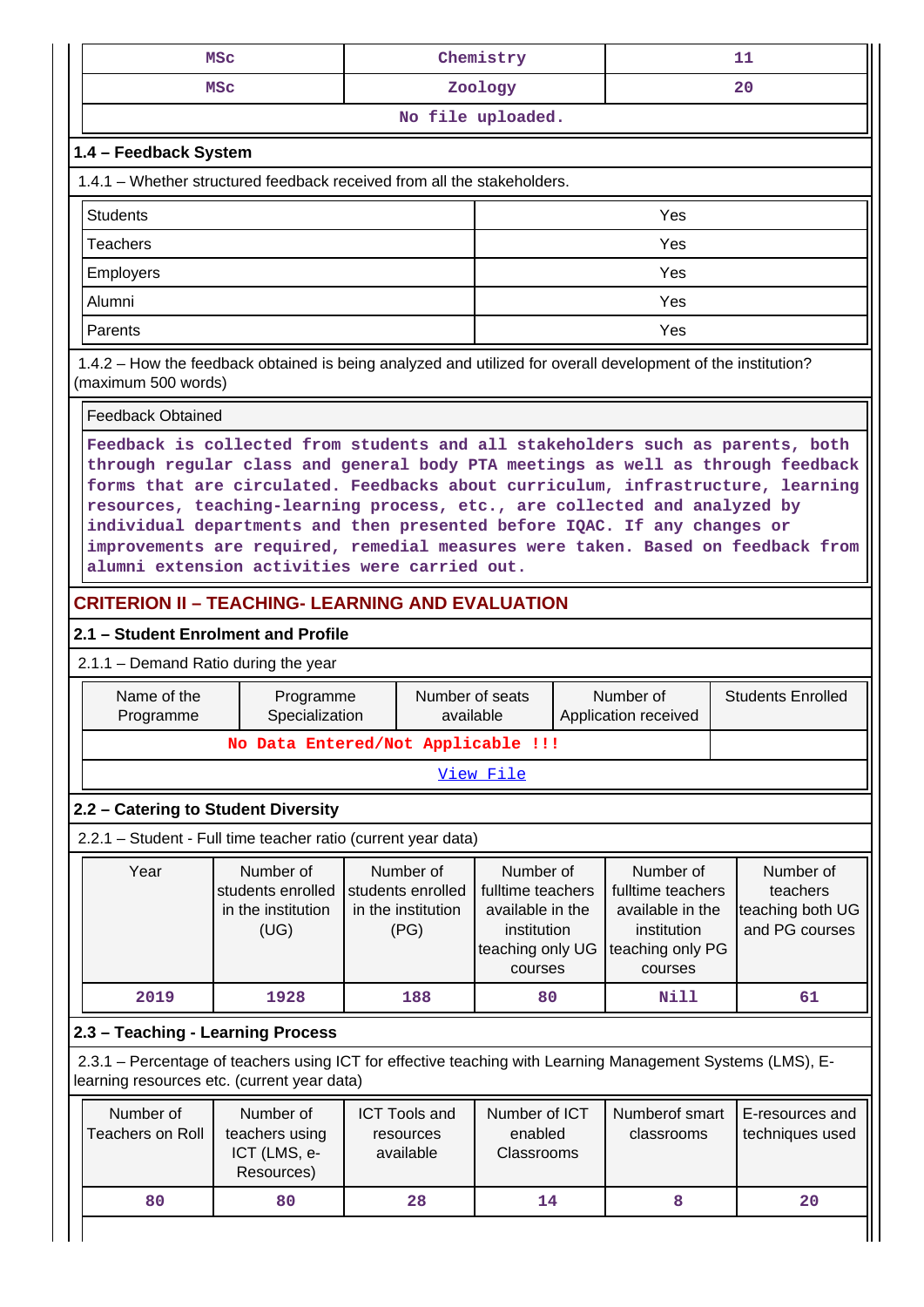| View File of ICT Tools and resources |  |
|--------------------------------------|--|
|--------------------------------------|--|

[View File of E-resources and techniques used](https://assessmentonline.naac.gov.in/public/Postacc/e_resource/9451_e_resource_1616219324.xls)

2.3.2 – Students mentoring system available in the institution? Give details. (maximum 500 words)

 MENTORING SYSTEM EXISTING IN THE COLLEGE. The college has a well-defined and tested system to develop a strong relationship between the students and teachers. A maximum of twenty-five students is assigned to a teacher under the tutorial system functioning in the college. The time 3.45 to 4.30 p.m. is assigned for tutorial and mentoring. The progress, interests, and problems faced by the student are discussed in detail and analyzed based on SWOT test. When a student joins the college, their details are collected in a tutorial register. The personal details, interests, ambitions, etc are recorded in the book. Results of each semester are entered in the book, thus monitoring the progress of the students from the first university exam to the last. Many of the students in the college come from under privileged and poor education background families. The strong relationship between the student and the tutor has helped the student in resolving many problems in their life and necessary professional help is also provided. The college has constituted a tutorial committee consisting of fourteen members to monitor the functioning of the tutorial system. They hold regular meetings and try out innovative measures to strengthen the system. PTA meetings are conducted frequently and the records of the meetings are maintained by all the departments. The college also has a common parents-teachers association and elected representatives from this association are members of the PTA executive committee. PTA provides scholarship to meritorious students. Besides tutorial system the college also has remedial teachings, "Student Support Programme" to support academically weak students, "Walk with the Scholar" to encourage academically oriented students and "ASAP" to develop marketable skills among the students.

| Number of students enrolled in the<br>institution | Number of fulltime teachers | Mentor: Mentee Ratio |
|---------------------------------------------------|-----------------------------|----------------------|
| 2116                                              | 80                          | 1:26                 |

## **2.4 – Teacher Profile and Quality**

2.4.1 – Number of full time teachers appointed during the year

| No. of sanctioned<br>positions | No. of filled positions | Vacant positions | <b>Positions filled during</b><br>the current year | No. of faculty with<br>Ph.D |
|--------------------------------|-------------------------|------------------|----------------------------------------------------|-----------------------------|
| 89                             | 66                      | 23               | Nill                                               | 20                          |

 2.4.2 – Honours and recognition received by teachers (received awards, recognition, fellowships at State, National, International level from Government, recognised bodies during the year )

| Year of Award | Name of full time teachers<br>receiving awards from<br>state level, national level,<br>international level | Designation            | Name of the award,<br>fellowship, received from<br>Government or recognized<br>bodies                       |
|---------------|------------------------------------------------------------------------------------------------------------|------------------------|-------------------------------------------------------------------------------------------------------------|
| 2019          | Dr. M. V. Jeeshna<br>(State Level)                                                                         | Assistant<br>Professor | Urjakiran<br>Excellence Award,<br>Centre for Envt.<br>and Development<br><b>Energy Management</b><br>Centre |
| 2019          | Dr. K. Ajayakumar<br>(State Level)                                                                         | Associate<br>Professor | GV Raja Award for<br>best Sports Teacher                                                                    |
|               |                                                                                                            | No file uploaded.      |                                                                                                             |

## **2.5 – Evaluation Process and Reforms**

 2.5.1 – Number of days from the date of semester-end/ year- end examination till the declaration of results during the year

| Programme Name | Programme Code | Semester/year |                    | Last date of the last Date of declaration of |
|----------------|----------------|---------------|--------------------|----------------------------------------------|
|                |                |               | semester-end/year- | results of semester-                         |
|                |                |               | end examination    | end/ year- end<br>examination                |
|                |                |               |                    |                                              |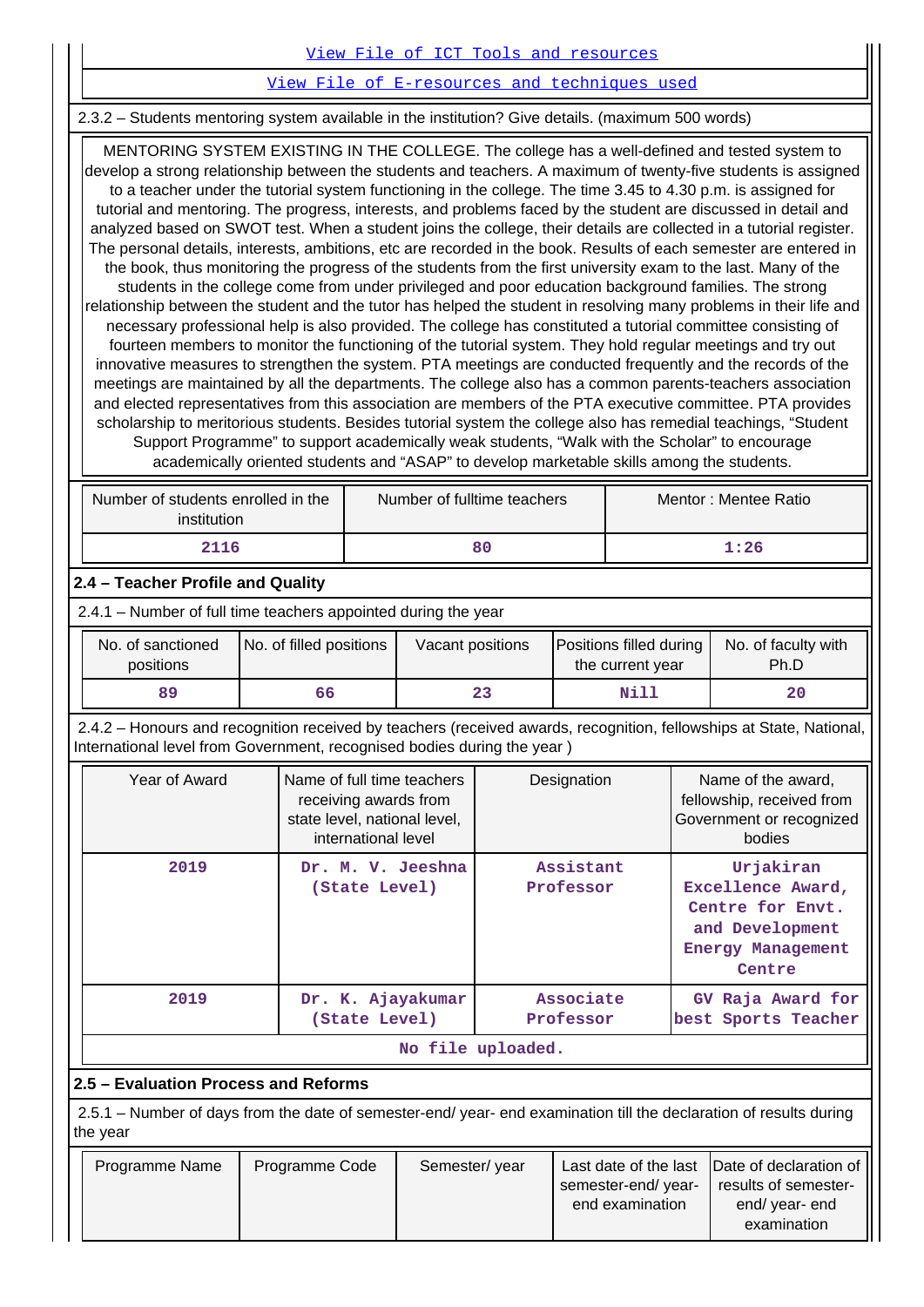#### **No Data Entered/Not Applicable !!!**

[View File](https://assessmentonline.naac.gov.in/public/Postacc/Evaluation/9451_Evaluation_1616223579.xls)

2.5.2 – Reforms initiated on Continuous Internal Evaluation(CIE) system at the institutional level (250 words)

 **The college is affiliated with Kannur University, the college follows the rules and regulations prescribed by the University. The scheme of internal examinations has been scheduled by the University for each Course specifically in the syllabus. Any changes in the scheme prescribed by the University are immediately implemented by the college. Continuous internal and external evaluation is integral in maintaining the performance of the students. Academic Calendar: Internal activities are scheduled and integrated with the general activities, detailed in the college calendar and prepared in accordance with the University calendar. This is distributed to the students at the beginning of the academic year. Course syllabus and scheme of internal evaluation is informed to the students of each course. An Internal Examination Cell is constituted in the college which ensures the proper and timely conduct of internal exams by scheduling, organizing and conducting two centrally monitored internal tests. Papers are valued and distributed on time as scheduled. The internal marks of the various components are consolidated paper-wise and displayed on the noticeboard. Students absent on the days of exams for genuine reasons are given another chance by the respective teachers. Assignments, Seminars, Viva-voce, and Attendance, are the other requirements suggested by the University for Internal Evaluation. PTA meetings are held regularly to communicate the students' progress and plan for improvement in the future. Postgraduate and management students are sent to various industries and research institutions for internships.**

 2.5.3 – Academic calendar prepared and adhered for conduct of Examination and other related matters (250 words)

 **College makes its own calendar, based on the academic calendar given by the Kannur University and taking into consideration the needs or requirements of each department This is distributed to the students at the beginning of the academic year and uploaded on the college website. The college faculty puts in their best efforts to conduct classes and all other required classroom activities like seminars, viva, tests, assignments. The College Council chalks out an overall plan to execute the academic calendar. The college also gives importance to multifarious activities for the all-round development of the students. Special NCC/NSS camps are held in December during vacation and moreover, from October onwards the college continually and vibrantly hosts various programs under the auspices of the College Union, the Student Clubs, Student Associations, the IQAC, the Fine Arts Club, the Film Club, Nature Club and the Tourism Club. In September, the college election will be held as per the university prescribed schedule for the formation of the College Union and department associations. This will be followed by the nomination of the Staff Adviser, Fine Arts Adviser and Staff Editor. The mechanism of internal**

**assessment followed by the college is in every way transparent, robust, flexible and liberal. Tests are conducted at least twice in classrooms so that all students are brought within the fold of internal assessment. Assignments and seminar topics are allotted by taking into consideration the strengths and weaknesses of students in order to bring out the best in them. Every department addresses issues, complaints, grievances related to an internal assessment by a mechanism that involves a cell comprised of the head of the department and two senior faculty members. The process of internal assessment begins in the middle of the odd and even semesters and it goes on until the university examinations begin in the months of October/November and March/April. The college conducts common internal/model examinations for all common courses in English,**

**Malayalam, Hindi for the first and second-year UG students. This way the**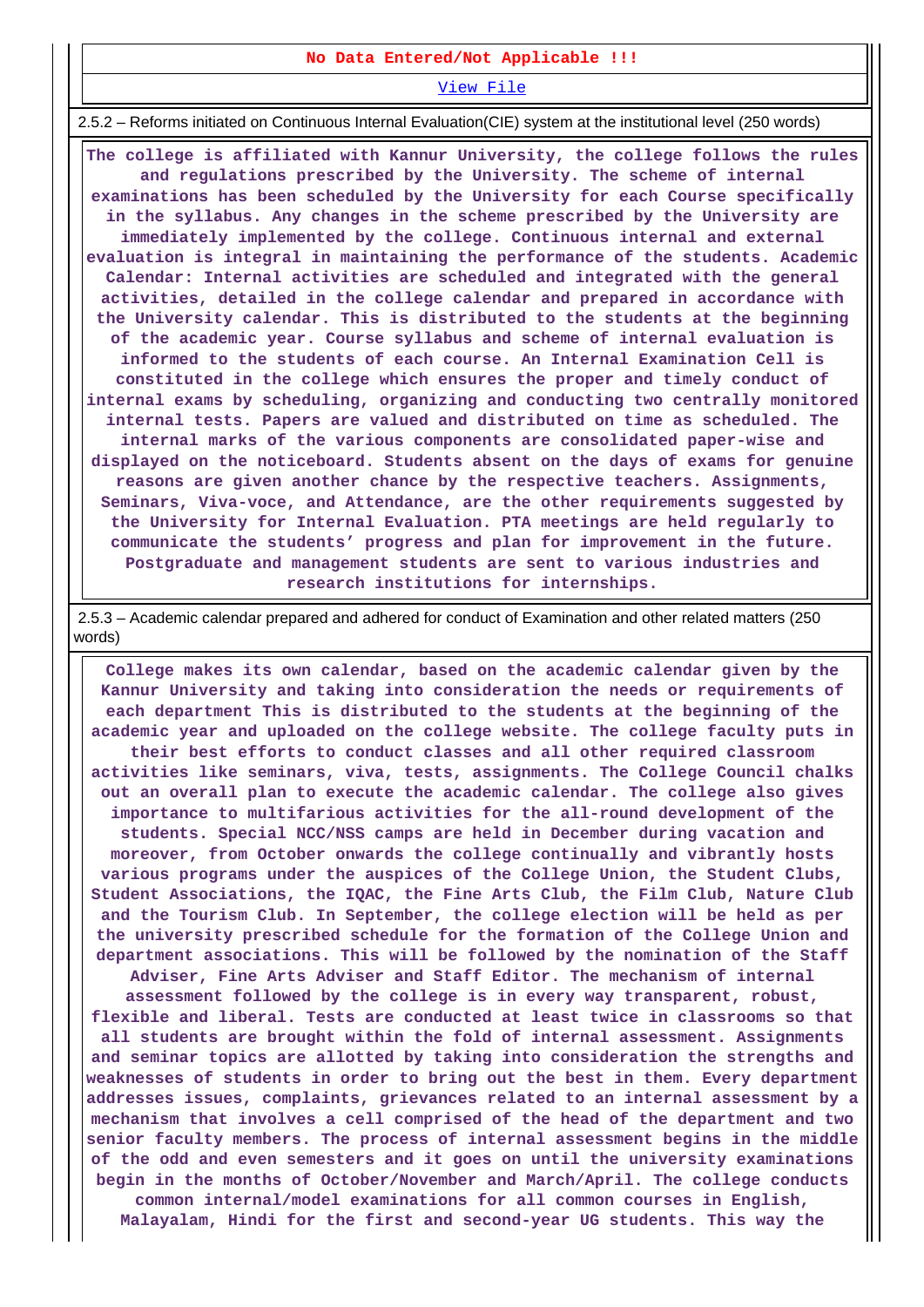## **2.6 – Student Performance and Learning Outcomes**

 2.6.1 – Program outcomes, program specific outcomes and course outcomes for all programs offered by the institution are stated and displayed in website of the institution (to provide the weblink)

<https://sncollegekannur.ac.in/programme-outcomes.php>

## 2.6.2 – Pass percentage of students

| Programme<br>Code | Programme<br>Name | Programme<br>Specialization | Number of<br>students<br>appeared in the<br>final year<br>examination | Number of<br>students passed<br>in final year<br>examination | Pass Percentage |
|-------------------|-------------------|-----------------------------|-----------------------------------------------------------------------|--------------------------------------------------------------|-----------------|
| M.SC CHE          | <b>MSC</b>        | Chemistry                   | 12                                                                    | 10                                                           | 83              |
| M.SC PHY          | <b>MSC</b>        | Physics                     | $12 \overline{ }$                                                     | $12 \overline{ }$                                            | 100             |
| M.SC ZLG          | <b>MSC</b>        | Zoology                     | 12                                                                    | $12 \overline{ }$                                            | 100             |
| M.COM COM         | <b>MCom</b>       | Commerce                    | 21                                                                    | 21                                                           | 100             |
| <b>M.A ENG</b>    | <b>MA</b>         | English                     | 15                                                                    | 10                                                           | 66              |
| M.A. ECO          | <b>MA</b>         | Economics                   | 21                                                                    | 18                                                           | 86              |
| B.SC.PHY          | <b>BSC</b>        | Physics                     | 49                                                                    | 41                                                           | 84              |
| <b>B.SC CHE</b>   | <b>BSC</b>        | Chemistry                   | 47                                                                    | 33                                                           | 70              |
| <b>B.SC ZLG</b>   | <b>BSC</b>        | Zoology                     | 35                                                                    | 28                                                           | 80              |
| <b>B.SC BOT</b>   | <b>BSC</b>        | Botany                      | 34                                                                    | 30                                                           | 88              |
|                   |                   |                             | View File                                                             |                                                              |                 |

# **2.7 – Student Satisfaction Survey**

 2.7.1 – Student Satisfaction Survey (SSS) on overall institutional performance (Institution may design the questionnaire) (results and details be provided as weblink)

<https://sncollegekannur.ac.in/feedback.php>

# **CRITERION III – RESEARCH, INNOVATIONS AND EXTENSION**

## **3.1 – Resource Mobilization for Research**

3.1.1 – Research funds sanctioned and received from various agencies, industry and other organisations

| Nature of the Project                                                               | <b>Duration</b> | Name of the funding<br>agency                                                      | Total grant<br>sanctioned | Amount received<br>during the year |
|-------------------------------------------------------------------------------------|-----------------|------------------------------------------------------------------------------------|---------------------------|------------------------------------|
| Major<br>Projects                                                                   | 730             | Indian<br>Council of<br>Historical<br>Research                                     | 500000                    | 250000                             |
| Students<br>Research<br>Projects (Other<br>than compulsory<br>by the<br>University) | 365             | Kerala State<br>Council of<br>Science<br>Technology and<br>Environment<br>(KSCSTE) | 0.08                      | $\Omega$                           |
| Major<br>Projects                                                                   | 1095            | Kerala State<br>Council of<br>Science                                              | 2457000                   | 1870018                            |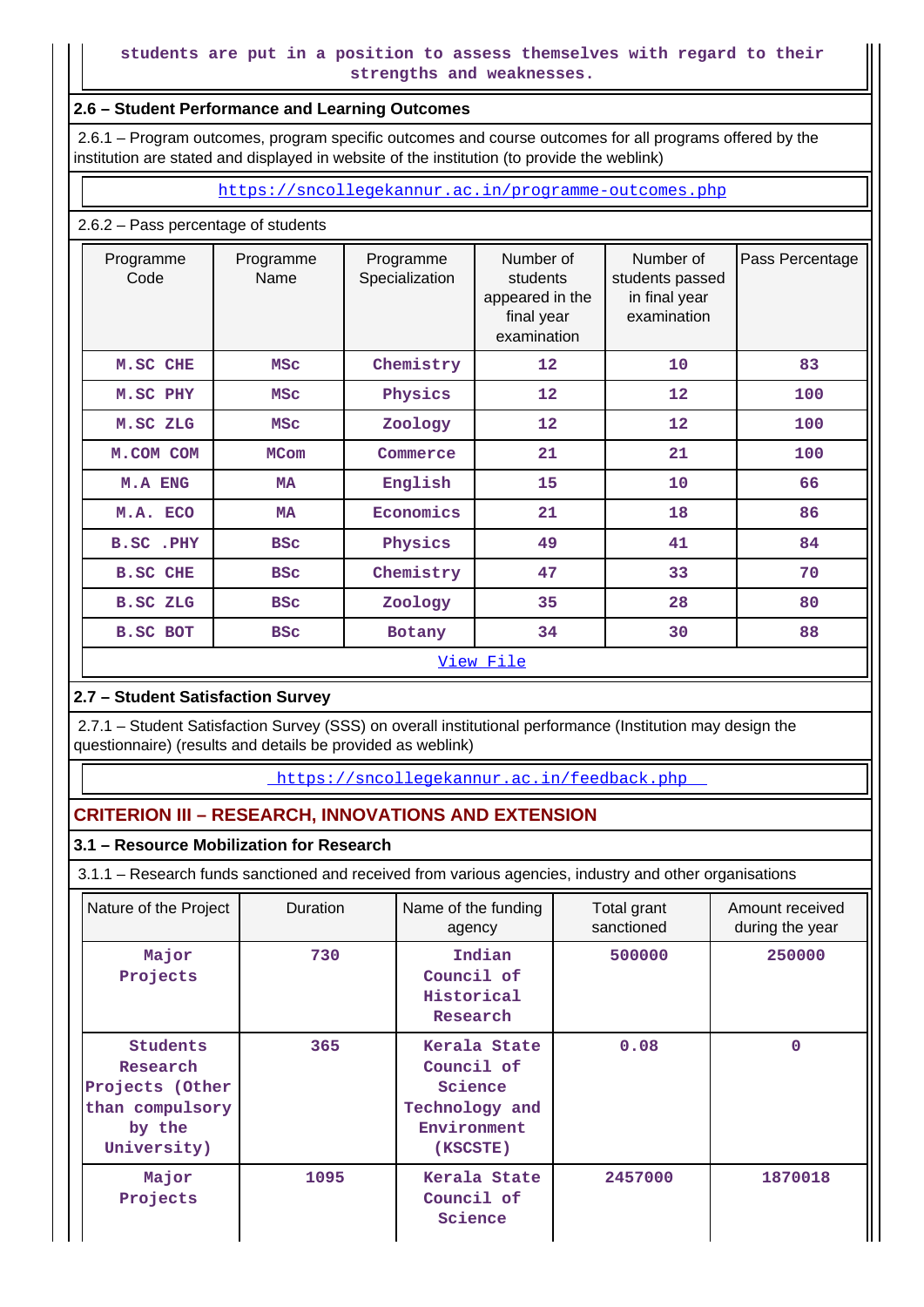|                                                                                                                                          |                        |            | Technology and                                                       |                       |                        |                         |                         |                                   |
|------------------------------------------------------------------------------------------------------------------------------------------|------------------------|------------|----------------------------------------------------------------------|-----------------------|------------------------|-------------------------|-------------------------|-----------------------------------|
|                                                                                                                                          |                        |            | Environment<br>(KSCSTE)                                              |                       |                        |                         |                         |                                   |
|                                                                                                                                          |                        |            |                                                                      | View File             |                        |                         |                         |                                   |
| 3.2 - Innovation Ecosystem                                                                                                               |                        |            |                                                                      |                       |                        |                         |                         |                                   |
| 3.2.1 – Workshops/Seminars Conducted on Intellectual Property Rights (IPR) and Industry-Academia Innovative<br>practices during the year |                        |            |                                                                      |                       |                        |                         |                         |                                   |
| Title of workshop/seminar                                                                                                                |                        |            | Name of the Dept.                                                    |                       |                        |                         |                         | Date                              |
|                                                                                                                                          |                        |            | No Data Entered/Not Applicable !!!                                   |                       |                        |                         |                         |                                   |
| 3.2.2 - Awards for Innovation won by Institution/Teachers/Research scholars/Students during the year                                     |                        |            |                                                                      |                       |                        |                         |                         |                                   |
| Title of the innovation<br>Name of Awardee<br>Date of award<br><b>Awarding Agency</b><br>Category                                        |                        |            |                                                                      |                       |                        |                         |                         |                                   |
| Eco-Friendly<br>Toothbrush                                                                                                               | Navya Dennis           |            | YIP, Govt of<br>Kerala                                               | K-DISC and            |                        | 16/11/2020              |                         | Young<br>Innovation<br>Program    |
| Urja Kiran<br>Excellence<br>Award                                                                                                        | Dr. Jeeshna.<br>M. V.  |            | environment and<br>development and<br>energy<br>management<br>centre | Centre for            |                        | 18/12/2019              |                         | Kerala State<br>Government        |
|                                                                                                                                          |                        |            |                                                                      | View File             |                        |                         |                         |                                   |
| 3.2.3 – No. of Incubation centre created, start-ups incubated on campus during the year                                                  |                        |            |                                                                      |                       |                        |                         |                         |                                   |
| Incubation<br>Center                                                                                                                     | Name                   |            | Sponsered By<br>Name of the<br>Start-up                              |                       | Nature of Start-<br>up |                         | Date of<br>Commencement |                                   |
|                                                                                                                                          |                        |            | No Data Entered/Not Applicable !!!                                   |                       |                        |                         |                         |                                   |
|                                                                                                                                          |                        |            |                                                                      | No file uploaded.     |                        |                         |                         |                                   |
| 3.3 - Research Publications and Awards                                                                                                   |                        |            |                                                                      |                       |                        |                         |                         |                                   |
| 3.3.1 - Incentive to the teachers who receive recognition/awards                                                                         |                        |            |                                                                      |                       |                        |                         |                         |                                   |
| <b>State</b>                                                                                                                             |                        |            | National                                                             |                       |                        |                         |                         | International                     |
|                                                                                                                                          |                        |            | No Data Entered/Not Applicable !!!                                   |                       |                        |                         |                         |                                   |
| 3.3.2 - Ph. Ds awarded during the year (applicable for PG College, Research Center)                                                      |                        |            |                                                                      |                       |                        |                         |                         |                                   |
|                                                                                                                                          | Name of the Department |            |                                                                      |                       |                        | Number of PhD's Awarded |                         |                                   |
|                                                                                                                                          | Zoology                |            |                                                                      |                       |                        |                         | 2                       |                                   |
| 3.3.3 - Research Publications in the Journals notified on UGC website during the year                                                    |                        |            |                                                                      |                       |                        |                         |                         |                                   |
| <b>Type</b>                                                                                                                              |                        | Department |                                                                      | Number of Publication |                        |                         |                         | Average Impact Factor (if<br>any) |
| International                                                                                                                            |                        | Botany     |                                                                      |                       | 5                      |                         |                         | 5.2                               |
| International                                                                                                                            |                        | Chemistry  |                                                                      |                       | 6                      |                         |                         | 3.05                              |
| National                                                                                                                                 |                        | Chemistry  |                                                                      |                       | 3                      |                         |                         | <b>Nill</b>                       |
| International                                                                                                                            |                        | Economics  |                                                                      |                       | 1                      |                         |                         | 5.75                              |
| International                                                                                                                            |                        | Zoology    |                                                                      |                       | 4                      |                         |                         | 1                                 |
| National                                                                                                                                 |                        | Zoology    |                                                                      | View File             | 3                      |                         |                         | 0.3                               |
|                                                                                                                                          |                        |            |                                                                      |                       |                        |                         |                         |                                   |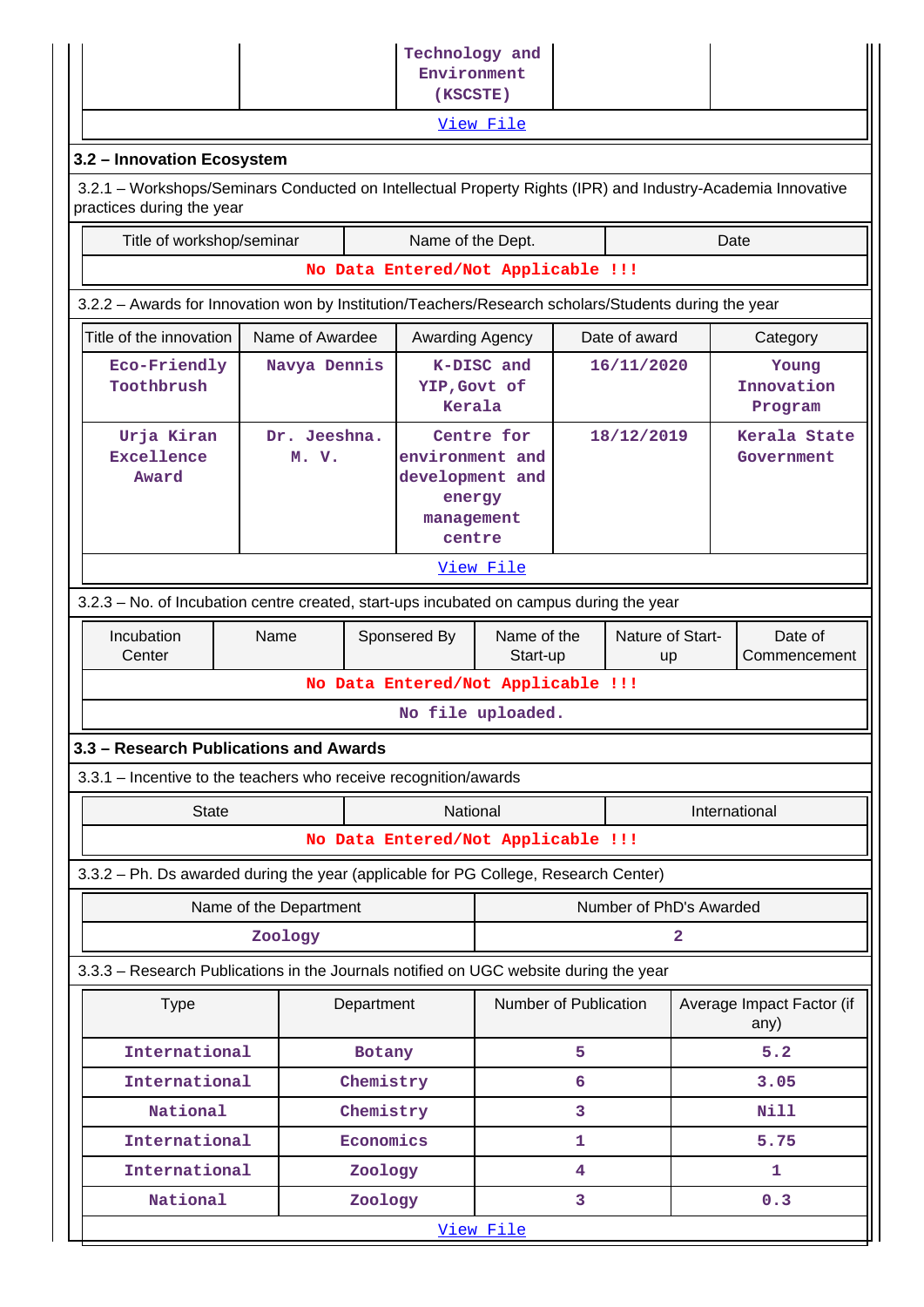| 3.3.4 – Books and Chapters in edited Volumes / Books published, and papers in National/International Conference |  |  |
|-----------------------------------------------------------------------------------------------------------------|--|--|
| Proceedings per Teacher during the year                                                                         |  |  |

| Department                                                                                                                                                                                                                                |                                                                                                                                                                       |                                                                                                                              |                        |      | Number of Publication |                                                                    |                                                      |  |  |  |
|-------------------------------------------------------------------------------------------------------------------------------------------------------------------------------------------------------------------------------------------|-----------------------------------------------------------------------------------------------------------------------------------------------------------------------|------------------------------------------------------------------------------------------------------------------------------|------------------------|------|-----------------------|--------------------------------------------------------------------|------------------------------------------------------|--|--|--|
|                                                                                                                                                                                                                                           |                                                                                                                                                                       | No Data Entered/Not Applicable !!!                                                                                           | No file uploaded.      |      |                       |                                                                    |                                                      |  |  |  |
|                                                                                                                                                                                                                                           |                                                                                                                                                                       |                                                                                                                              |                        |      |                       |                                                                    |                                                      |  |  |  |
|                                                                                                                                                                                                                                           | 3.3.5 - Bibliometrics of the publications during the last Academic year based on average citation index in Scopus/<br>Web of Science or PubMed/ Indian Citation Index |                                                                                                                              |                        |      |                       |                                                                    |                                                      |  |  |  |
| Title of the<br>Paper                                                                                                                                                                                                                     | Name of<br>Author                                                                                                                                                     | Title of journal                                                                                                             | Year of<br>publication |      | <b>Citation Index</b> | Institutional<br>affiliation as<br>mentioned in<br>the publication | Number of<br>citations<br>excluding self<br>citation |  |  |  |
| <b>FLORISTIC</b><br><b>DIVERSITY</b><br><b>AND PHYTOS</b><br><b>OCIOLOGICA</b><br>L ANALYSIS<br>OF A<br><b>SACRED</b><br>GROVE, KAY<br><b>YALAKATHU</b><br><b>MARIYAMMAN</b><br>KAVU,<br>ALAVIL,<br><b>KANNUR</b><br>DISTRICT,<br>KERALA. | Jeeshna<br>M V                                                                                                                                                        | <b>PRAMANA</b><br><b>RESEARCH</b><br><b>JOURNAL</b>                                                                          |                        | 2019 | <b>Nill</b>           | <b>SREE</b><br><b>NARAYANA</b><br><b>COLLEGE</b><br><b>KANNUR</b>  | Nill                                                 |  |  |  |
| Ethanobo<br>tanical Do<br>cumentatio<br>n of a<br>Sacred<br>Grove -<br>Erinjiyin<br>Keezhil<br>Kavu,<br>Kannur<br>District,<br>Kerala                                                                                                     | Jeeshna<br>M V and C<br>R Lalitha                                                                                                                                     | <b>INTERNAT</b><br><b>IONAL</b><br><b>JOURNAL OF</b><br><b>SCIENTIFIC</b><br><b>RESEARCH</b><br><b>AND REVIEW</b>            |                        | 2019 | Nill                  | <b>SREE</b><br><b>NARAYANA</b><br><b>COLLEGE</b><br><b>KANNUR</b>  | Nill                                                 |  |  |  |
| <b>CYCAS</b><br><b>CIRCINALIS</b><br>$\mathbf{L}_{\bullet}$ $=$<br><b>MEDICINAL</b><br><b>PROPERTIES</b><br>AND PRELIM<br><b>INARY PHYT</b><br><b>O-CHEMICAL</b><br><b>ANALYSIS</b>                                                       | Aparna P                                                                                                                                                              | <b>INTERNAT</b><br><b>IONAL</b><br><b>JOURNAL OF</b><br><b>RESEARCH</b><br><b>AND</b><br><b>ANALYTICAL</b><br><b>REVIEWS</b> |                        | 2020 | <b>Nill</b>           | <b>SREE</b><br><b>NARAYANA</b><br><b>COLLEGE</b><br><b>KANNUR</b>  | Nill                                                 |  |  |  |
| <b>PHYTO-SO</b><br><b>CIOLOGICAL</b><br><b>AND ETHANO-</b><br><b>BOTANICAL</b><br>STUDIES OF<br>KLAAYI BHA                                                                                                                                | Aparna P<br>and Sreeja<br>P                                                                                                                                           | <b>INTERNAT</b><br><b>IONAL</b><br><b>JOURNAL OF</b><br><b>BASIC AND</b><br><b>APPLIED</b><br><b>RESEARCH</b>                |                        | 2019 | <b>Nill</b>           | <b>SREE</b><br><b>NARAYANA</b><br><b>COLLEGE</b><br><b>KANNUR</b>  | Nill                                                 |  |  |  |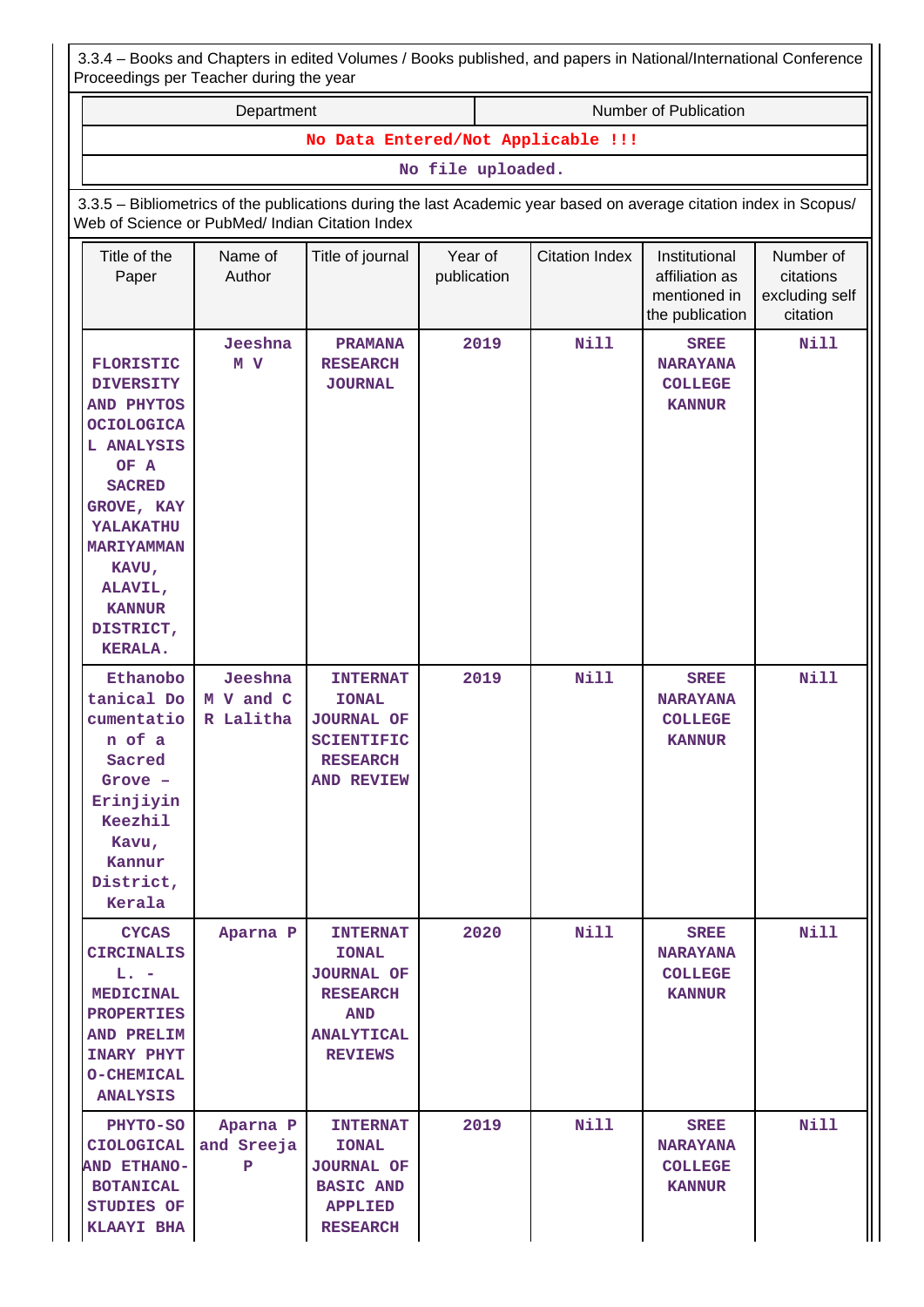| <b>GAVATHIKKA</b><br>VU OF<br><b>KASARGODE</b><br><b>DISTRICT</b>                                                                                                                                                                              |                                                                                                                         |                                                                              |      |             |                                                                   |             |
|------------------------------------------------------------------------------------------------------------------------------------------------------------------------------------------------------------------------------------------------|-------------------------------------------------------------------------------------------------------------------------|------------------------------------------------------------------------------|------|-------------|-------------------------------------------------------------------|-------------|
| Zirconium<br>phospho<br>silicate<br>doped cros<br>s-linked<br><b>PVA-PSSA</b><br>membrane<br>for the<br>adsorptive<br>removal of<br>methylene<br>blue,<br>Rhodamine<br><b>B</b> and<br>malachite<br>green dyes<br>from<br>aqueous<br>solutions | Charishma<br>Ravindran,<br>Anitha<br>Panayam<br>Parambil K<br>unnathulli<br>, and<br>Jitha Kunh<br>ikrishnan<br>Maniath | <b>AIP</b><br>Conference<br>Proceeding<br>S                                  | 2020 | <b>Nill</b> | <b>SREE</b><br><b>NARAYANA</b><br><b>COLLEGE</b><br><b>KANNUR</b> | <b>Nill</b> |
| Ion<br>Exchanger<br>Doped<br>Polymer<br>Composite<br>Membrane<br>For Heavy<br>Metal<br>Removal<br>From<br>Aqueous<br>Solutions                                                                                                                 | Anitha<br>P. K. and<br>Jitha Kunh<br>ikrishnan<br>M                                                                     | Indian<br>Journal of<br>Environmen<br>tal<br>Protection                      | 2020 | <b>Nill</b> | <b>SREE</b><br><b>NARAYANA</b><br><b>COLLEGE</b><br><b>KANNUR</b> | Nill        |
| Newly<br>fabricated<br>titanium<br>dioxide<br>doped<br>polymer<br>membrane<br>for dye<br>removal<br>from<br>aqueous<br>solutions                                                                                                               | Dr.<br>Anitha P.<br>K. and<br>Jitha Kunh<br>ikrishnan<br>M.                                                             | Journal<br>of<br>Emerging T<br>echnologie<br>s and<br>Innovative<br>Research | 2019 | <b>Nill</b> | <b>SREE</b><br><b>NARAYANA</b><br><b>COLLEGE</b><br><b>KANNUR</b> | <b>Nill</b> |
| Ultrafast<br>dye<br>removal<br>using<br>capped<br>TiO2 nanoc<br>rystallite                                                                                                                                                                     | Dr.<br>Anitha. P.<br>K.                                                                                                 | <b>AIP</b><br>conference<br>Proceeding                                       | 2019 | <b>Nill</b> | <b>SREE</b><br><b>NARAYANA</b><br><b>COLLEGE</b><br><b>KANNUR</b> | <b>Nill</b> |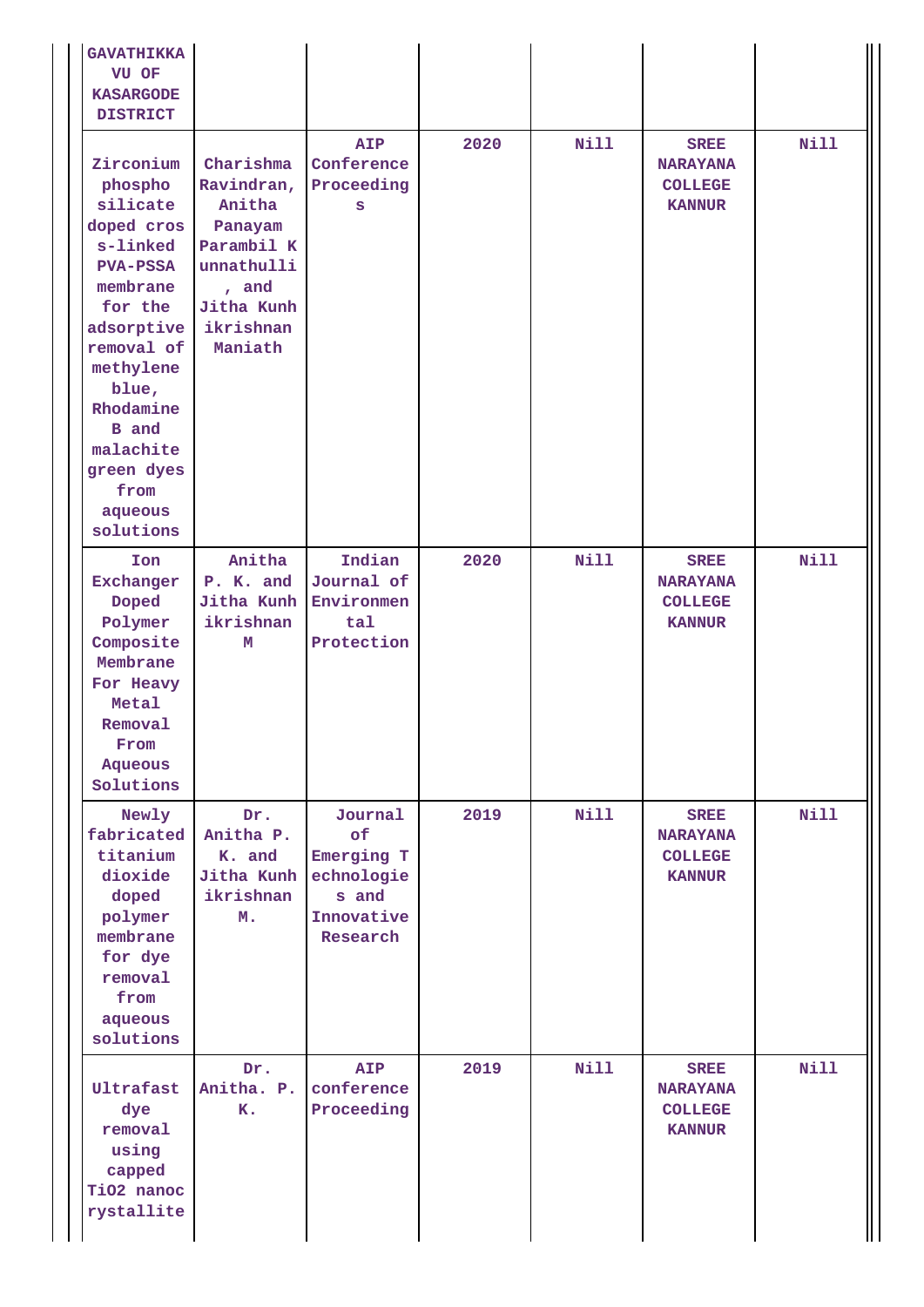| S                                                                                                                                                            |                                  |                                                                                                      |                        |                 |                                                                   |                                                                    |
|--------------------------------------------------------------------------------------------------------------------------------------------------------------|----------------------------------|------------------------------------------------------------------------------------------------------|------------------------|-----------------|-------------------------------------------------------------------|--------------------------------------------------------------------|
| Structur<br>a1,<br>Optical<br>and Antimi<br>crobial<br>properties<br>of green s<br>ynthesized<br>cerium<br>oxide                                             | Dr.<br>Vinisha<br>Valsaraj.<br>P | <b>AIP</b><br>conference<br>Proceeding                                                               | 2019                   | <b>Nill</b>     | <b>SREE</b><br><b>NARAYANA</b><br><b>COLLEGE</b><br><b>KANNUR</b> | <b>Nill</b>                                                        |
| $g -$<br>C3N4/CuO<br>and g-C3N4<br>/Co3O4<br>nanohybrid<br>structures<br>as<br>efficient<br>electrode<br>materials<br>in<br>symmetric<br>supercapac<br>itors | Dr.<br>Jithesh. K                | <b>RSC</b><br><b>Advances</b>                                                                        | 2019                   | 1               | <b>SREE</b><br><b>NARAYANA</b><br><b>COLLEGE</b><br><b>KANNUR</b> | $\overline{a}$                                                     |
|                                                                                                                                                              |                                  |                                                                                                      | View File              |                 |                                                                   |                                                                    |
|                                                                                                                                                              |                                  | 3.3.6 - h-Index of the Institutional Publications during the year. (based on Scopus/ Web of science) |                        |                 |                                                                   |                                                                    |
|                                                                                                                                                              |                                  |                                                                                                      |                        |                 |                                                                   |                                                                    |
| Title of the<br>Paper                                                                                                                                        | Name of<br>Author                | Title of journal                                                                                     | Year of<br>publication | h-index         | Number of<br>citations<br>excluding self<br>citation              | Institutional<br>affiliation as<br>mentioned in<br>the publication |
| Occurrence<br>of Life<br>Cycle<br>Dependent<br>Monophasic<br>and<br>Biphasic<br>Molting in<br>a<br>Parasitic<br>Isopod,<br>Mothocya<br>renardi               | Aneesh P<br>т                    | Thalassas:<br>An Interna<br>tional<br>Journal of<br>Marine<br>Sciences                               | 2020                   | 10 <sup>°</sup> | 3                                                                 | Sree<br>Narayana<br>College,<br>Kannur                             |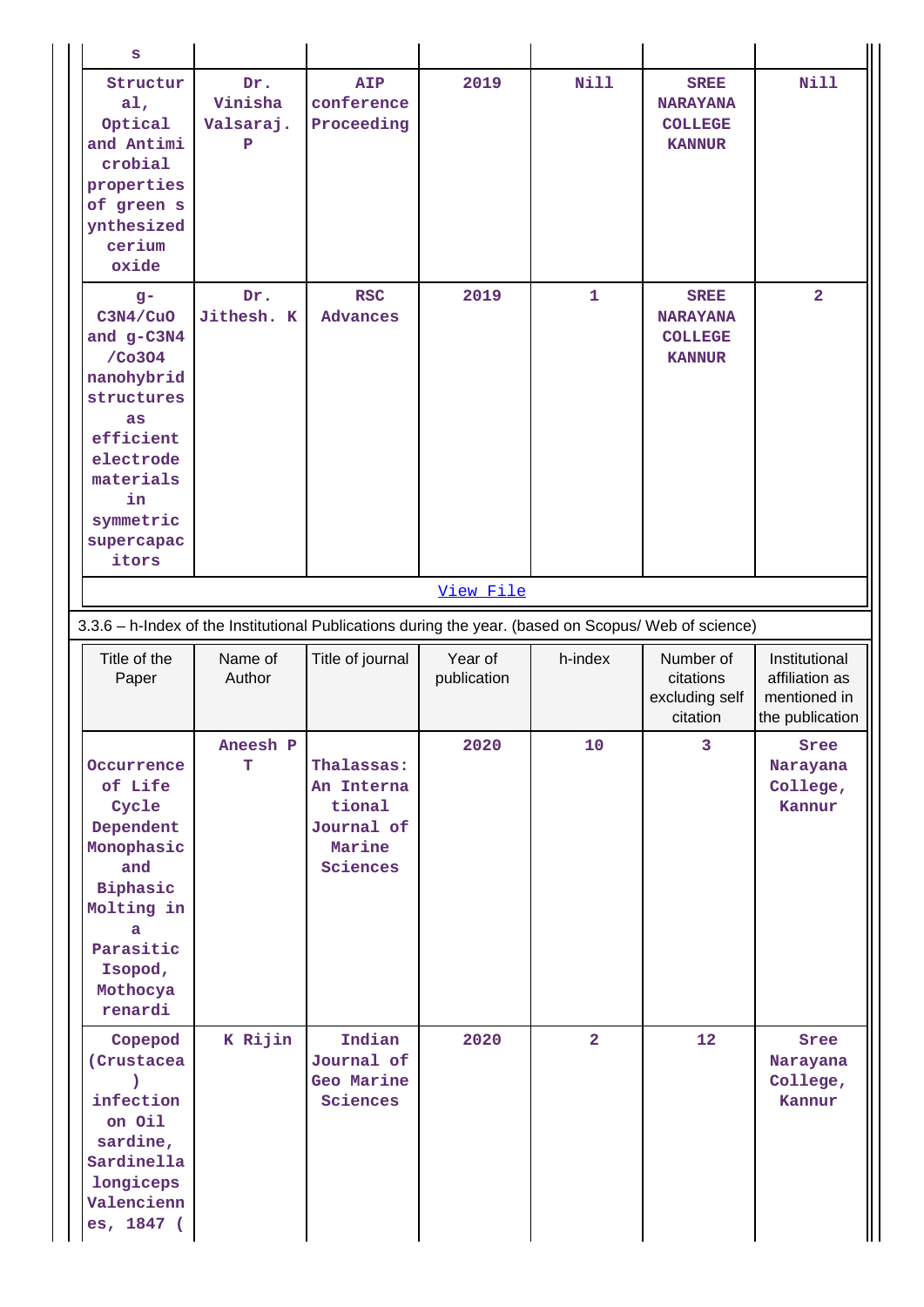| Actinopter<br>ygii<br>Clupeidae)<br>- First<br>report                                                                                                                                                                                                |                         |                        |      |                |                         |                                        |
|------------------------------------------------------------------------------------------------------------------------------------------------------------------------------------------------------------------------------------------------------|-------------------------|------------------------|------|----------------|-------------------------|----------------------------------------|
| $g-$<br>C3N4/CuO<br>and $g-C3N4$<br>/Co3O4<br>nanohybrid<br>structures<br><b>as</b><br>efficient<br>electrode<br>materials<br>in<br>symmetric<br>supercapac<br>itors                                                                                 | Jithesh.<br>$\mathbf K$ | <b>RSC</b><br>Advances | 2019 | 148            | $\overline{2}$          | Sree<br>Narayana<br>College,<br>Kannur |
| Reproduc<br>tive<br>System in<br>the Male<br>Phase of a<br>Parasitic<br>Isopod (Cr<br>ustacea) -<br>Morphologi<br>cal, Histo<br>logical<br>and Ultras<br>tructural<br>Evidence<br>for<br>Sequential<br>Protandrou<br>s Hermaphr<br>oditic<br>Changes | Helna A<br>K            | Zoological<br>Studies  | 2019 | $\overline{3}$ | $\overline{\mathbf{3}}$ | Sree<br>Narayana<br>College,<br>Kannur |
| Characte<br>rization<br>of a prota<br>ndrous her<br>maphroditi<br>c reproduc<br>tive<br>system in<br>transition<br>al and<br>female<br>phases of<br>Norileca<br>$indica - m$<br>orphologic<br>al, histol<br>ogical and<br>ultrastruc                 | Helna A                 | Crustace<br>ana        | 2019 | $\overline{3}$ | $\overline{2}$          | Sree<br>Narayana<br>College,<br>Kannur |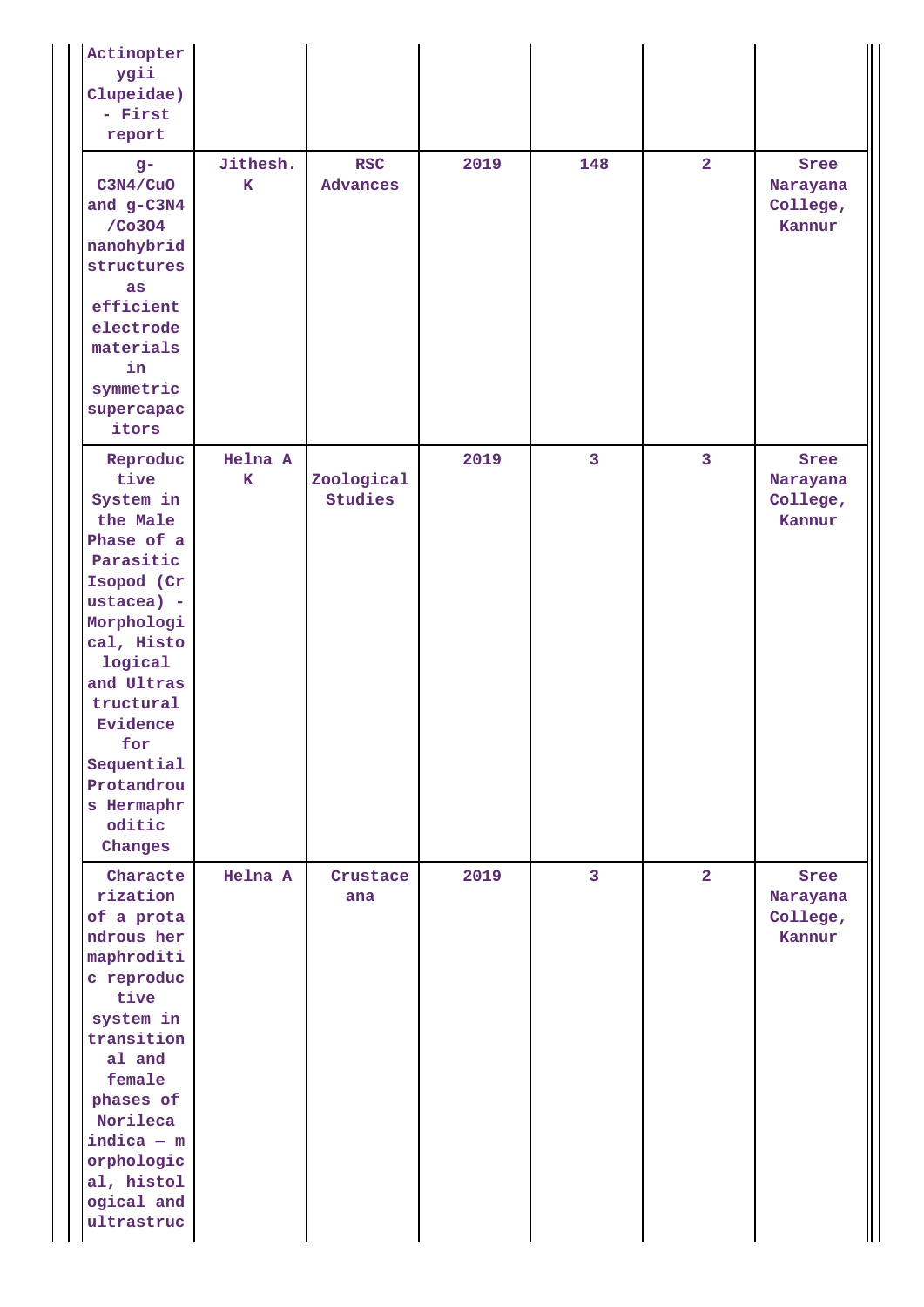| tural<br>approach                                                                                                                                                                                                                                                           |                                                    |                                                     |                                                          |             |                         |    |                                                          |
|-----------------------------------------------------------------------------------------------------------------------------------------------------------------------------------------------------------------------------------------------------------------------------|----------------------------------------------------|-----------------------------------------------------|----------------------------------------------------------|-------------|-------------------------|----|----------------------------------------------------------|
| Norileca<br>indica (Cr<br>ustacea:<br>Isopoda, C<br>ymothoidae<br>) Infects<br>Rastrellig<br>er<br>kanagurta<br>Along the<br>Malabar<br>Coast of<br>India -<br>Seasonal<br>Variation<br>in the<br>Prevalence<br>and<br>Aspects of<br>Host-<br>parasite I<br>nteraction<br>s | Helna A<br>Zoological<br>Studies                   |                                                     | 2019                                                     | 3           | $\overline{\mathbf{4}}$ |    | Sree<br>Narayana<br>College,<br>Kannur                   |
|                                                                                                                                                                                                                                                                             |                                                    |                                                     | View File                                                |             |                         |    |                                                          |
| 3.3.7 - Faculty participation in Seminars/Conferences and Symposia during the year:                                                                                                                                                                                         |                                                    |                                                     |                                                          |             |                         |    |                                                          |
| Number of Faculty                                                                                                                                                                                                                                                           | International<br>National<br><b>State</b><br>Local |                                                     |                                                          |             |                         |    |                                                          |
| Attended/Semi<br>nars/Workshops                                                                                                                                                                                                                                             | 20                                                 |                                                     | 30                                                       | 6           |                         |    | 7                                                        |
| Presented<br>papers                                                                                                                                                                                                                                                         | 11                                                 |                                                     | 13                                                       | <b>Nill</b> |                         |    | 4                                                        |
| Resource<br>persons                                                                                                                                                                                                                                                         | <b>Nill</b>                                        |                                                     | 5                                                        |             | 1                       |    | 1                                                        |
|                                                                                                                                                                                                                                                                             |                                                    |                                                     | View File                                                |             |                         |    |                                                          |
| 3.4 - Extension Activities                                                                                                                                                                                                                                                  |                                                    |                                                     |                                                          |             |                         |    |                                                          |
| 3.4.1 – Number of extension and outreach programmes conducted in collaboration with industry, community and<br>Non- Government Organisations through NSS/NCC/Red cross/Youth Red Cross (YRC) etc., during the year                                                          |                                                    |                                                     |                                                          |             |                         |    |                                                          |
| Title of the activities                                                                                                                                                                                                                                                     |                                                    | Organising unit/agency/<br>collaborating agency     | Number of teachers<br>participated in such<br>activities |             |                         |    | Number of students<br>participated in such<br>activities |
| Seminar Series:<br>Focus 2020<br>'Forensic Science<br>in Crime Scene an<br>over view'                                                                                                                                                                                       |                                                    | <b>PTA</b>                                          |                                                          | 10          |                         |    | 90                                                       |
| Science Day<br>Celebrations 2020                                                                                                                                                                                                                                            |                                                    | <b>KSCSTE</b>                                       |                                                          | 63          |                         |    | 2120                                                     |
| District wise<br>Orientation<br>Programme for                                                                                                                                                                                                                               |                                                    | Institute of<br>Career Advancement<br>International |                                                          | 6           |                         | 59 |                                                          |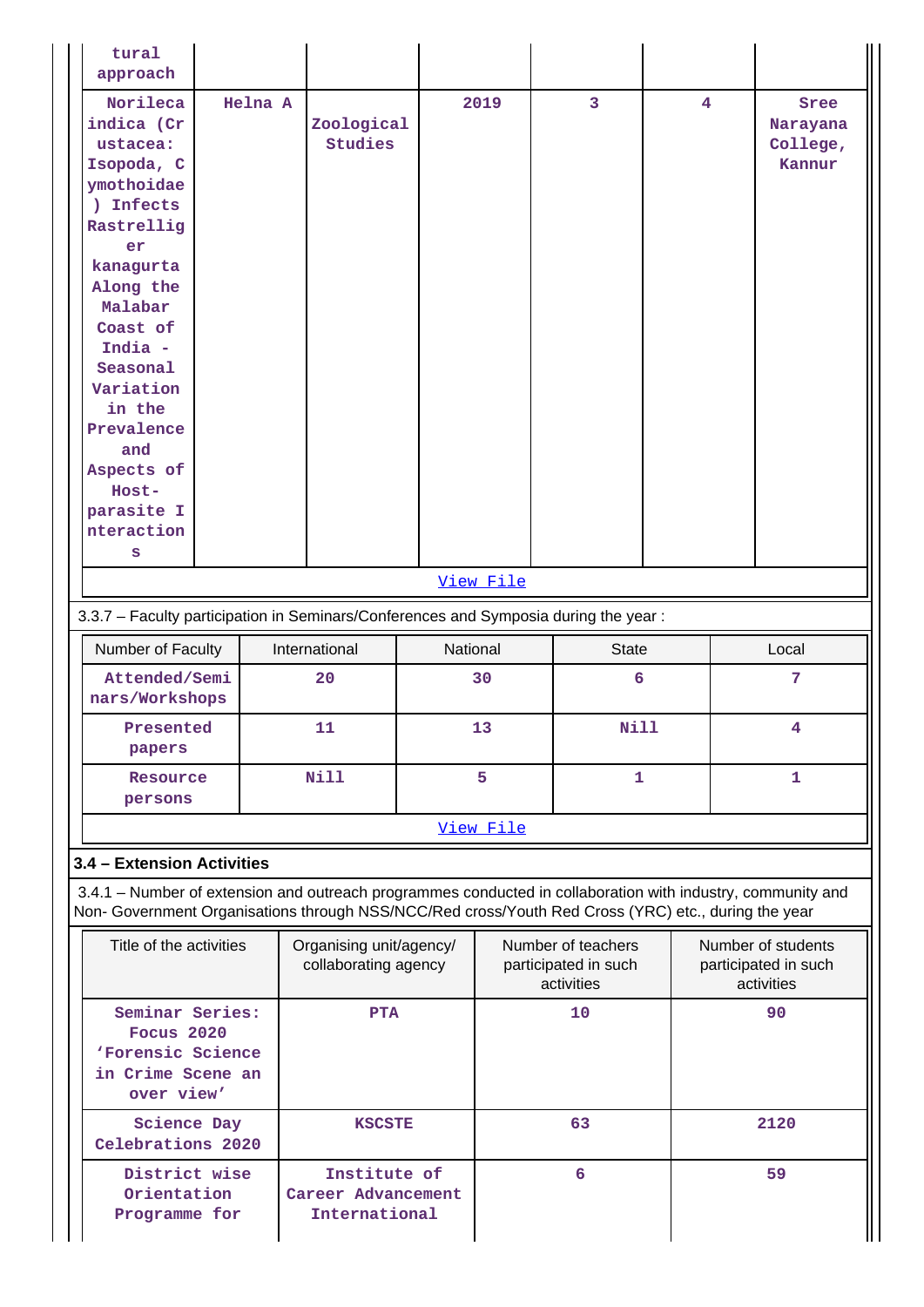| Central University<br>Admission                                                                                                                                                                                |                                                                                    |                                                                                        |                  |                                                                                 |  |                                                         |  |
|----------------------------------------------------------------------------------------------------------------------------------------------------------------------------------------------------------------|------------------------------------------------------------------------------------|----------------------------------------------------------------------------------------|------------------|---------------------------------------------------------------------------------|--|---------------------------------------------------------|--|
| Training<br>Programme on<br>Disaster Management                                                                                                                                                                | Sri Satya Sai<br>Organization,<br>Kannur                                           |                                                                                        |                  | 6                                                                               |  | 80                                                      |  |
| Urja Kiran                                                                                                                                                                                                     | Centre for<br>environment and<br>development and<br>energy management<br>centre    |                                                                                        |                  | 30                                                                              |  | 200                                                     |  |
| National Seminar                                                                                                                                                                                               | <b>KSCSTE</b>                                                                      |                                                                                        |                  | 50                                                                              |  | 250                                                     |  |
| International<br>Seminar                                                                                                                                                                                       | Department of<br>environment and<br>climate change                                 |                                                                                        |                  | 50                                                                              |  | 250                                                     |  |
| Talent Hunt -<br>Shastrajalakam                                                                                                                                                                                | Govt. of Kerala                                                                    |                                                                                        |                  | 30                                                                              |  | 120                                                     |  |
| Trainer of Solar<br>Lamp assembling for<br>school students                                                                                                                                                     | Govt. of Kerala                                                                    |                                                                                        |                  | 15                                                                              |  | 60                                                      |  |
| Learn in Lockdown                                                                                                                                                                                              | <b>AKPCTA</b>                                                                      |                                                                                        |                  | 3                                                                               |  | 498                                                     |  |
|                                                                                                                                                                                                                |                                                                                    |                                                                                        | <u>View File</u> |                                                                                 |  |                                                         |  |
| 3.4.2 - Awards and recognition received for extension activities from Government and other recognized bodies<br>during the year                                                                                |                                                                                    |                                                                                        |                  |                                                                                 |  |                                                         |  |
| Name of the activity                                                                                                                                                                                           | Award/Recognition                                                                  |                                                                                        |                  | <b>Awarding Bodies</b>                                                          |  | Number of students<br><b>Benefited</b>                  |  |
| Urja Kiran<br>Programme                                                                                                                                                                                        |                                                                                    | Excellence award                                                                       |                  | Centre for<br>environment and<br>development and<br>energy management<br>centre |  | 1000                                                    |  |
|                                                                                                                                                                                                                |                                                                                    |                                                                                        | View File        |                                                                                 |  |                                                         |  |
| 3.4.3 - Students participating in extension activities with Government Organisations, Non-Government<br>Organisations and programmes such as Swachh Bharat, Aids Awareness, Gender Issue, etc. during the year |                                                                                    |                                                                                        |                  |                                                                                 |  |                                                         |  |
| Name of the scheme                                                                                                                                                                                             | Organising unit/Agen<br>cy/collaborating<br>agency                                 | Name of the activity                                                                   |                  | Number of teachers<br>participated in such<br>activites                         |  | Number of students<br>participated in such<br>activites |  |
| <b>Nature</b><br>Conservation                                                                                                                                                                                  | <b>NGO-BIRDS</b><br><b>CLUB</b><br><b>INTERNATIONAL</b>                            | creation amp<br>maintenance                                                            | Rain grove       | 4                                                                               |  | 10                                                      |  |
| Swach Bharath<br>Tat Abhiyan                                                                                                                                                                                   | <b>CWRDM</b>                                                                       | Cleaning                                                                               | Beach Side       | 4                                                                               |  | 100                                                     |  |
| Women<br>Empowerment<br>Project                                                                                                                                                                                | Centre for<br>environment and<br>development and<br>energy<br>management<br>centre | LED bulb<br>repairing and<br>energy<br>awareness for<br>Women tailoring<br>unit Kannur |                  | 4                                                                               |  | 60                                                      |  |
| Biodiversity<br>Conservation                                                                                                                                                                                   | Sree Narayana<br>College, Kannur                                                   | Designing<br>competition                                                               | Poster           | 3                                                                               |  | 24                                                      |  |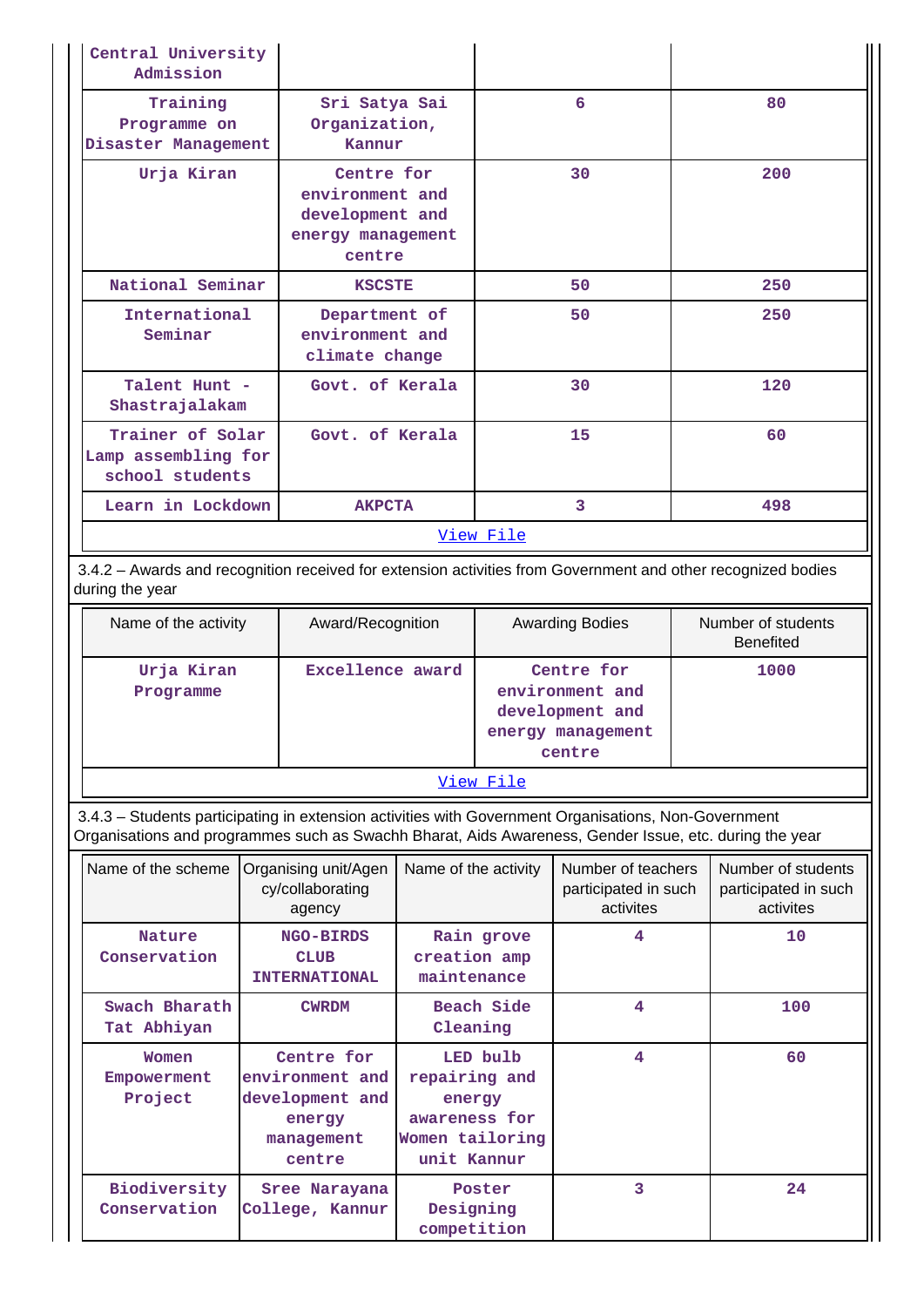| Covid-19<br><b>Awareness</b><br>Programme                                                                                                                |                         | Sree Narayana<br>College, Kannur |             |                                                                                                   | Quiz                                           | 3                                                         |                    |             | 150         |
|----------------------------------------------------------------------------------------------------------------------------------------------------------|-------------------------|----------------------------------|-------------|---------------------------------------------------------------------------------------------------|------------------------------------------------|-----------------------------------------------------------|--------------------|-------------|-------------|
|                                                                                                                                                          |                         |                                  |             |                                                                                                   | View File                                      |                                                           |                    |             |             |
| 3.5 - Collaborations                                                                                                                                     |                         |                                  |             |                                                                                                   |                                                |                                                           |                    |             |             |
| 3.5.1 – Number of Collaborative activities for research, faculty exchange, student exchange during the year                                              |                         |                                  |             |                                                                                                   |                                                |                                                           |                    |             |             |
| Nature of activity                                                                                                                                       |                         |                                  | Participant |                                                                                                   | Source of financial support                    |                                                           |                    |             | Duration    |
| FDP                                                                                                                                                      |                         |                                  | 1           |                                                                                                   |                                                | <b>UGC</b>                                                |                    |             | 730         |
| Launching of<br>Journal of Indian<br>Martial Arts in the<br>English Department                                                                           |                         |                                  | 125         |                                                                                                   | contributions of<br>Dr. C. Gangadharan         | Individual<br>and Dr. C.P.<br>Satheesh                    |                    |             | 365         |
|                                                                                                                                                          |                         |                                  |             |                                                                                                   | View File                                      |                                                           |                    |             |             |
| 3.5.2 - Linkages with institutions/industries for internship, on-the- job training, project work, sharing of research<br>facilities etc. during the year |                         |                                  |             |                                                                                                   |                                                |                                                           |                    |             |             |
| Nature of linkage                                                                                                                                        | Title of the<br>linkage |                                  |             | Name of the<br>partnering<br>institution/<br>industry<br>/research lab<br>with contact<br>details | <b>Duration From</b>                           |                                                           | <b>Duration To</b> |             | Participant |
| Research C<br>ollaboration                                                                                                                               |                         | <b>FDP</b>                       |             | University<br>of Calicut                                                                          | 01/01/2019                                     |                                                           | 30/06/2019         |             | 1           |
|                                                                                                                                                          |                         |                                  |             |                                                                                                   | View File                                      |                                                           |                    |             |             |
| 3.5.3 – MoUs signed with institutions of national, international importance, other universities, industries, corporate                                   |                         |                                  |             |                                                                                                   |                                                |                                                           |                    |             |             |
| houses etc. during the year                                                                                                                              |                         |                                  |             |                                                                                                   |                                                |                                                           |                    |             |             |
| Organisation                                                                                                                                             |                         | Date of MoU signed               |             | Purpose/Activities                                                                                |                                                | Number of<br>students/teachers<br>participated under MoUs |                    |             |             |
| Chinmaya<br>Education<br>Institution                                                                                                                     |                         |                                  | 25/10/2019  |                                                                                                   |                                                | Academic<br>Cooperation                                   |                    |             | 54          |
|                                                                                                                                                          |                         |                                  |             |                                                                                                   | View File                                      |                                                           |                    |             |             |
| <b>CRITERION IV - INFRASTRUCTURE AND LEARNING RESOURCES</b>                                                                                              |                         |                                  |             |                                                                                                   |                                                |                                                           |                    |             |             |
| 4.1 - Physical Facilities                                                                                                                                |                         |                                  |             |                                                                                                   |                                                |                                                           |                    |             |             |
| 4.1.1 - Budget allocation, excluding salary for infrastructure augmentation during the year                                                              |                         |                                  |             |                                                                                                   |                                                |                                                           |                    |             |             |
| Budget allocated for infrastructure augmentation                                                                                                         |                         |                                  |             |                                                                                                   | Budget utilized for infrastructure development |                                                           |                    |             |             |
|                                                                                                                                                          |                         | 28.04                            |             |                                                                                                   |                                                |                                                           |                    | 28.04       |             |
| 4.1.2 - Details of augmentation in infrastructure facilities during the year                                                                             |                         |                                  |             |                                                                                                   |                                                |                                                           |                    |             |             |
|                                                                                                                                                          | <b>Facilities</b>       |                                  |             |                                                                                                   | <b>Existing or Newly Added</b>                 |                                                           |                    |             |             |
| Value of the equipment purchased<br>during the year (rs. in lakhs)                                                                                       |                         |                                  |             |                                                                                                   |                                                |                                                           |                    | Newly Added |             |
| Class rooms                                                                                                                                              |                         |                                  |             | Existing                                                                                          |                                                |                                                           |                    |             |             |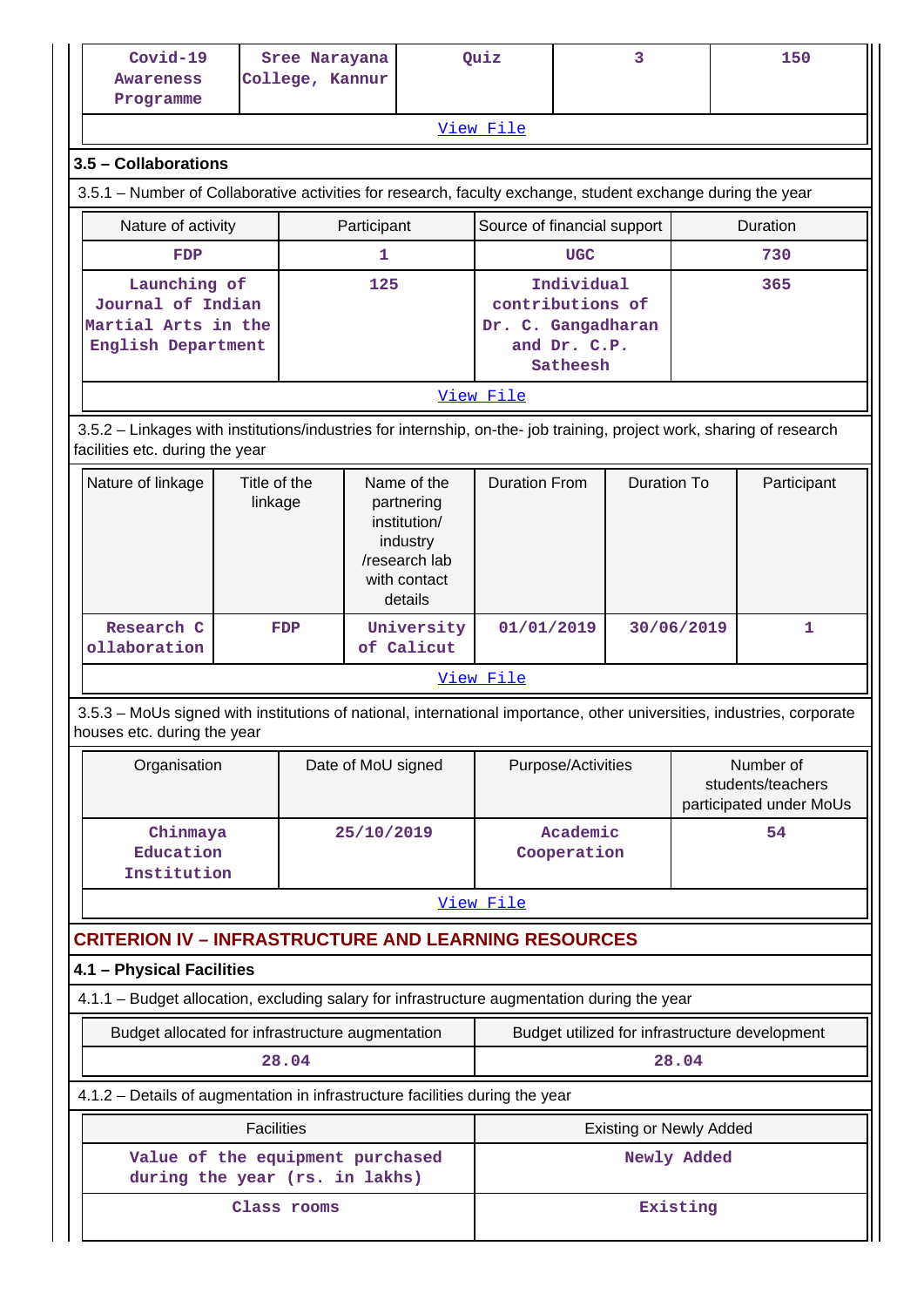| Campus Area                                                                                                                                  |                              |                         |                                             | Existing                   |                         |                                          |                    |                                                     |               |
|----------------------------------------------------------------------------------------------------------------------------------------------|------------------------------|-------------------------|---------------------------------------------|----------------------------|-------------------------|------------------------------------------|--------------------|-----------------------------------------------------|---------------|
|                                                                                                                                              |                              |                         |                                             |                            | View File               |                                          |                    |                                                     |               |
| 4.2 - Library as a Learning Resource                                                                                                         |                              |                         |                                             |                            |                         |                                          |                    |                                                     |               |
| 4.2.1 - Library is automated {Integrated Library Management System (ILMS)}                                                                   |                              |                         |                                             |                            |                         |                                          |                    |                                                     |               |
|                                                                                                                                              | Name of the ILMS<br>software |                         | Nature of automation (fully<br>or patially) |                            |                         | Version                                  |                    | Year of automation                                  |               |
|                                                                                                                                              | Grandha Soft                 |                         | Fully                                       |                            |                         | <b>Upgraded Version</b>                  |                    | 2011                                                |               |
| 4.2.2 - Library Services                                                                                                                     |                              |                         |                                             |                            |                         |                                          |                    |                                                     |               |
| Library<br>Service Type                                                                                                                      |                              | Existing                |                                             |                            | Newly Added             |                                          |                    | Total                                               |               |
| Text<br><b>Books</b>                                                                                                                         |                              | 48913                   | 4270000                                     |                            | 1153                    | 668350                                   |                    | 50066                                               | 4938350       |
| Reference<br><b>Books</b>                                                                                                                    |                              | 1299                    | 454650                                      |                            | 791                     | 316400                                   |                    | 2090                                                | 771050        |
| Journals                                                                                                                                     |                              | 48                      | 48455                                       |                            | 26                      | 29465                                    |                    | 74                                                  | 77920         |
| Weeding<br>(hard &<br>soft)                                                                                                                  |                              | 5000                    | 200000                                      |                            | <b>Nill</b>             | <b>Nill</b>                              |                    | 5000                                                | 200000        |
|                                                                                                                                              |                              |                         |                                             |                            | View File               |                                          |                    |                                                     |               |
| 4.2.3 - E-content developed by teachers such as: e-PG- Pathshala, CEC (under e-PG- Pathshala CEC (Under                                      |                              |                         |                                             |                            |                         |                                          |                    |                                                     |               |
| Graduate) SWAYAM other MOOCs platform NPTEL/NMEICT/any other Government initiatives & institutional<br>(Learning Management System (LMS) etc | Name of the Teacher          |                         | Name of the Module                          |                            |                         | Platform on which module<br>is developed |                    | Date of launching e-<br>content                     |               |
|                                                                                                                                              |                              |                         | No Data Entered/Not Applicable !!!          |                            | No file uploaded.       |                                          |                    |                                                     |               |
|                                                                                                                                              |                              |                         |                                             |                            |                         |                                          |                    |                                                     |               |
| 4.3 - IT Infrastructure<br>4.3.1 - Technology Upgradation (overall)                                                                          |                              |                         |                                             |                            |                         |                                          |                    |                                                     |               |
| <b>Type</b>                                                                                                                                  | <b>Total Co</b><br>mputers   | Computer<br>Lab         | Internet                                    | <b>Browsing</b><br>centers | Computer<br>Centers     | Office                                   | Departme<br>nts    | Available<br><b>Bandwidt</b><br>h (MBPS/<br>GBPS)   | <b>Others</b> |
| Existin<br>g                                                                                                                                 | 150                          | 4                       | 100                                         | $\overline{a}$             | $\overline{\mathbf{2}}$ | 1                                        | 14                 | 10                                                  | $\mathbf 0$   |
| Added                                                                                                                                        | $\mathbf 0$                  | $\mathbf{O}$            | $\mathbf 0$                                 | $\mathbf 0$                | $\mathbf 0$             | $\mathbf 0$                              | $\mathbf{0}$       | $\mathbf{0}$                                        | $\mathbf 0$   |
| Total                                                                                                                                        | 150                          | $\overline{\mathbf{4}}$ | 100                                         | $\overline{\mathbf{2}}$    | $\overline{\mathbf{2}}$ | 1                                        | 14                 | 10                                                  | 0             |
| 4.3.2 - Bandwidth available of internet connection in the Institution (Leased line)                                                          |                              |                         |                                             |                            |                         |                                          |                    |                                                     |               |
|                                                                                                                                              |                              |                         |                                             |                            | 40 MBPS/ GBPS           |                                          |                    |                                                     |               |
| 4.3.3 - Facility for e-content                                                                                                               |                              |                         |                                             |                            |                         |                                          |                    |                                                     |               |
|                                                                                                                                              |                              |                         | Name of the e-content development facility  |                            |                         |                                          | recording facility | Provide the link of the videos and media centre and |               |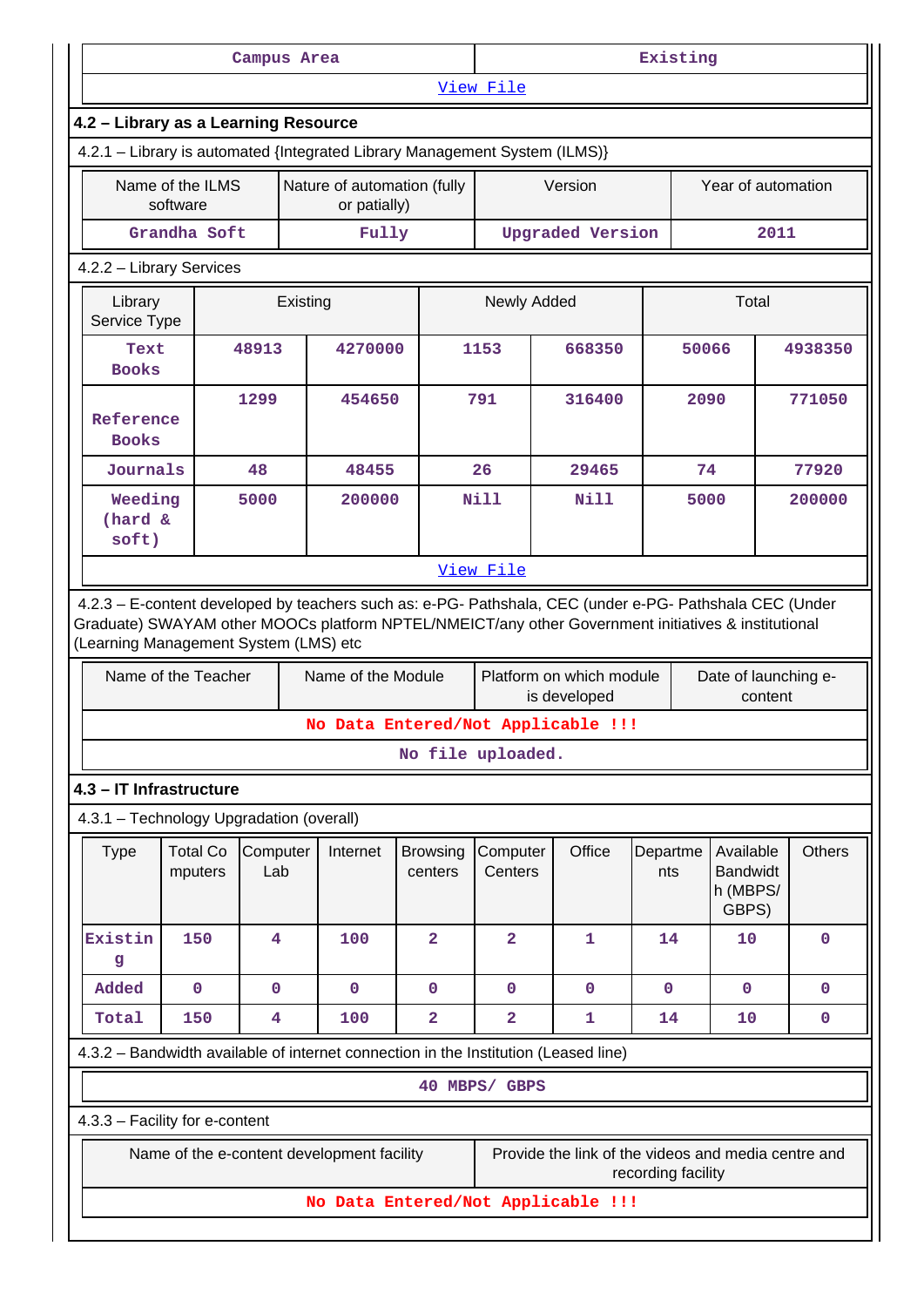# **4.4 – Maintenance of Campus Infrastructure**

 4.4.1 – Expenditure incurred on maintenance of physical facilities and academic support facilities, excluding salary component, during the year

| Assigned Budget on<br>academic facilities | Expenditure incurred on<br>maintenance of academic<br>facilities | Assigned budget on<br>physical facilities | Expenditure incurredon<br>maintenance of physical<br>facilites |
|-------------------------------------------|------------------------------------------------------------------|-------------------------------------------|----------------------------------------------------------------|
| 7.67                                      | 7.67                                                             |                                           |                                                                |

 4.4.2 – Procedures and policies for maintaining and utilizing physical, academic and support facilities - laboratory, library, sports complex, computers, classrooms etc. (maximum 500 words) (information to be available in institutional Website, provide link)

 **In the college, there is a system of decentralized management upkeep and maintenance. Institution has a planning board and buildings and infrastructure committee to take care the maintenance and development of infrastructural facilities of the college. Library is looked after by a library committee comprised of Principal and senior faculty members drawn from Arts, Science and Commerce Departments. Whenever the funds are released from PD accounts, UGC funds, management funds or PTA funds, the College Council is convened and particulars regarding fund allocation are conveyed to all Heads of Departments and Council members. Library funds are allocated by considering the status of the departments, namely research, post graduate and under graduate departments. Heads of Departments are intimated by the Librarian about the requirement of journals and in response the Heads of Departments put up request for journals and books annually. The purchase and maintenance of lab equipments is done by the purchase committee with the approval of planning board. The regular accounts are maintained by the Head Accountant under the supervision of Superintendent and Principal. Sports complex is decentralized, utilized and maintained by physical education department with the support from Management and PTA. The maintenance of computers is done with support from PTA, Management and UGC. Annual maintenance contract with the suppliers ensures the proper maintenance of the computers. Director Boards are constituted for the proper functioning of the Cooperative Stores and Staff credit Bank of the college.**

<https://sncollegekannur.ac.in/infrastructure-maintenance-procedure.php>

# **CRITERION V – STUDENT SUPPORT AND PROGRESSION**

## **5.1 – Student Support**

5.1.1 – Scholarships and Financial Support

|                                         | Name/Title of the scheme            | Number of students | Amount in Rupees |  |  |  |  |
|-----------------------------------------|-------------------------------------|--------------------|------------------|--|--|--|--|
| Financial Support<br>from institution   | From Institution<br>as Scholarships | 48                 | 150800           |  |  |  |  |
| Financial Support<br>from Other Sources |                                     |                    |                  |  |  |  |  |
| a) National                             | central State                       | 79                 | 723000           |  |  |  |  |
| b) International                        | Nill                                |                    | Nill             |  |  |  |  |
|                                         | View File                           |                    |                  |  |  |  |  |

 5.1.2 – Number of capability enhancement and development schemes such as Soft skill development, Remedial coaching, Language lab, Bridge courses, Yoga, Meditation, Personal Counselling and Mentoring etc.,

| Name of the capability<br>enhancement scheme | Date of implemetation              | Number of students<br>enrolled | Agencies involved |  |  |  |  |
|----------------------------------------------|------------------------------------|--------------------------------|-------------------|--|--|--|--|
|                                              | No Data Entered/Not Applicable !!! |                                |                   |  |  |  |  |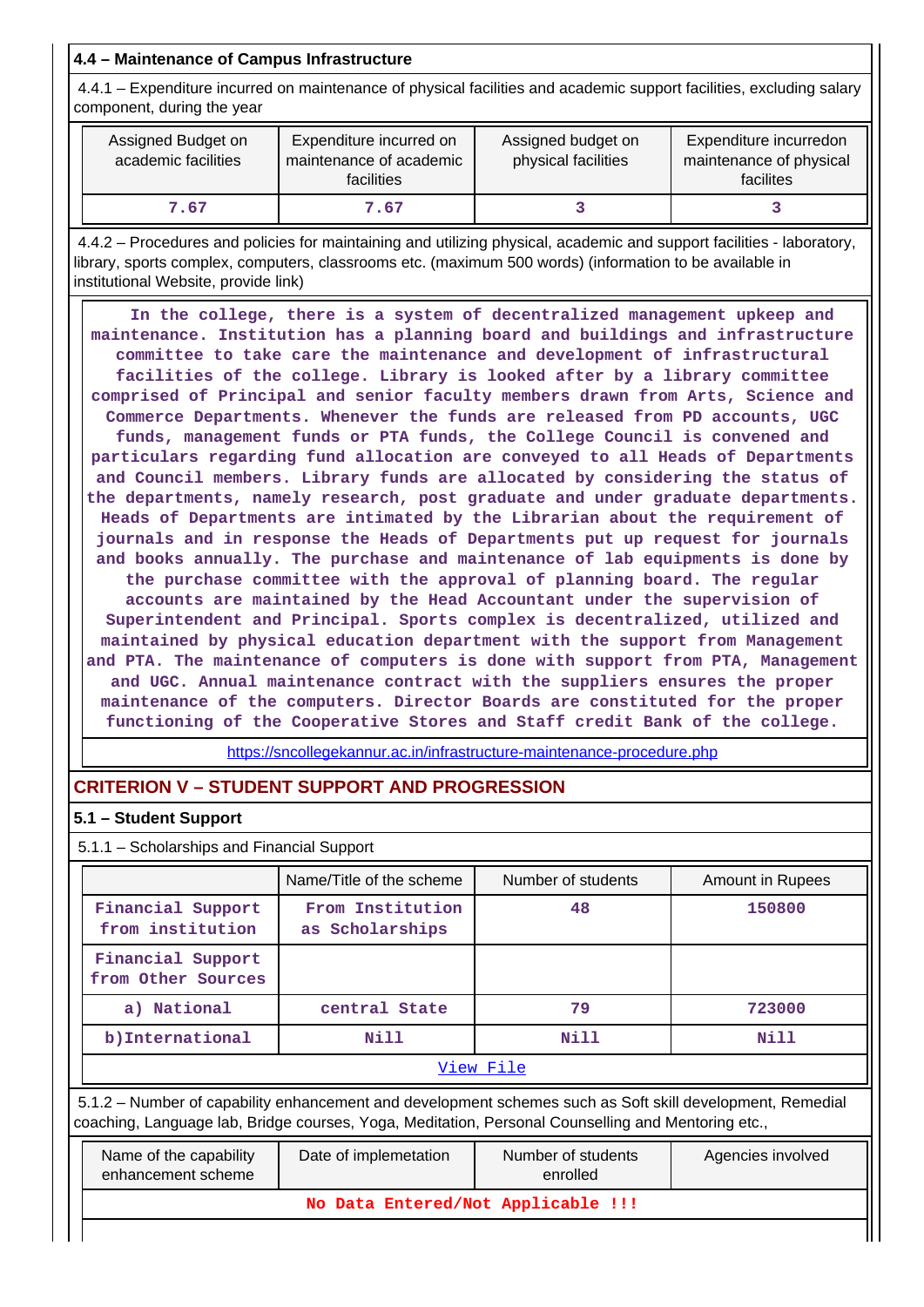5.1.3 – Students benefited by guidance for competitive examinations and career counselling offered by the institution during the year

| Thistitution during the year       |                                                                                                                                                                |                                                                      |                                                                             |                                                              |                                     |  |  |
|------------------------------------|----------------------------------------------------------------------------------------------------------------------------------------------------------------|----------------------------------------------------------------------|-----------------------------------------------------------------------------|--------------------------------------------------------------|-------------------------------------|--|--|
| Year                               | Name of the<br>scheme                                                                                                                                          | Number of<br>benefited<br>students for<br>competitive<br>examination | Number of<br>benefited<br>students by<br>career<br>counseling<br>activities | Number of<br>students who<br>have passedin<br>the comp. exam | Number of<br>studentsp placed       |  |  |
| 2019                               | <b>JAM</b><br><b>ENTRANCE COA</b><br>CHING-<br><b>CHEMISTRY</b>                                                                                                | 28                                                                   | <b>Nill</b>                                                                 | <b>Nill</b>                                                  | <b>Nill</b>                         |  |  |
| 2019                               | <b>NET</b><br><b>COACHING IN</b><br><b>ENGLISH</b>                                                                                                             | 24                                                                   | <b>Nill</b>                                                                 | <b>Nill</b>                                                  | <b>Nill</b>                         |  |  |
| 2019                               | NET<br><b>COACHING IN</b><br><b>COMMERCE</b>                                                                                                                   | 25                                                                   | <b>Nill</b>                                                                 | 7                                                            | <b>Nill</b>                         |  |  |
| 2019                               | NET<br><b>COACHING IN</b><br><b>ZOOLOGY</b>                                                                                                                    | 15                                                                   | <b>Nill</b>                                                                 | $\overline{a}$                                               | <b>Nill</b>                         |  |  |
| 2019                               | <b>CIVIL</b><br><b>SERVICE</b><br><b>FOUNDATION</b><br><b>COURSE</b>                                                                                           | 30                                                                   | 30                                                                          | <b>Nill</b>                                                  | <b>Nill</b>                         |  |  |
|                                    |                                                                                                                                                                |                                                                      | No file uploaded.                                                           |                                                              |                                     |  |  |
|                                    | 5.1.4 - Institutional mechanism for transparency, timely redressal of student grievances, Prevention of sexual<br>harassment and ragging cases during the year |                                                                      |                                                                             |                                                              |                                     |  |  |
| Total grievances received          |                                                                                                                                                                | Number of grievances redressed                                       |                                                                             | Avg. number of days for grievance<br>redressal               |                                     |  |  |
|                                    | <b>Nill</b>                                                                                                                                                    |                                                                      | <b>Nill</b>                                                                 |                                                              | <b>Nill</b>                         |  |  |
| 5.2 - Student Progression          |                                                                                                                                                                |                                                                      |                                                                             |                                                              |                                     |  |  |
|                                    | 5.2.1 - Details of campus placement during the year                                                                                                            |                                                                      |                                                                             |                                                              |                                     |  |  |
|                                    | On campus                                                                                                                                                      |                                                                      |                                                                             | Off campus                                                   |                                     |  |  |
| Nameof<br>organizations<br>visited | Number of<br>students<br>participated                                                                                                                          | Number of<br>stduents placed                                         | Nameof<br>organizations<br>visited                                          | Number of<br>students<br>participated                        | Number of<br>stduents placed        |  |  |
| No Data Entered/Not Applicable !!! |                                                                                                                                                                |                                                                      |                                                                             |                                                              |                                     |  |  |
| View File                          |                                                                                                                                                                |                                                                      |                                                                             |                                                              |                                     |  |  |
|                                    | 5.2.2 – Student progression to higher education in percentage during the year                                                                                  |                                                                      |                                                                             |                                                              |                                     |  |  |
| Year                               | Number of<br>students<br>enrolling into<br>higher education                                                                                                    | Programme<br>graduated from                                          | Depratment<br>graduated from                                                | Name of<br>institution joined                                | Name of<br>programme<br>admitted to |  |  |
|                                    |                                                                                                                                                                | No Data Entered/Not Applicable !!!                                   |                                                                             |                                                              |                                     |  |  |
| View File                          |                                                                                                                                                                |                                                                      |                                                                             |                                                              |                                     |  |  |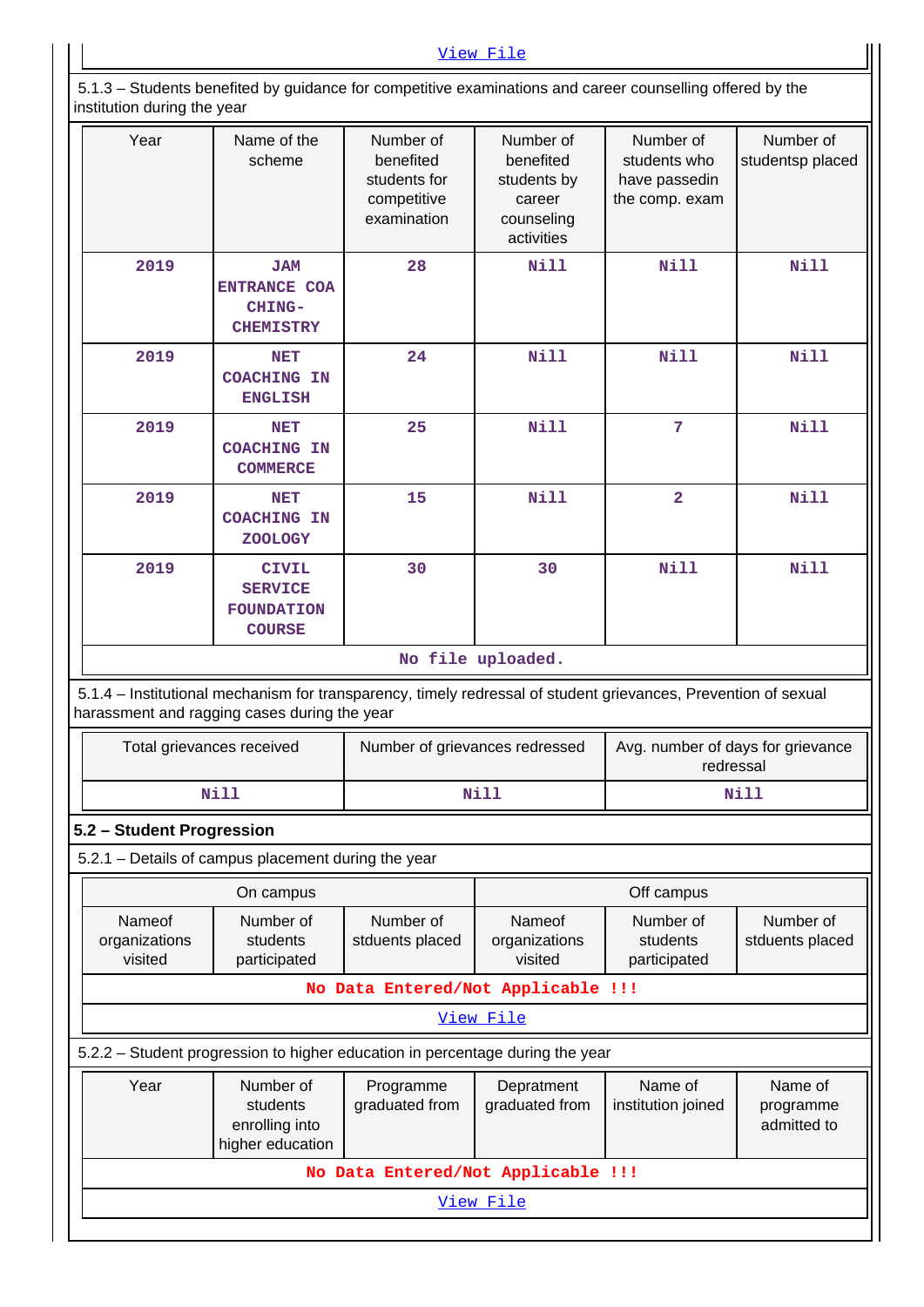| 5.2.3 - Students qualifying in state/ national/ international level examinations during the year<br>(eg:NET/SET/SLET/GATE/GMAT/CAT/GRE/TOFEL/Civil Services/State Government Services)                                                                                                                                                                                                                                                                                                                                                                                                                                                                                                                                                                                                                                                                                                                                                                                                                                                                                                                                                                                                                                                                                                                                                                                                                                                                                                                                                                                                                                                                                                                                                                                                                                                                                                                                                                                                                                                                                                                                                                                                                                                                                                                             |                           |  |                                   |                                     |                               |                        |
|--------------------------------------------------------------------------------------------------------------------------------------------------------------------------------------------------------------------------------------------------------------------------------------------------------------------------------------------------------------------------------------------------------------------------------------------------------------------------------------------------------------------------------------------------------------------------------------------------------------------------------------------------------------------------------------------------------------------------------------------------------------------------------------------------------------------------------------------------------------------------------------------------------------------------------------------------------------------------------------------------------------------------------------------------------------------------------------------------------------------------------------------------------------------------------------------------------------------------------------------------------------------------------------------------------------------------------------------------------------------------------------------------------------------------------------------------------------------------------------------------------------------------------------------------------------------------------------------------------------------------------------------------------------------------------------------------------------------------------------------------------------------------------------------------------------------------------------------------------------------------------------------------------------------------------------------------------------------------------------------------------------------------------------------------------------------------------------------------------------------------------------------------------------------------------------------------------------------------------------------------------------------------------------------------------------------|---------------------------|--|-----------------------------------|-------------------------------------|-------------------------------|------------------------|
| Items<br>Number of students selected/ qualifying                                                                                                                                                                                                                                                                                                                                                                                                                                                                                                                                                                                                                                                                                                                                                                                                                                                                                                                                                                                                                                                                                                                                                                                                                                                                                                                                                                                                                                                                                                                                                                                                                                                                                                                                                                                                                                                                                                                                                                                                                                                                                                                                                                                                                                                                   |                           |  |                                   |                                     |                               |                        |
|                                                                                                                                                                                                                                                                                                                                                                                                                                                                                                                                                                                                                                                                                                                                                                                                                                                                                                                                                                                                                                                                                                                                                                                                                                                                                                                                                                                                                                                                                                                                                                                                                                                                                                                                                                                                                                                                                                                                                                                                                                                                                                                                                                                                                                                                                                                    |                           |  |                                   | No Data Entered/Not Applicable !!!  |                               |                        |
|                                                                                                                                                                                                                                                                                                                                                                                                                                                                                                                                                                                                                                                                                                                                                                                                                                                                                                                                                                                                                                                                                                                                                                                                                                                                                                                                                                                                                                                                                                                                                                                                                                                                                                                                                                                                                                                                                                                                                                                                                                                                                                                                                                                                                                                                                                                    |                           |  | View File                         |                                     |                               |                        |
| 5.2.4 - Sports and cultural activities / competitions organised at the institution level during the year                                                                                                                                                                                                                                                                                                                                                                                                                                                                                                                                                                                                                                                                                                                                                                                                                                                                                                                                                                                                                                                                                                                                                                                                                                                                                                                                                                                                                                                                                                                                                                                                                                                                                                                                                                                                                                                                                                                                                                                                                                                                                                                                                                                                           |                           |  |                                   |                                     |                               |                        |
| Activity                                                                                                                                                                                                                                                                                                                                                                                                                                                                                                                                                                                                                                                                                                                                                                                                                                                                                                                                                                                                                                                                                                                                                                                                                                                                                                                                                                                                                                                                                                                                                                                                                                                                                                                                                                                                                                                                                                                                                                                                                                                                                                                                                                                                                                                                                                           |                           |  | Level                             |                                     | <b>Number of Participants</b> |                        |
|                                                                                                                                                                                                                                                                                                                                                                                                                                                                                                                                                                                                                                                                                                                                                                                                                                                                                                                                                                                                                                                                                                                                                                                                                                                                                                                                                                                                                                                                                                                                                                                                                                                                                                                                                                                                                                                                                                                                                                                                                                                                                                                                                                                                                                                                                                                    |                           |  |                                   | No Data Entered/Not Applicable !!!  |                               |                        |
|                                                                                                                                                                                                                                                                                                                                                                                                                                                                                                                                                                                                                                                                                                                                                                                                                                                                                                                                                                                                                                                                                                                                                                                                                                                                                                                                                                                                                                                                                                                                                                                                                                                                                                                                                                                                                                                                                                                                                                                                                                                                                                                                                                                                                                                                                                                    |                           |  | View File                         |                                     |                               |                        |
| 5.3 - Student Participation and Activities                                                                                                                                                                                                                                                                                                                                                                                                                                                                                                                                                                                                                                                                                                                                                                                                                                                                                                                                                                                                                                                                                                                                                                                                                                                                                                                                                                                                                                                                                                                                                                                                                                                                                                                                                                                                                                                                                                                                                                                                                                                                                                                                                                                                                                                                         |                           |  |                                   |                                     |                               |                        |
| 5.3.1 – Number of awards/medals for outstanding performance in sports/cultural activities at national/international<br>level (award for a team event should be counted as one)                                                                                                                                                                                                                                                                                                                                                                                                                                                                                                                                                                                                                                                                                                                                                                                                                                                                                                                                                                                                                                                                                                                                                                                                                                                                                                                                                                                                                                                                                                                                                                                                                                                                                                                                                                                                                                                                                                                                                                                                                                                                                                                                     |                           |  |                                   |                                     |                               |                        |
| Name of the<br>Year<br>award/medal                                                                                                                                                                                                                                                                                                                                                                                                                                                                                                                                                                                                                                                                                                                                                                                                                                                                                                                                                                                                                                                                                                                                                                                                                                                                                                                                                                                                                                                                                                                                                                                                                                                                                                                                                                                                                                                                                                                                                                                                                                                                                                                                                                                                                                                                                 | National/<br>Internaional |  | Number of<br>awards for<br>Sports | Number of<br>awards for<br>Cultural | Student ID<br>number          | Name of the<br>student |
|                                                                                                                                                                                                                                                                                                                                                                                                                                                                                                                                                                                                                                                                                                                                                                                                                                                                                                                                                                                                                                                                                                                                                                                                                                                                                                                                                                                                                                                                                                                                                                                                                                                                                                                                                                                                                                                                                                                                                                                                                                                                                                                                                                                                                                                                                                                    |                           |  |                                   | No Data Entered/Not Applicable !!!  |                               |                        |
|                                                                                                                                                                                                                                                                                                                                                                                                                                                                                                                                                                                                                                                                                                                                                                                                                                                                                                                                                                                                                                                                                                                                                                                                                                                                                                                                                                                                                                                                                                                                                                                                                                                                                                                                                                                                                                                                                                                                                                                                                                                                                                                                                                                                                                                                                                                    |                           |  | View File                         |                                     |                               |                        |
| 5.3.2 - Activity of Student Council & representation of students on academic & administrative bodies/committees of<br>the institution (maximum 500 words)<br>Every academic year, immediately after the U G /PG admission is over, the                                                                                                                                                                                                                                                                                                                                                                                                                                                                                                                                                                                                                                                                                                                                                                                                                                                                                                                                                                                                                                                                                                                                                                                                                                                                                                                                                                                                                                                                                                                                                                                                                                                                                                                                                                                                                                                                                                                                                                                                                                                                             |                           |  |                                   |                                     |                               |                        |
| general election for the formation of the student union is held in the month of<br>September or October. This election takes place in the college as per the<br>general orders issued by Kannur University. Each year one department is<br>delegated the responsibility of the conduct of the election as per Lyndoh<br>Committee recommendations issued by the Government of India. In all, there are<br>9 major seats: Chairman, Vice Chairman, General Secretary, Joint Secretary, Two<br>Councillors to the University Union, Fine Arts Secretary, Student Editor of the<br>College Magazine, General Captain (Sports and Games), and Association<br>Secretaries of all twelve departments, representatives of I DC, II D C, III DC<br>and PG students. All the student activities, cultural, co curricular and sports<br>and games are directly or indirectly organised and executed under the<br>leadership of the college union that functions with three staff advisors: Staff<br>Advisor(General), Fine Arts Advisor and Staff Editor. All student activities<br>held on the campus are pre planned in the presence of the college Principal,<br>who is the ex officio president of the College Union. The major activities of<br>the College Union are the conduct of the Union Inauguration, which marks the<br>formal beginning of all activities of all the 12 department level Associations.<br>The College Union conducts the annual Fine Arts Fest for both stage and off<br>stage items and it is from this Fest that the cream of the college talent is<br>discovered and selected to represent the college at the Kannur University<br>Intercollegiate Union Arts Fest which is held at a central location outside the<br>college campus decided upon by the University Union. Another major activity of<br>the College Union is the consolidation of the best creative works of the<br>students and publication of the same in the annually released college magazine.<br>Besides these the College Union hosts government sponsored or University<br>sponsored special programmes with special invitees and guests for women<br>empowerment of cultural enrichment. All the 12 Associations host at least three<br>department events under the leadership of the Association Secretaries. All |                           |  |                                   |                                     |                               |                        |

**these proactively controlled and monitored by the elected student representatives with support and guidance from the respective departmental faculty members. All sports and games related activities are coordinated by the**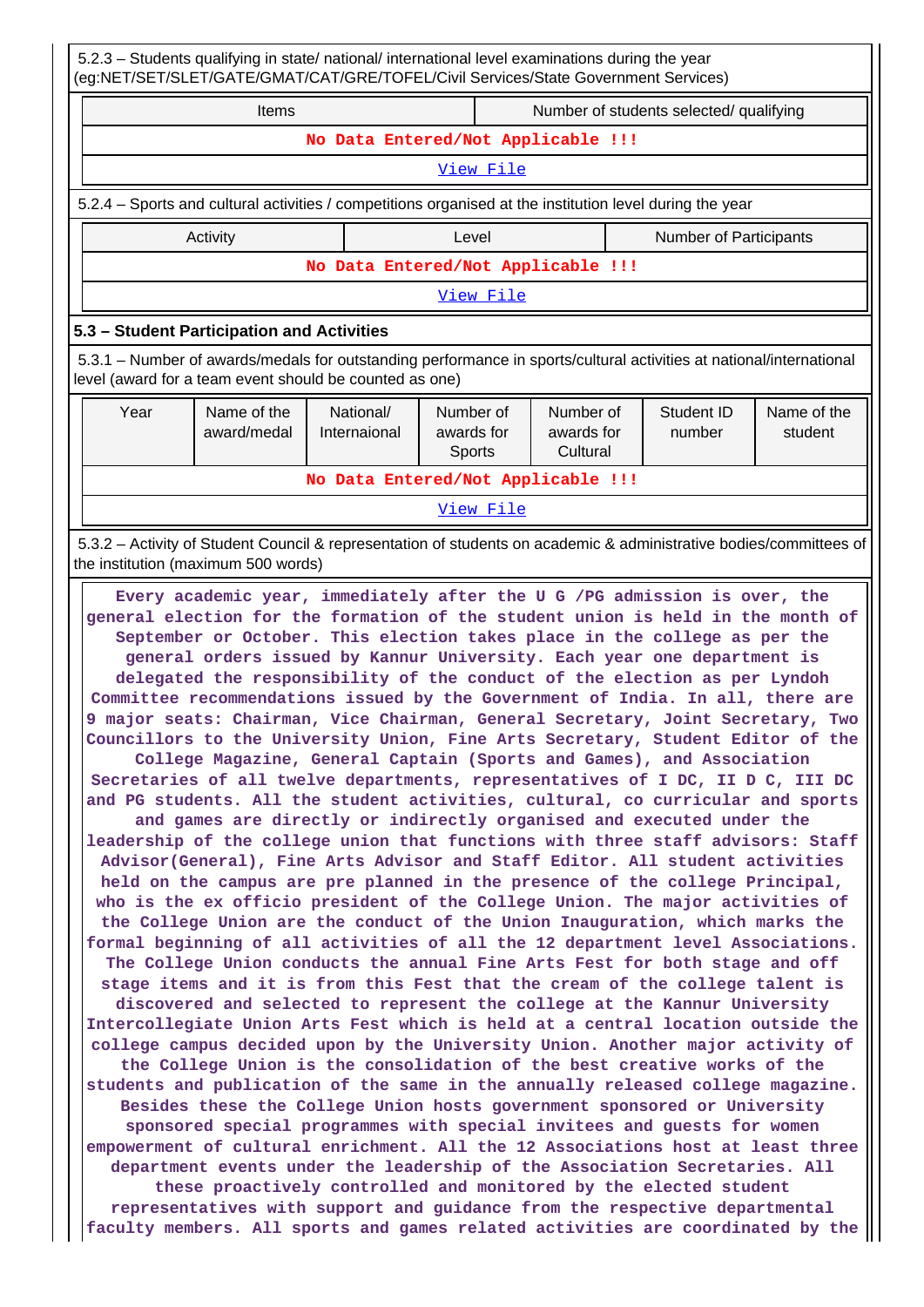**General Captain with ample support from the faculty of Physical Education. There are student nominees in the Anti Ragging Committee, Anti Ragging Squad, Discipline Committee (special invitees) and Anti Women Harassment Cell.**

#### **5.4 – Alumni Engagement**

5.4.1 – Whether the institution has registered Alumni Association?

 **Yes**

 **The college has three registered alumni associations having 1120 enrolled alumni. ( SN Alumni, SN mates and Physics alumni). Apart from these 3 alumni , all departments have separate alumni associations. The college alumni regularly conduct several programmes inside and outside the campus. These include seminar series, campus cleaning programmes etc. The SN Alumni also provide endowments for the best performing students in academics, arts and sports. The alumni also offers financial support to economically backward students. Many of the alumni used to visit campus deliver lectures in the area of their expertise. The alumni associated with various departments interact with the faculty of the department and provide accessories as per the requirements of the department. The alumni positioned in different research institutes provides facilities for research work for students and teachers of the department.**

5.4.2 – No. of enrolled Alumni:

**1120**

5.4.3 – Alumni contribution during the year (in Rupees) :

**350000**

5.4.4 – Meetings/activities organized by Alumni Association :

 **SN ALUMNI ASSOCIATION, SREE NARAYANA COLLEGE, KANNUR PROGRAMMES CONDUCTED DURING 2019-20 THEME OF THE YEAR: GREEN KANNUR – CLEAN KANNUR 1. Workshop on career guidance – job opportunities 2. IFTHAR SANGAMAM 3. Creating a medical garden in front of college hostel in association with botany department of SN college on world environment day 4. Medical camp in association with Yenappoya medical college 5. Cleaning of college campus and fixing of plastic and paper waste collection bins 6. National seminar on independent India in association with History department 7. Interactive session with retired teachers and students 8. Gandhi smruthi at mahatma mandir – exhibition 9. Onam celebration 10. Children's day painting competition 11. Sangeetha sandhya 12. Kite festival at payyambalam beech 13. Family get together at SN auditorium on 26th Jan 2020 14. Verma trophy – Inter class cricket tournament 15. Quiz contest for students**

#### **CRITERION VI – GOVERNANCE, LEADERSHIP AND MANAGEMENT**

#### **6.1 – Institutional Vision and Leadership**

 6.1.1 – Mention two practices of decentralization and participative management during the last year (maximum 500 words)

 **The College has a hierarchy of micro-level management for the planning and execution of academic and non-academic programmes. The college follows a decentralised system, where everyone has important roles, right from the Convenor of the Regional Development Council (RDC), who is in charge of the overall management of the college, to the student union. This ensures participative and collaborative management that has been effectively implemented through the years. The RDC does not interfere in the day-to-day functioning of the college. The staff council is the supreme decision making body. It is adequately supported by the IQAC, Research Promotion Cell, PTA and the Student Union. An Academic Development Committee comprising of the research guides, heads of departments and academically brilliant student representatives**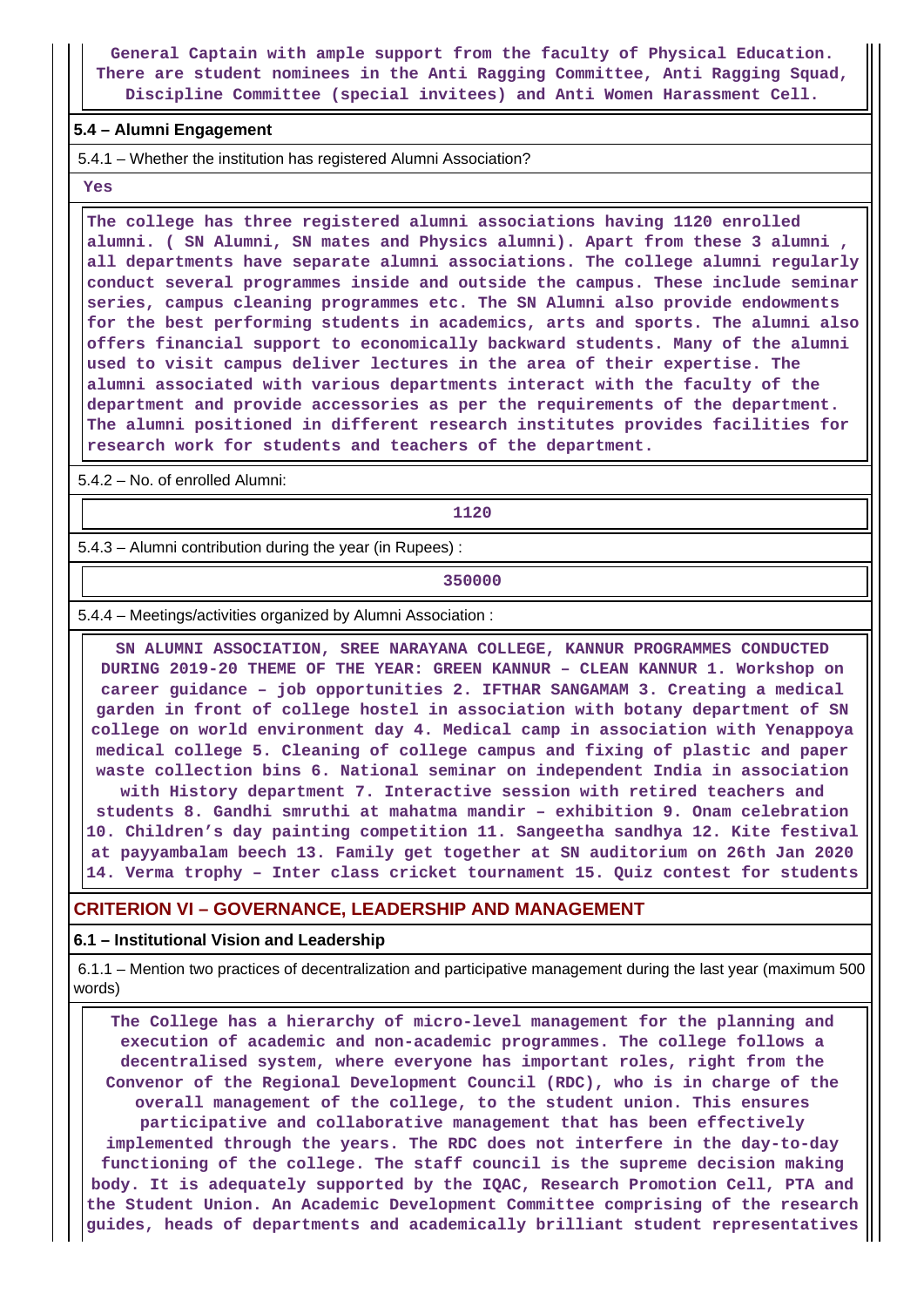**from each department meets on a regular basis under the aegis of IQAC to give consent and monitor the innovative academic programmes, seminars, workshops and all value added training modules. The various committees and clubs for all the co-curricular and extracurricular activities report to the IQAC about the achievements in various fields**

6.1.2 – Does the institution have a Management Information System (MIS)?

**No. 2. In the case of the case of the case of the case of the case of the case of the case of the case of the case of the case of the case of the case of the case of the case of the case of the case of the case of the cas** 

## **6.2 – Strategy Development and Deployment**

6.2.1 – Quality improvement strategies adopted by the institution for each of the following (with in 100 words each):

| <b>Strategy Type</b>                 | Details                                                                                                                                                                                                                                                                                                                                                                                                                                                                                                                                                                                                                                                          |
|--------------------------------------|------------------------------------------------------------------------------------------------------------------------------------------------------------------------------------------------------------------------------------------------------------------------------------------------------------------------------------------------------------------------------------------------------------------------------------------------------------------------------------------------------------------------------------------------------------------------------------------------------------------------------------------------------------------|
| Curriculum Development               | Curriculum Development : : The<br>various Boards of Studies of Kannur<br>University comprise of a large number<br>of teachers from this college. Almost<br>all departments have one or more<br>faculty member each serving as Member<br>of BoS of the University. Hence<br>teachers of SN College are instrumental<br>in the updation and restructuring of<br>the existing syllabus of Kannur<br>University                                                                                                                                                                                                                                                      |
| Admission of Students                | Admission of Students Admission to UG<br>and PG programme are done through<br>Single Window System of Kannur<br>University. All admission is made by<br>meticulously following the government<br>and university regulations regarding<br>all categories of candidates:<br>General/OBC- Thiyya /SC /ST /Physically<br>Challenged.                                                                                                                                                                                                                                                                                                                                 |
| Industry Interaction / Collaboration | Industry Interaction / Collaboration:<br>Short-term Industry Internship is<br>conducted for the final semester<br>undergraduate Management students and<br>final semester post graduate students<br>of Chemistry.                                                                                                                                                                                                                                                                                                                                                                                                                                                |
| Human Resource Management            | Human Resource Management: The<br>institution has a mechanism to monitor<br>and streamline the educational<br>programmes offered by the college,<br>student performances, teaching<br>innovations and teachers'<br>responsibilities. Although the process<br>has not been fully digitised with a<br>comprehensive software in place, a<br>large part of the database is stored in<br>computers using popular softwares. For<br>extracurricular, co-curricular<br>activities, programmes of various clubs<br>and forums, there is a teacher<br>coordinator or a group of teachers<br>under one teacher-convenor. Frequent<br>meetings of the responsible teachers |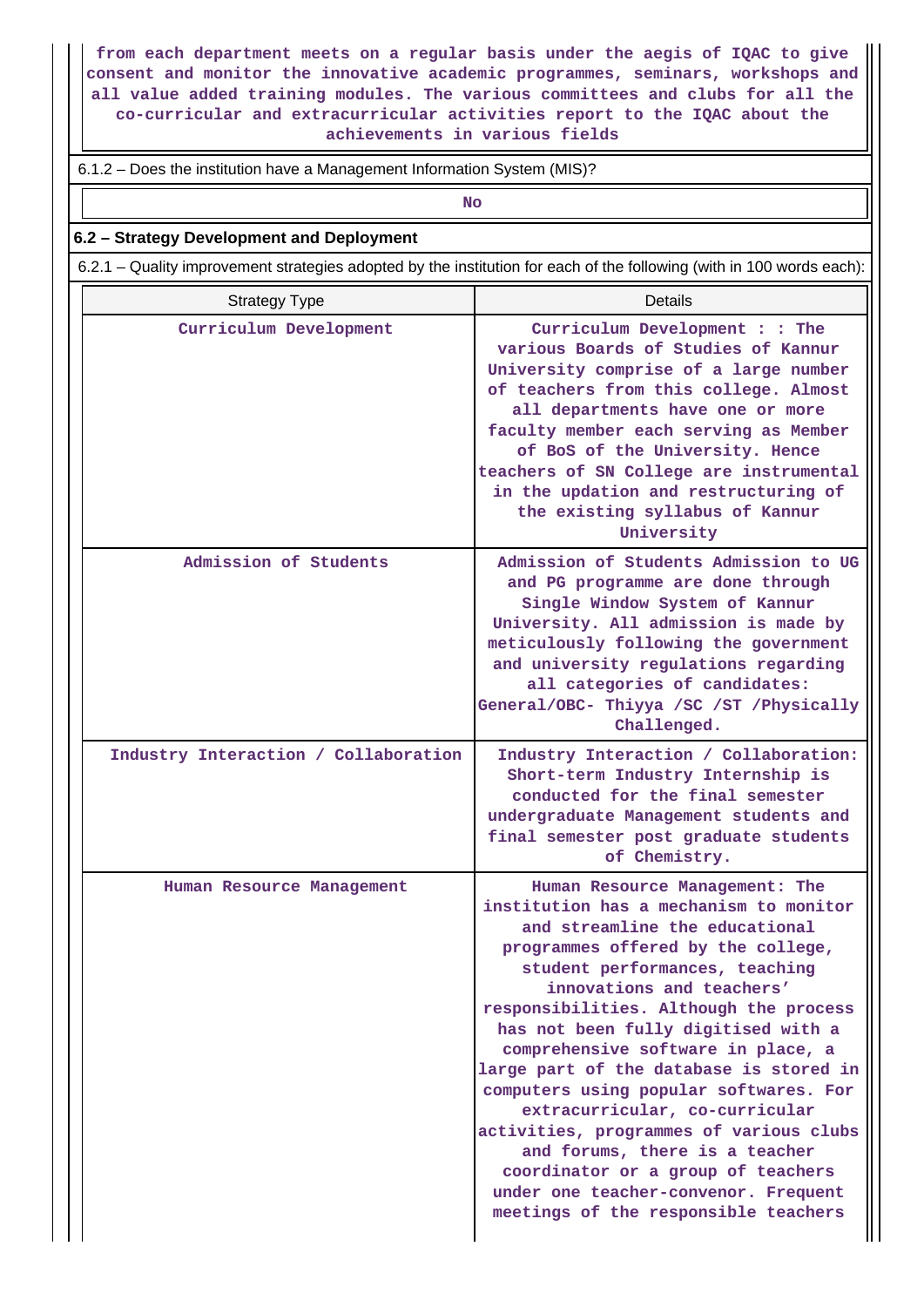|                                                                                         | under the leadership of IQAC<br>coordinator enable the institute to<br>generate quick and efficient insights<br>into resource redistribution and<br>management.                                                                                                                                                                                                                                                                                                                                                                                                |
|-----------------------------------------------------------------------------------------|----------------------------------------------------------------------------------------------------------------------------------------------------------------------------------------------------------------------------------------------------------------------------------------------------------------------------------------------------------------------------------------------------------------------------------------------------------------------------------------------------------------------------------------------------------------|
| Library, ICT and Physical<br>Infrastructure / Instrumentation                           | Library, ICT and Physical<br>Infrastructure / Instrumentation :<br>:::The library books are purchased<br>commonly as per department requirements<br>supervised by the Library Committee<br>that is functioning in the college. The<br>Library is fully automated with WEB<br>OPAC. INFLIBNET and NTPL study<br>materials of 4 Tb are available in the<br>library. A well equipped computer lab<br>with sixty computers has been set up on<br>the second floor of the Jubilee<br>building complex that houses both the<br>general library and the reading room. |
| Research and Development                                                                | Research and Development: A Research<br>Promotion Cell (RPC) functions in the<br>college. The cell promotes research<br>related programmes like seminars,<br>presentations and publication of<br>research articles in both sciences and<br>humanities. Experts from various<br>prestigious research institutes are<br>invited to the college to interact with<br>students and teachers. Opportunities<br>are provided to students and teachers<br>for visiting research institutes,                                                                            |
| Examination and Evaluation                                                              | Examination and Evaluation: Model<br>/Internal exams are conducted by all<br>the departments according to university<br>question paper pattern. The papers are<br>evaluated and returned to the students.<br>Assignments are given to students<br>through Google Classroom.                                                                                                                                                                                                                                                                                    |
| Teaching and Learning<br>6.2.2 - Implementation of e-governance in areas of operations: | Teaching and Learning : Frequent<br>examinations are conducted at class<br>level that give confidence to the<br>students in general. Class seminars are<br>frequently conducted and assignments<br>are given to all students on a regular<br>basis. Most of the teachers use ICT<br>oriented methods in teaching. Many<br>departments use online educational<br>platforms like MOOCs, LMS etc. for<br>effective teaching                                                                                                                                       |

| E-governace area         | Details                                                                                                                                                        |
|--------------------------|----------------------------------------------------------------------------------------------------------------------------------------------------------------|
| Planning and Development | Planning and Development: Initial<br>activities of Planning and Development<br>are done through continuous meetings<br>between the various stakeholders. Every |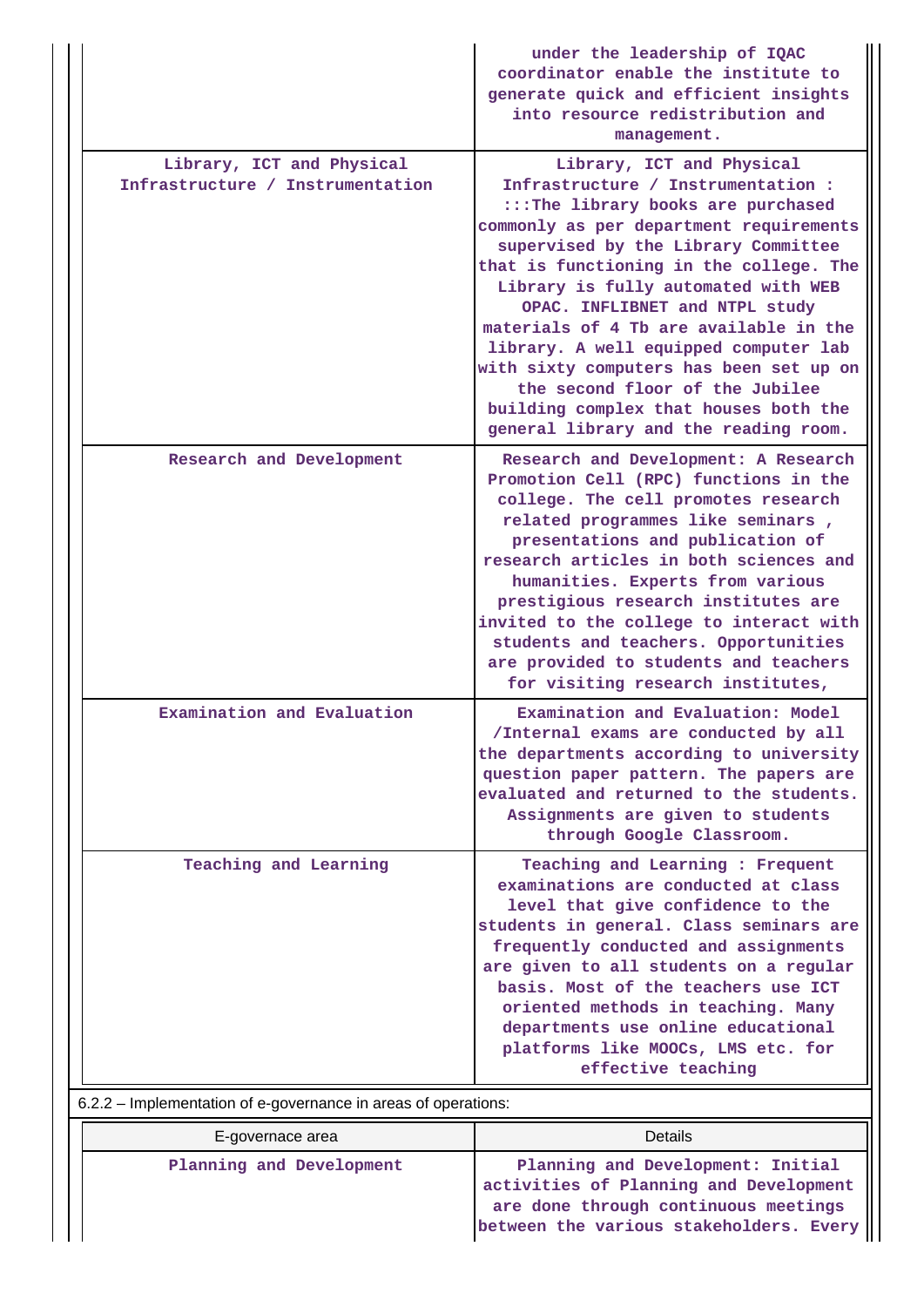|                                                                                                                                                       | activity is manually as well as<br>digitally kept for future reference.<br>Hence it is computerised and this can<br>be retrieved and synthesised for any<br>future activity.                                                                                                                                                                 |
|-------------------------------------------------------------------------------------------------------------------------------------------------------|----------------------------------------------------------------------------------------------------------------------------------------------------------------------------------------------------------------------------------------------------------------------------------------------------------------------------------------------|
| Administration                                                                                                                                        | Administration: Every section of the<br>Administration is currently<br>computerised and has access to<br>internet. Majority of the work is done<br>using various softwares. In a couple of<br>years the Administrative wing would be<br>completely digitised and automated.<br>Finance and Accounts Computerisation is<br>almost             |
| Finance and Accounts                                                                                                                                  | Finance and Accounts: Computerisation<br>is complete vis-a-vis Finance and<br>Account. Manual records are also<br>available currently.                                                                                                                                                                                                       |
| Student Admission and Support                                                                                                                         | Student Admission and Support: A<br>Single Window Online Admission system<br>is in force in the university for the<br>past few years. Hence all admission<br>work is completely digitised. As for<br>support with regard to scholarship,<br>freeship, reservation, concession<br>various online modes are being used.                        |
| Examination                                                                                                                                           | Examination Registration for the<br>semester exams are done via University<br>website. The results are also available<br>online. Hence E-governance is in full<br>force visa-vis examinations. As for<br>assignment works to facilitate internal<br>evaluation, most of the departments are<br>using softwares like the Google<br>Classroom. |
| 6.3 - Faculty Empowerment Strategies<br>6.3.1 - Teachers provided with financial support to attend conferences / workshops and towards membership fee |                                                                                                                                                                                                                                                                                                                                              |

of professional bodies during the year

| Year                                                                                                                                                            |                                                                 | Name of conference/<br>Name of the<br>Name of Teacher<br>professional body for<br>workshop attended<br>which membership<br>for which financial<br>fee is provided<br>support provided |           |         |                                                                       |  | Amount of support                                  |  |
|-----------------------------------------------------------------------------------------------------------------------------------------------------------------|-----------------------------------------------------------------|---------------------------------------------------------------------------------------------------------------------------------------------------------------------------------------|-----------|---------|-----------------------------------------------------------------------|--|----------------------------------------------------|--|
| No Data Entered/Not Applicable !!!                                                                                                                              |                                                                 |                                                                                                                                                                                       |           |         |                                                                       |  |                                                    |  |
| No file uploaded.                                                                                                                                               |                                                                 |                                                                                                                                                                                       |           |         |                                                                       |  |                                                    |  |
| 6.3.2 – Number of professional development / administrative training programmes organized by the College for<br>teaching and non teaching staff during the year |                                                                 |                                                                                                                                                                                       |           |         |                                                                       |  |                                                    |  |
| Year                                                                                                                                                            | Title of the<br>professional<br>بالمرتب تمحر مرتجل متربط المراب | Title of the<br>administrative<br>the contraction of the con-                                                                                                                         | From date | To Date | Number of<br>participants<br>$\sqrt{1}$ and $\sqrt{1}$ and $\sqrt{1}$ |  | Number of<br>participants<br>والملح جامعه المرجودة |  |

| ו שטו | טווי וש טווו   | טווי וט טווו   | י ישווי שענט | i v palv | 114111.VU VI | ו שטוווושו    |
|-------|----------------|----------------|--------------|----------|--------------|---------------|
|       | professional   | administrative |              |          | participants | participants  |
|       | development    | training       |              |          | (Teaching    | (non-teaching |
|       | programme      | programme      |              |          | staff)       | staff)        |
|       | organised for  | organised for  |              |          |              |               |
|       | teaching staff | non-teaching   |              |          |              |               |
|       |                | staff          |              |          |              |               |
|       |                |                |              |          |              |               |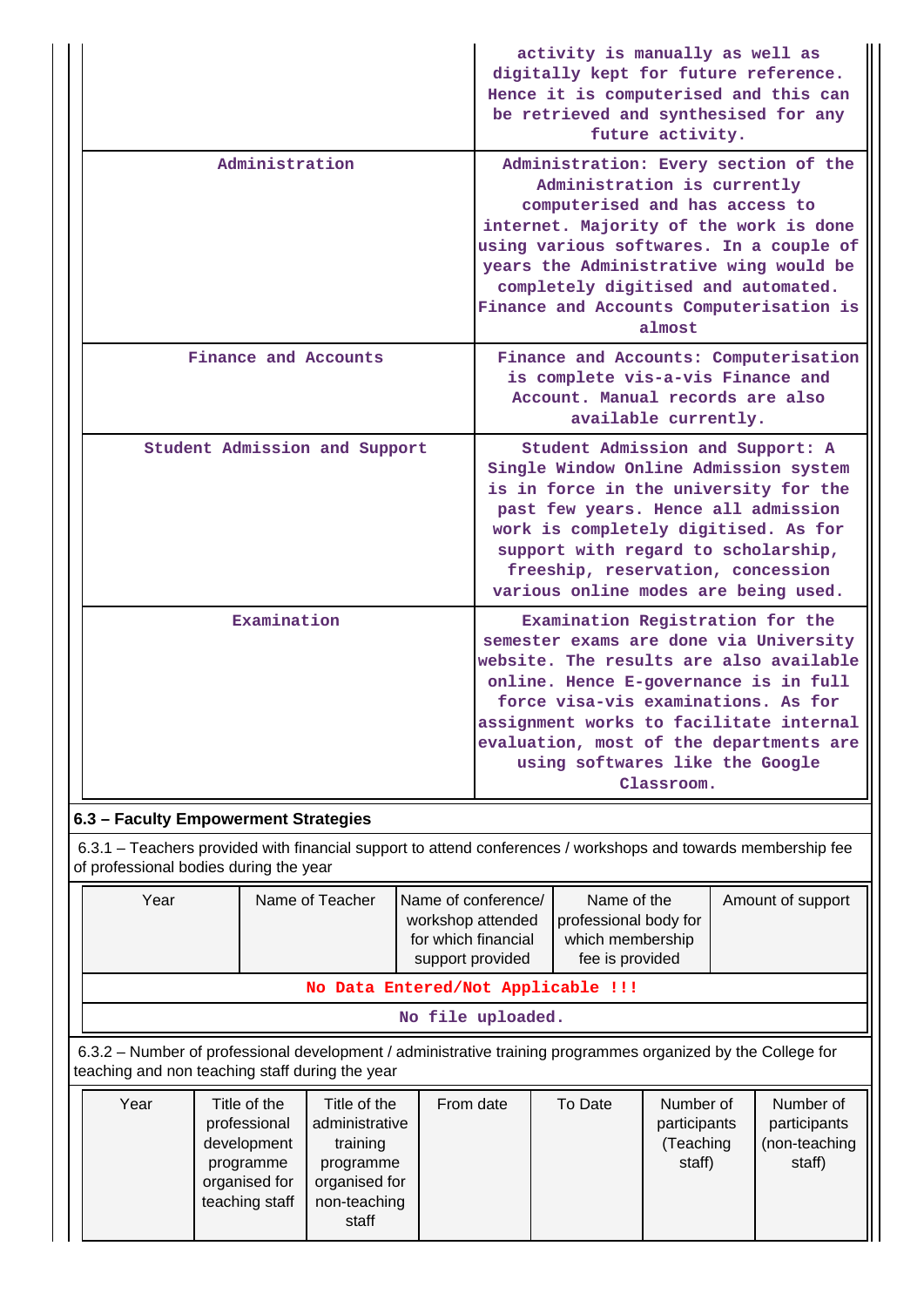| 2019                                                                                                                                                                                       | <b>Nill</b>                                                                                                                                                                                                                                                                                                                                                                                                                                                                                                                                                                                                                                                                                                                                                                                                                                                            | <b>Nill</b>                        |              | Nill                          | <b>Nill</b> |         | <b>Nill</b>     | Nill             |
|--------------------------------------------------------------------------------------------------------------------------------------------------------------------------------------------|------------------------------------------------------------------------------------------------------------------------------------------------------------------------------------------------------------------------------------------------------------------------------------------------------------------------------------------------------------------------------------------------------------------------------------------------------------------------------------------------------------------------------------------------------------------------------------------------------------------------------------------------------------------------------------------------------------------------------------------------------------------------------------------------------------------------------------------------------------------------|------------------------------------|--------------|-------------------------------|-------------|---------|-----------------|------------------|
|                                                                                                                                                                                            |                                                                                                                                                                                                                                                                                                                                                                                                                                                                                                                                                                                                                                                                                                                                                                                                                                                                        |                                    |              | No file uploaded.             |             |         |                 |                  |
| 6.3.3 - No. of teachers attending professional development programmes, viz., Orientation Programme, Refresher<br>Course, Short Term Course, Faculty Development Programmes during the year |                                                                                                                                                                                                                                                                                                                                                                                                                                                                                                                                                                                                                                                                                                                                                                                                                                                                        |                                    |              |                               |             |         |                 |                  |
| Title of the<br>Number of teachers<br>professional<br>who attended<br>development<br>programme                                                                                             |                                                                                                                                                                                                                                                                                                                                                                                                                                                                                                                                                                                                                                                                                                                                                                                                                                                                        |                                    | From Date    |                               |             | To date |                 | Duration         |
| Refresher<br>Course                                                                                                                                                                        | 8                                                                                                                                                                                                                                                                                                                                                                                                                                                                                                                                                                                                                                                                                                                                                                                                                                                                      |                                    |              | 28/11/2019                    |             |         | 11/12/2019      | 14               |
| Orientation<br>Course                                                                                                                                                                      | 5                                                                                                                                                                                                                                                                                                                                                                                                                                                                                                                                                                                                                                                                                                                                                                                                                                                                      |                                    |              | 10/07/2019                    |             |         | 30/07/2019      | 21               |
| <b>FDP</b>                                                                                                                                                                                 | 7                                                                                                                                                                                                                                                                                                                                                                                                                                                                                                                                                                                                                                                                                                                                                                                                                                                                      |                                    |              | 07/05/2019                    |             |         | 11/05/2019      | 5                |
| Short term<br>Course                                                                                                                                                                       | 6                                                                                                                                                                                                                                                                                                                                                                                                                                                                                                                                                                                                                                                                                                                                                                                                                                                                      |                                    |              | 13/12/2019                    |             |         | 19/12/2019      | 5                |
|                                                                                                                                                                                            |                                                                                                                                                                                                                                                                                                                                                                                                                                                                                                                                                                                                                                                                                                                                                                                                                                                                        |                                    |              | No file uploaded.             |             |         |                 |                  |
| 6.3.4 - Faculty and Staff recruitment (no. for permanent recruitment):                                                                                                                     |                                                                                                                                                                                                                                                                                                                                                                                                                                                                                                                                                                                                                                                                                                                                                                                                                                                                        |                                    |              |                               |             |         |                 |                  |
|                                                                                                                                                                                            | Teaching                                                                                                                                                                                                                                                                                                                                                                                                                                                                                                                                                                                                                                                                                                                                                                                                                                                               |                                    |              |                               |             |         | Non-teaching    |                  |
| Permanent                                                                                                                                                                                  |                                                                                                                                                                                                                                                                                                                                                                                                                                                                                                                                                                                                                                                                                                                                                                                                                                                                        | <b>Full Time</b>                   |              |                               | Permanent   |         |                 | <b>Full Time</b> |
|                                                                                                                                                                                            |                                                                                                                                                                                                                                                                                                                                                                                                                                                                                                                                                                                                                                                                                                                                                                                                                                                                        | No Data Entered/Not Applicable !!! |              |                               |             |         |                 |                  |
| $6.3.5$ – Welfare schemes for                                                                                                                                                              |                                                                                                                                                                                                                                                                                                                                                                                                                                                                                                                                                                                                                                                                                                                                                                                                                                                                        |                                    |              |                               |             |         |                 |                  |
| Teaching                                                                                                                                                                                   |                                                                                                                                                                                                                                                                                                                                                                                                                                                                                                                                                                                                                                                                                                                                                                                                                                                                        |                                    | Non-teaching |                               |             |         | <b>Students</b> |                  |
|                                                                                                                                                                                            |                                                                                                                                                                                                                                                                                                                                                                                                                                                                                                                                                                                                                                                                                                                                                                                                                                                                        | No Data Entered/Not Applicable !!! |              |                               |             |         |                 |                  |
| 6.4 - Financial Management and Resource Mobilization<br>6.4.1 - Institution conducts internal and external financial audits regularly (with in 100 words each)                             |                                                                                                                                                                                                                                                                                                                                                                                                                                                                                                                                                                                                                                                                                                                                                                                                                                                                        |                                    |              |                               |             |         |                 |                  |
| Every year Auditor Generals (AGs) audit is conducted in the college. Scrutiny                                                                                                              |                                                                                                                                                                                                                                                                                                                                                                                                                                                                                                                                                                                                                                                                                                                                                                                                                                                                        |                                    |              |                               |             |         |                 |                  |
|                                                                                                                                                                                            | and verification of the utilisation details of the UGC funds, verification of<br>the service books of the teaching faculties, salary fixation, teachers<br>increment and all such income and money received from the governent are<br>thoroughly inspected. Deputy Director of Collegiate Education, Calicut conducts<br>audit from time to time. Dy DCE conducts audit on the pension benefits of the<br>retiring and retired teachers. They also scrupulously verify the service books<br>of the teaching faculty, their attendance, salary acquittance, cash receipt<br>voucher and cash book. The College Management, SN Trusts, Kollam is the one<br>internal audit conducting agency. They check and conduct audit on all the funds<br>dispersed by the management. Womens hostel account and all the day to day<br>expense for running the college are audited. |                                    |              |                               |             |         |                 |                  |
| 6.4.2 – Funds / Grants received from management, non-government bodies, individuals, philanthropies during the<br>year(not covered in Criterion III)                                       |                                                                                                                                                                                                                                                                                                                                                                                                                                                                                                                                                                                                                                                                                                                                                                                                                                                                        |                                    |              |                               |             |         |                 |                  |
| Name of the non government<br>funding agencies /individuals                                                                                                                                |                                                                                                                                                                                                                                                                                                                                                                                                                                                                                                                                                                                                                                                                                                                                                                                                                                                                        |                                    |              | Funds/ Grnats received in Rs. |             |         | Purpose         |                  |
|                                                                                                                                                                                            |                                                                                                                                                                                                                                                                                                                                                                                                                                                                                                                                                                                                                                                                                                                                                                                                                                                                        | No Data Entered/Not Applicable !!! |              |                               |             |         |                 |                  |
|                                                                                                                                                                                            |                                                                                                                                                                                                                                                                                                                                                                                                                                                                                                                                                                                                                                                                                                                                                                                                                                                                        |                                    |              | No file uploaded.             |             |         |                 |                  |
| 6.4.3 - Total corpus fund generated                                                                                                                                                        |                                                                                                                                                                                                                                                                                                                                                                                                                                                                                                                                                                                                                                                                                                                                                                                                                                                                        |                                    |              |                               |             |         |                 |                  |
|                                                                                                                                                                                            |                                                                                                                                                                                                                                                                                                                                                                                                                                                                                                                                                                                                                                                                                                                                                                                                                                                                        | No Data Entered/Not Applicable !!! |              |                               |             |         |                 |                  |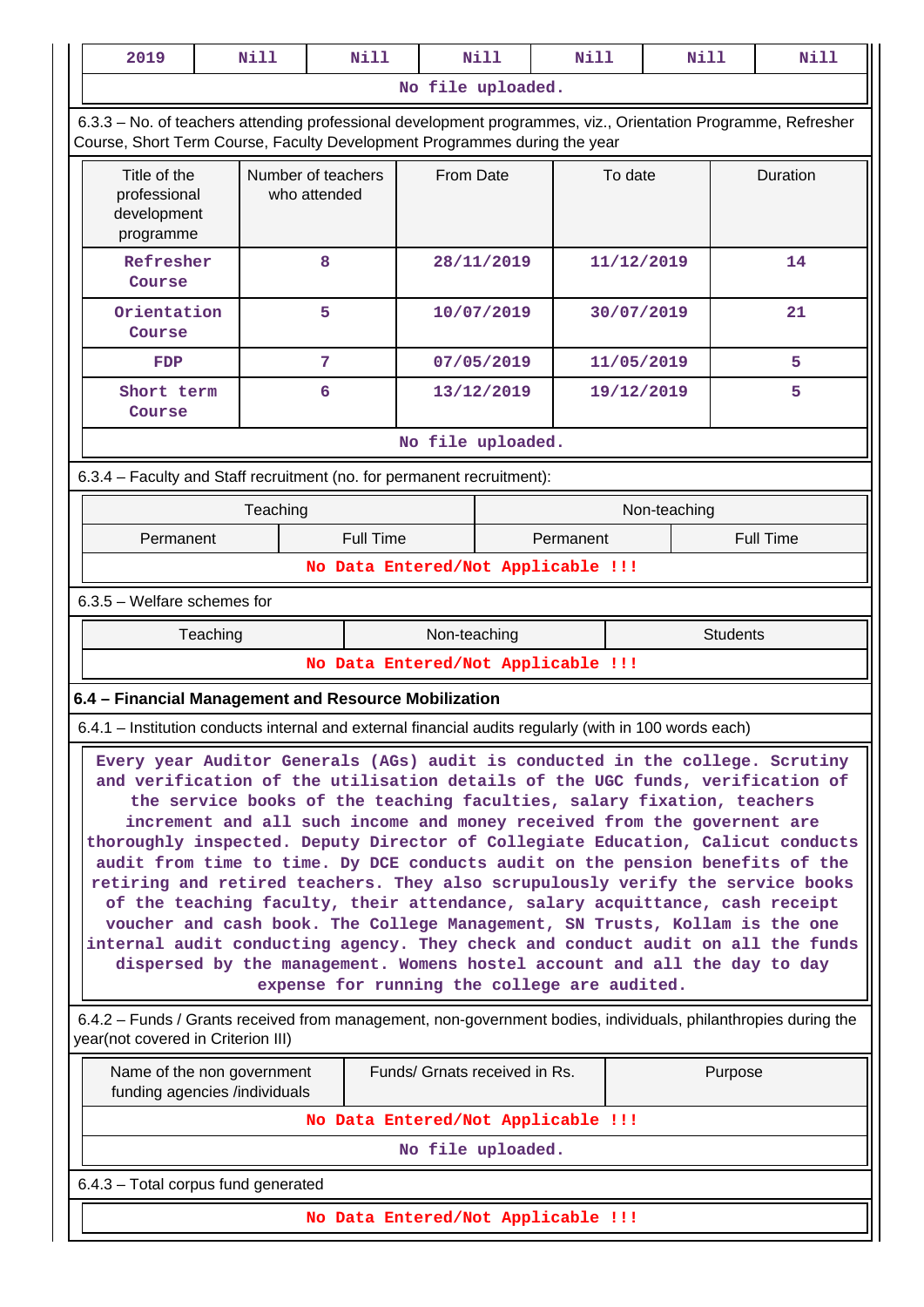| 6.5 - Internal Quality Assurance System                                                                              |                                                                                                                                                                                                                                                                                                                                                                                                                                                                                                                                                                              |                            |                      |  |                    |                           |  |  |  |
|----------------------------------------------------------------------------------------------------------------------|------------------------------------------------------------------------------------------------------------------------------------------------------------------------------------------------------------------------------------------------------------------------------------------------------------------------------------------------------------------------------------------------------------------------------------------------------------------------------------------------------------------------------------------------------------------------------|----------------------------|----------------------|--|--------------------|---------------------------|--|--|--|
| 6.5.1 – Whether Academic and Administrative Audit (AAA) has been done?                                               |                                                                                                                                                                                                                                                                                                                                                                                                                                                                                                                                                                              |                            |                      |  |                    |                           |  |  |  |
| <b>Audit Type</b>                                                                                                    | External                                                                                                                                                                                                                                                                                                                                                                                                                                                                                                                                                                     |                            |                      |  | Internal           |                           |  |  |  |
|                                                                                                                      | Yes/No                                                                                                                                                                                                                                                                                                                                                                                                                                                                                                                                                                       | Agency                     |                      |  | Yes/No             | Authority                 |  |  |  |
| Academic                                                                                                             | Nill                                                                                                                                                                                                                                                                                                                                                                                                                                                                                                                                                                         |                            | Nill                 |  | Nill               | Nill                      |  |  |  |
| Administrative                                                                                                       | <b>Nill</b>                                                                                                                                                                                                                                                                                                                                                                                                                                                                                                                                                                  |                            | <b>Nill</b>          |  | <b>Nill</b>        | Nill                      |  |  |  |
| 6.5.2 - Activities and support from the Parent - Teacher Association (at least three)                                |                                                                                                                                                                                                                                                                                                                                                                                                                                                                                                                                                                              |                            |                      |  |                    |                           |  |  |  |
|                                                                                                                      | Significant contribution for the completion of the UGC funded indoor stadium.<br>Scholarships for the meritorious student (also underprivileged) from each<br>department. Help to augment the infrastructural facilities of the college such<br>as rest rooms, renovation of the seminar hall etc. Financially support to<br>conduct seminars and other academic activities. Management supported<br>financially for sports and cultural activities. Provided financial support for<br>the remuneration to supplementary staff (sanitation staff, computer assistant<br>etc. |                            |                      |  |                    |                           |  |  |  |
| 6.5.3 – Development programmes for support staff (at least three)                                                    |                                                                                                                                                                                                                                                                                                                                                                                                                                                                                                                                                                              |                            |                      |  |                    |                           |  |  |  |
|                                                                                                                      | No Data Entered/Not Applicable !!!                                                                                                                                                                                                                                                                                                                                                                                                                                                                                                                                           |                            |                      |  |                    |                           |  |  |  |
| 6.5.4 - Post Accreditation initiative(s) (mention at least three)                                                    |                                                                                                                                                                                                                                                                                                                                                                                                                                                                                                                                                                              |                            |                      |  |                    |                           |  |  |  |
| 6.5.5 - Internal Quality Assurance System Details                                                                    | Completion of the new indoor stadium, Water Harvesting Project funded by Govt.<br>of Kerala. Certificate courses of IIT Mumbai offered to students. Energy<br>Conservation programs like Urja kiran, Solar Ambassador etc.                                                                                                                                                                                                                                                                                                                                                   |                            |                      |  |                    |                           |  |  |  |
|                                                                                                                      | a) Submission of Data for AISHE portal                                                                                                                                                                                                                                                                                                                                                                                                                                                                                                                                       |                            |                      |  | Yes                |                           |  |  |  |
|                                                                                                                      | b) Participation in NIRF                                                                                                                                                                                                                                                                                                                                                                                                                                                                                                                                                     |                            |                      |  | Yes                |                           |  |  |  |
|                                                                                                                      | c)ISO certification                                                                                                                                                                                                                                                                                                                                                                                                                                                                                                                                                          |                            |                      |  | No                 |                           |  |  |  |
|                                                                                                                      | d)NBA or any other quality audit                                                                                                                                                                                                                                                                                                                                                                                                                                                                                                                                             |                            |                      |  | <b>No</b>          |                           |  |  |  |
| 6.5.6 - Number of Quality Initiatives undertaken during the year                                                     |                                                                                                                                                                                                                                                                                                                                                                                                                                                                                                                                                                              |                            |                      |  |                    |                           |  |  |  |
| Year                                                                                                                 | Name of quality<br>initiative by IQAC                                                                                                                                                                                                                                                                                                                                                                                                                                                                                                                                        | Date of<br>conducting IQAC | <b>Duration From</b> |  | <b>Duration To</b> | Number of<br>participants |  |  |  |
|                                                                                                                      | No Data Entered/Not Applicable !!!                                                                                                                                                                                                                                                                                                                                                                                                                                                                                                                                           |                            |                      |  |                    |                           |  |  |  |
|                                                                                                                      |                                                                                                                                                                                                                                                                                                                                                                                                                                                                                                                                                                              | No file uploaded.          |                      |  |                    |                           |  |  |  |
| <b>CRITERION VII - INSTITUTIONAL VALUES AND BEST PRACTICES</b>                                                       |                                                                                                                                                                                                                                                                                                                                                                                                                                                                                                                                                                              |                            |                      |  |                    |                           |  |  |  |
| 7.1 - Institutional Values and Social Responsibilities                                                               |                                                                                                                                                                                                                                                                                                                                                                                                                                                                                                                                                                              |                            |                      |  |                    |                           |  |  |  |
| 7.1.1 – Gender Equity (Number of gender equity promotion programmes organized by the institution during the<br>year) |                                                                                                                                                                                                                                                                                                                                                                                                                                                                                                                                                                              |                            |                      |  |                    |                           |  |  |  |
| Title of the<br>programme                                                                                            | Period from<br>Period To<br>Number of Participants                                                                                                                                                                                                                                                                                                                                                                                                                                                                                                                           |                            |                      |  |                    |                           |  |  |  |
|                                                                                                                      |                                                                                                                                                                                                                                                                                                                                                                                                                                                                                                                                                                              |                            |                      |  | Female             | Male                      |  |  |  |
| Cyber<br>Security<br><b>Awareness</b>                                                                                | 07/02/2020                                                                                                                                                                                                                                                                                                                                                                                                                                                                                                                                                                   |                            | 07/02/2020           |  | 124                | 41                        |  |  |  |
| Observation<br>of Women's Day                                                                                        | 06/03/2020                                                                                                                                                                                                                                                                                                                                                                                                                                                                                                                                                                   |                            | 06/03/2020           |  | 167                | 82                        |  |  |  |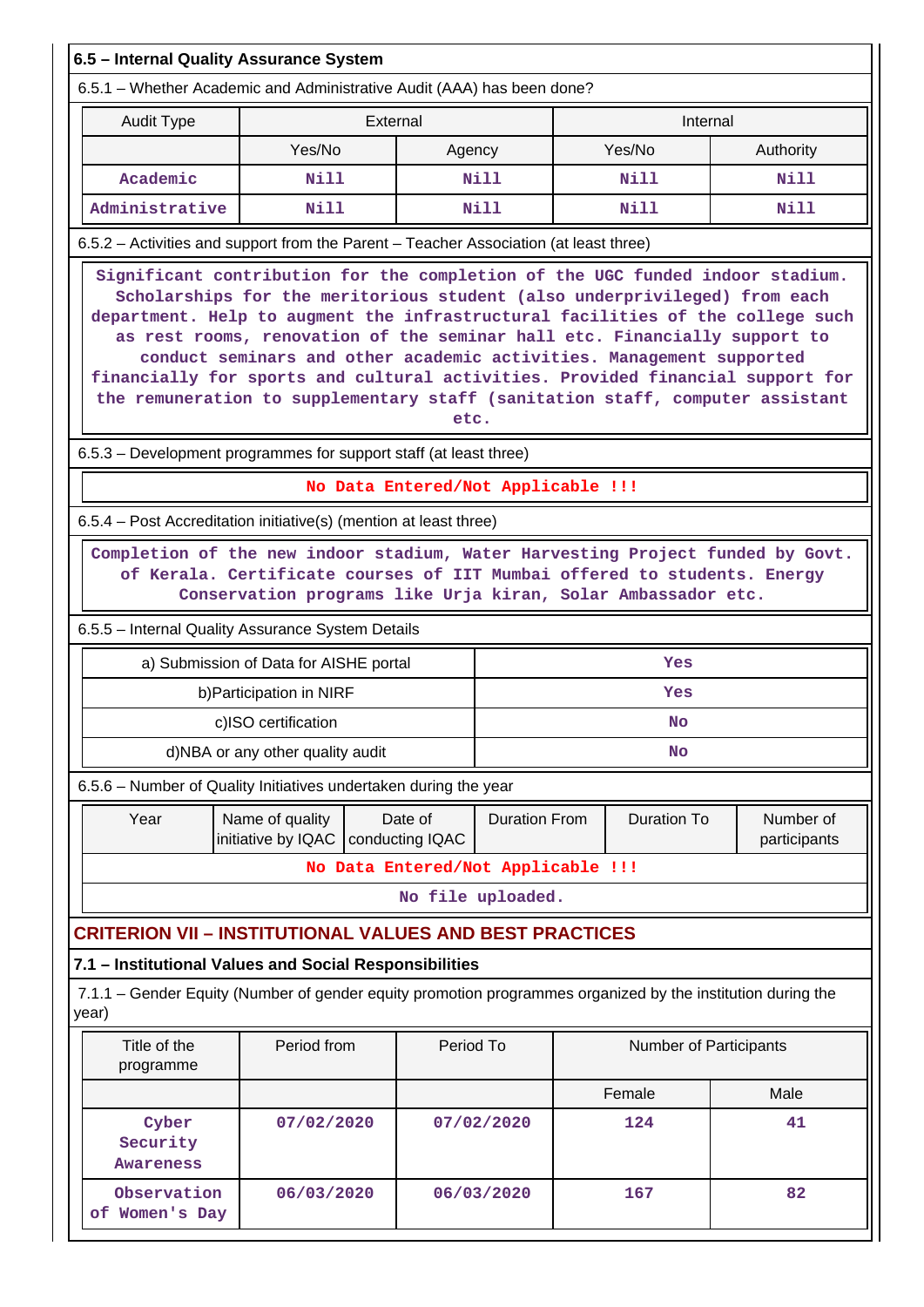| 7.1.2 - Environmental Consciousness and Sustainability/Alternate Energy initiatives such as: |                                                                                                                                                                                                                                                |                                                                                                   |  |                |                |  |                                                    |                                                                                                 |                                                     |  |  |
|----------------------------------------------------------------------------------------------|------------------------------------------------------------------------------------------------------------------------------------------------------------------------------------------------------------------------------------------------|---------------------------------------------------------------------------------------------------|--|----------------|----------------|--|----------------------------------------------------|-------------------------------------------------------------------------------------------------|-----------------------------------------------------|--|--|
|                                                                                              | Percentage of power requirement of the University met by the renewable energy sources                                                                                                                                                          |                                                                                                   |  |                |                |  |                                                    |                                                                                                 |                                                     |  |  |
|                                                                                              | 45200 KWH energy required annually 375 KWH is met by solar energy. In addition<br>91 of the lightening met through LED lamps. As a part of Urja kiran project<br>College regularly make awareness programme among students to conserve energy. |                                                                                                   |  |                |                |  |                                                    |                                                                                                 |                                                     |  |  |
|                                                                                              | 7.1.3 - Differently abled (Divyangjan) friendliness                                                                                                                                                                                            |                                                                                                   |  |                |                |  |                                                    |                                                                                                 |                                                     |  |  |
| Item facilities<br>Yes/No<br>Number of beneficiaries                                         |                                                                                                                                                                                                                                                |                                                                                                   |  |                |                |  |                                                    |                                                                                                 |                                                     |  |  |
|                                                                                              | Ramp/Rails                                                                                                                                                                                                                                     |                                                                                                   |  |                | Yes            |  |                                                    | 24                                                                                              |                                                     |  |  |
|                                                                                              | <b>Rest Rooms</b>                                                                                                                                                                                                                              |                                                                                                   |  |                | Yes            |  |                                                    | 28                                                                                              |                                                     |  |  |
| Scribes for examination                                                                      |                                                                                                                                                                                                                                                |                                                                                                   |  |                | Yes            |  |                                                    | 12                                                                                              |                                                     |  |  |
| 7.1.4 - Inclusion and Situatedness                                                           |                                                                                                                                                                                                                                                |                                                                                                   |  |                |                |  |                                                    |                                                                                                 |                                                     |  |  |
| Year                                                                                         | Number of<br>initiatives to<br>address<br>locational<br>advantages<br>and disadva<br>ntages                                                                                                                                                    | Number of<br>initiatives<br>taken to<br>engage with<br>and<br>contribute to<br>local<br>community |  | Date           | Duration       |  | Name of<br>initiative                              | <b>Issues</b><br>addressed                                                                      | Number of<br>participating<br>students<br>and staff |  |  |
| 2019                                                                                         | $\mathbf{1}$                                                                                                                                                                                                                                   | 1                                                                                                 |  | 07/08/2<br>019 | $\mathbf{1}$   |  | Road<br>safety<br>awareness<br>campaign            | Road<br>safety                                                                                  | 200                                                 |  |  |
| 2019                                                                                         | $\mathbf{1}$                                                                                                                                                                                                                                   | $\mathbf{1}$                                                                                      |  | 11/08/2<br>020 | $\overline{2}$ |  | Helping<br>hands                                   | <b>FLOOD</b><br><b>RELIEF</b><br><b>VICTIMS</b>                                                 | 30                                                  |  |  |
| 2019                                                                                         | 1                                                                                                                                                                                                                                              | 1                                                                                                 |  | 25/09/2<br>020 | $\mathbf{1}$   |  | YOUTH<br><b>WEEK CELE</b><br><b>BRATIONS</b>       | <b>CLEANING</b><br>OF<br><b>ROADSIDE</b><br><b>NEAR</b><br><b>COLLEGE10</b>                     | 100                                                 |  |  |
| 2019                                                                                         | $\mathbf 1$                                                                                                                                                                                                                                    | $\mathbf{1}$                                                                                      |  | 27/09/2<br>020 | $\mathbf{1}$   |  | <b>HELPING</b><br><b>TO VULNER</b><br><b>ABLES</b> | <b>VISIT</b><br>TO OLd<br>age home<br>abhaya<br>nikethan<br>and<br>Ashraya<br>special<br>school | 100                                                 |  |  |
| 2019                                                                                         | 1                                                                                                                                                                                                                                              | $\mathbf{1}$                                                                                      |  | 31/10/2<br>019 | $\mathbf{1}$   |  | cancer<br>rally                                    | an<br>awareness awareness<br>to the<br>public<br>about<br>cancer                                | 55                                                  |  |  |
| 2019                                                                                         | $\mathbf{1}$                                                                                                                                                                                                                                   | $\mathbf{1}$                                                                                      |  | 13/11/2<br>019 | $\mathbf{1}$   |  | cleaning                                           | <b>CLEANING</b><br>and WASTE drive for<br>MANAGEMEN Muzhappil                                   | 150                                                 |  |  |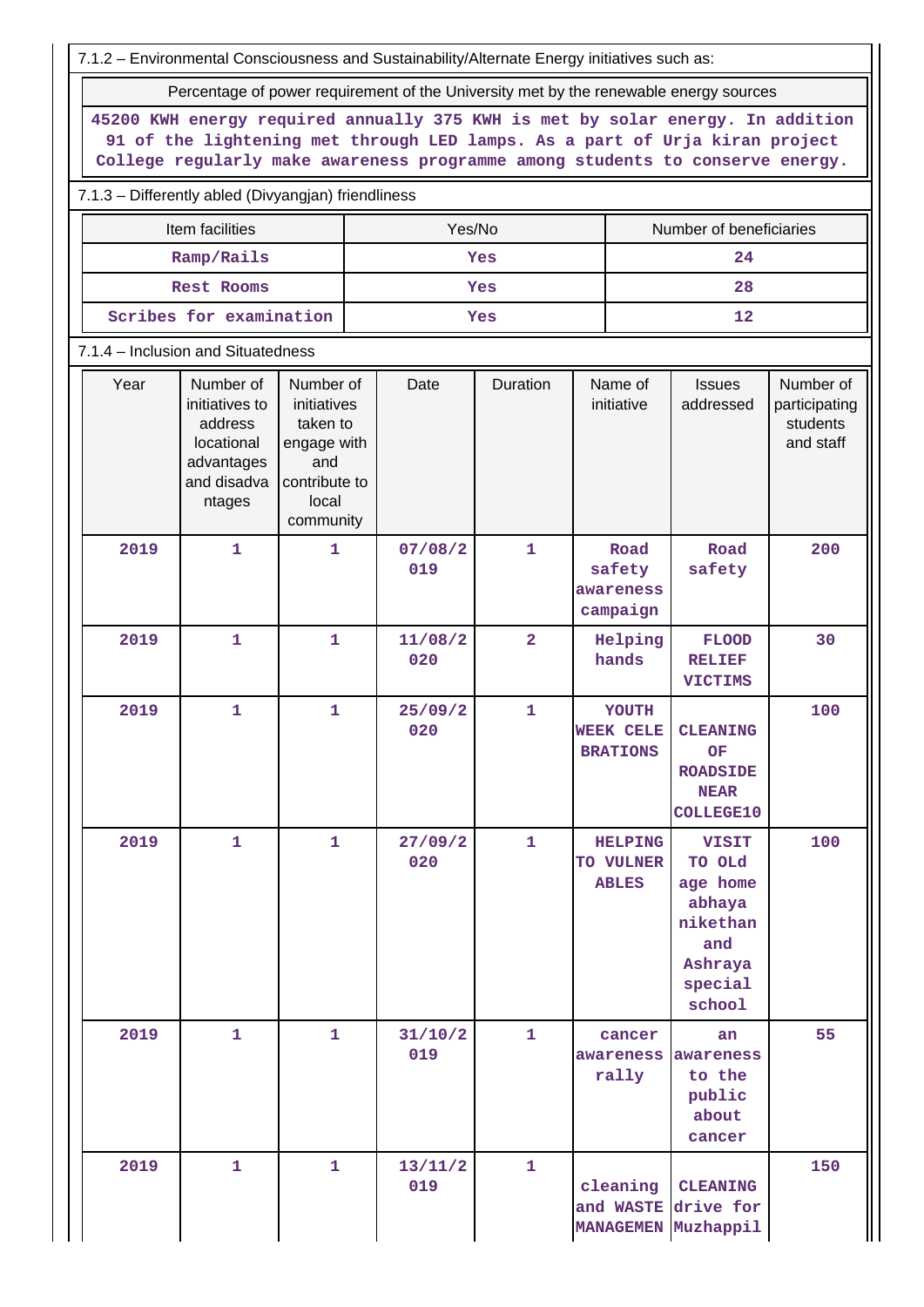|                                                 |                       |                                         |                                                                                                   |                                                                                                                                                                                                                         | т                                                 | angad<br>bEACH150                                                                      |     |
|-------------------------------------------------|-----------------------|-----------------------------------------|---------------------------------------------------------------------------------------------------|-------------------------------------------------------------------------------------------------------------------------------------------------------------------------------------------------------------------------|---------------------------------------------------|----------------------------------------------------------------------------------------|-----|
| <b>Nill</b>                                     | $\mathbf 1$           | $\mathbf{1}$                            | 20/11/2<br>019                                                                                    | $\mathbf{1}$                                                                                                                                                                                                            | daibetic<br>awareness<br>rally                    | an<br>awareness<br>campaign<br>for<br><b>DIABETIC</b><br>890                           | 80  |
| 2019                                            | $\mathbf{1}$          | $\mathbf{1}$                            | 20/11/2<br>019                                                                                    | $\mathbf{1}$                                                                                                                                                                                                            | <b>RUN FOR</b><br><b>SAFE</b><br><b>CHILdHOOd</b> | awareness<br>programme<br>for safe<br>childHOOD<br>190                                 | 100 |
| 2019                                            | $\mathbf{1}$          | $\mathbf{1}$                            | 12/12/2<br>019                                                                                    | $\mathbf{1}$                                                                                                                                                                                                            | health<br>check up                                | free<br>medICAL<br><b>CHECKUP</b><br>TO THE<br><b>STUDents</b><br>and<br><b>STAFFS</b> | 560 |
| 2019                                            | 1                     | $\mathbf{1}$                            | 07/01/2<br>020                                                                                    | 3                                                                                                                                                                                                                       | <b>URVARAM</b><br><b>PROJECT</b>                  | <b>CAMPAIGN</b><br><b>AGAIINST</b><br><b>PLASTIC</b>                                   | 100 |
|                                                 |                       |                                         |                                                                                                   | No file uploaded.                                                                                                                                                                                                       |                                                   |                                                                                        |     |
|                                                 |                       |                                         | 7.1.5 - Human Values and Professional Ethics Code of conduct (handbooks) for various stakeholders |                                                                                                                                                                                                                         |                                                   |                                                                                        |     |
|                                                 | <b>Title</b>          |                                         | Date of publication                                                                               |                                                                                                                                                                                                                         |                                                   | Follow up(max 100 words)                                                               |     |
|                                                 | Hand Book             |                                         |                                                                                                   | 03/06/2019<br>A hand book guide for<br>the students which<br>communicate the vision<br>and mission of the<br>college it imparts<br>ethical values and moral<br>wisdom enshrined in the<br>life of Sree Narayana<br>Guru |                                                   |                                                                                        |     |
|                                                 |                       |                                         | 7.1.6 - Activities conducted for promotion of universal Values and Ethics                         |                                                                                                                                                                                                                         |                                                   |                                                                                        |     |
| Duration To<br><b>Duration From</b><br>Activity |                       |                                         |                                                                                                   |                                                                                                                                                                                                                         | Number of participants                            |                                                                                        |     |
| World Environment<br>Day                        | Observation of        |                                         | 05/06/2019                                                                                        | 05/06/2019                                                                                                                                                                                                              |                                                   |                                                                                        | 134 |
|                                                 | Anti Drug Day         |                                         | 20/06/2019                                                                                        | 20/06/2019                                                                                                                                                                                                              |                                                   |                                                                                        | 187 |
|                                                 |                       | Reading day<br>19/06/2019<br>19/06/2019 |                                                                                                   |                                                                                                                                                                                                                         |                                                   |                                                                                        |     |
|                                                 |                       |                                         |                                                                                                   |                                                                                                                                                                                                                         |                                                   |                                                                                        | 156 |
| Camp                                            | <b>Blood Donation</b> |                                         | 30/07/2019                                                                                        |                                                                                                                                                                                                                         | 30/07/2019                                        |                                                                                        | 46  |

 **Gandhi Jayanthi 02/10/2019 02/10/2019 143 Karkkidaka Fest 21/08/2019 21/08/2019 345**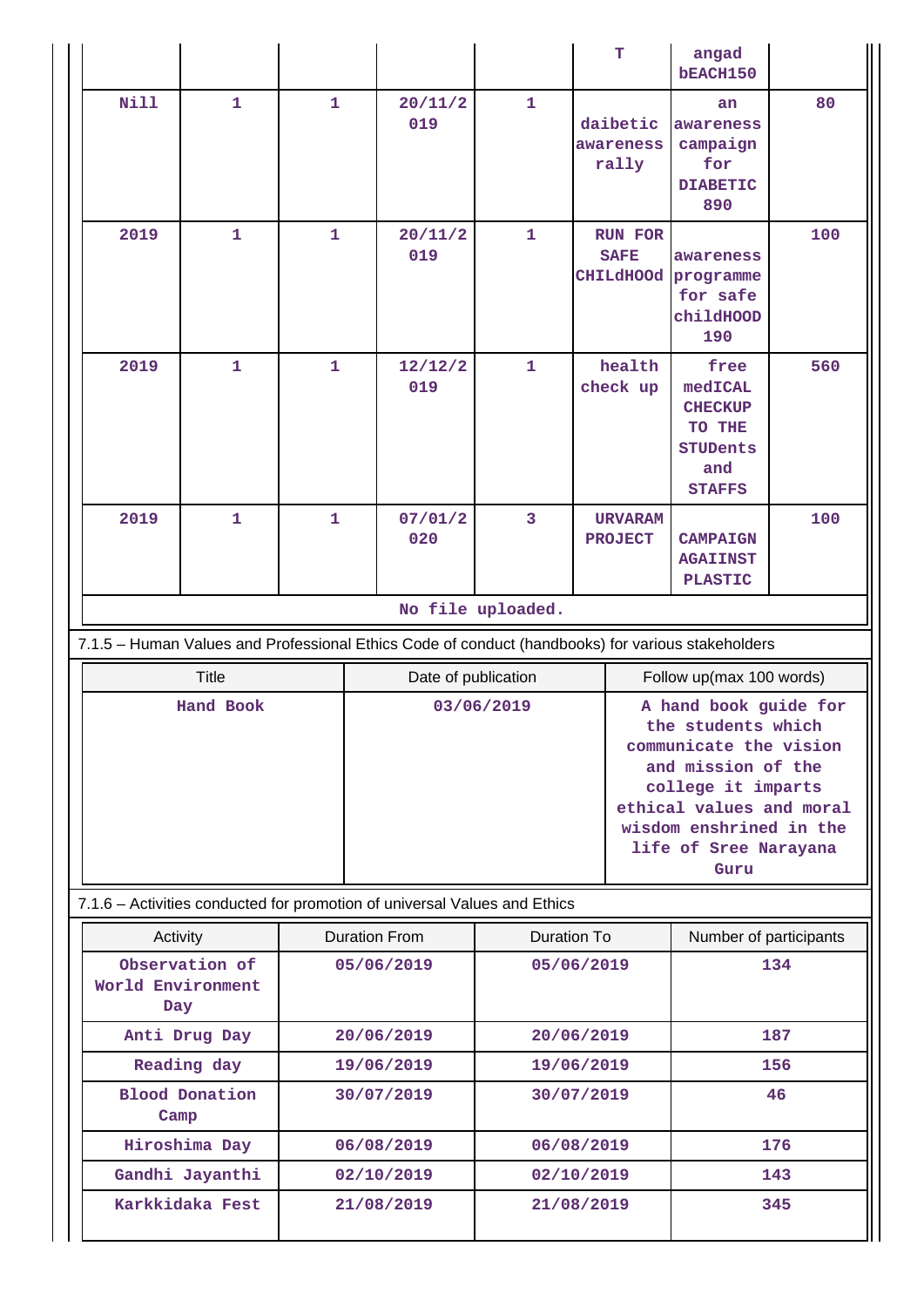| Human Rights Day               | 10/12/2019 | 10/12/2019 | 116 |
|--------------------------------|------------|------------|-----|
| Swatch Normal Tap<br>Programme | 26/11/2019 | 27/11/2019 | 89  |
| Wetland<br>Biodiversity Day    | 20/02/2020 | 20/02/2020 | 123 |

**No file uploaded.**

7.1.7 – Initiatives taken by the institution to make the campus eco-friendly (at least five)

 **1. E poster Competition 2. Urvaram project: Survey and an awareness campaign for waste management and reduction of the usage of plastics 3. Promotion of Solar energy and LED lamps in the college 4.Appointment of Student solar ambassador 5. Plastic free campus and paperless campus 6. Proper installation and use of Dust bin for plastic and solid waste management 7. Space was allocated for providing water for the birds.**

#### **7.2 – Best Practices**

#### 7.2.1 – Describe at least two institutional best practices

 **1. 'Urja Kiran',is an initiative under the Energy Management Centre – Kerala (EMC) is aimed at providing services to facilitate Energy Conservation Awareness Campaign . Adhering to the objective laid out by EMC, the college extended awareness programmes to the general public and also equipped them to develop new sources of energy. Under the aegis of EMC, the college has conducted awareness classes on energy conservation. Residents of three panchayats of Kannur District were given awareness classes on energy conservation and they were also given hands-on training in manufacturingLED bulbs, thus ensuring public participation. The programme was a success as it witnessed massive participation of the public. A Student Solar Ambassador is assigned to enhance the activities of the programme and also to create awareness among the students and public. 2. Disaster Management: The world is swept by the threat of disasters and emergencies presently. The unprecedented recurrence of floods in the state has shattered the lives of people in the district too. The compassionate students of the college visited the rehabilitation centres and realised the difficulties of the people living there. As a measure of relief they collected money and commodities worth around rupees one lakh thirty thousand and handed it over directly to the victims at Ambayathode U.P. school. 3 Organic Farming : The NSS volunteers of the college has taken up the task of setting up an organic vegetable garden in the campus. The students have gained first hand knowledge in cultivation and has also extended the activities by developing vegetable garden in their homes and neighbourhoods. The organically made produce are grown sans chemical fertilisers or pesticides and is sold to the staff and students of the college. The students are also made aware of the harmful sides of consuming chemically fertilised vegetables and fruits. A record 253 kilos of tapioca were cultivated in the campus along with banana, tomatoes, chilly, cabbage, Amaranthus, okra and cauliflower. 4.Sharing ad Caring Around Rs. 80,000 were collected to assist two students and a parent of a student in their medical treatment. NSS students sold home cooked food items for two days under a project called "Koottu" (together) to collect Rs.20000. The staff of the college donated Rs. 4,11,341 as the first installment to the chief Minister`s Relief fund. 5.The hospitals In Kannur district has to just make a phone call and the student with the required blood group is immediately sent to the blood collecting center**

 Upload details of two best practices successfully implemented by the institution as per NAAC format in your institution website, provide the link

<https://sncollegekannur.ac.in/best-practices.php>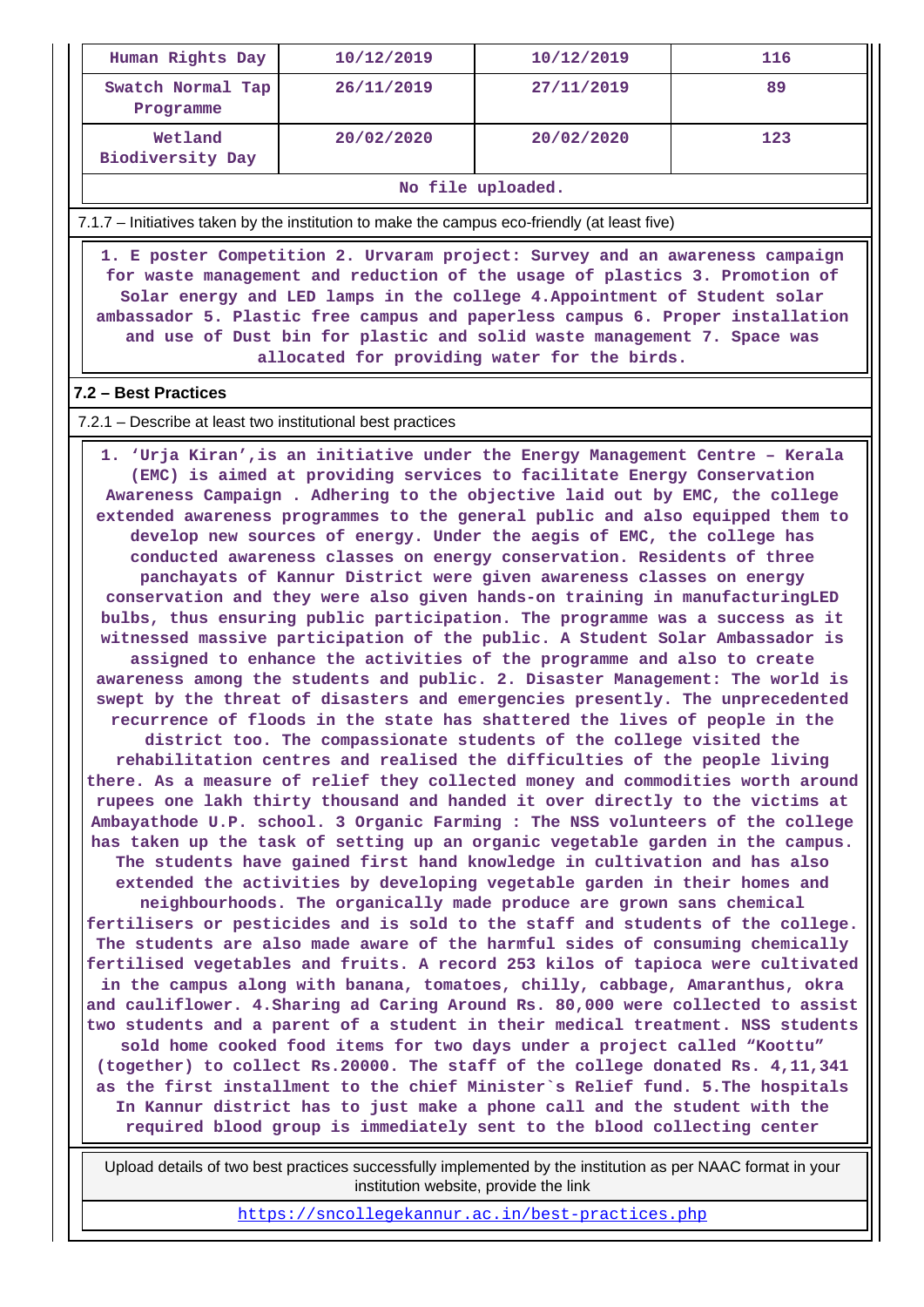#### **7.3 – Institutional Distinctiveness**

 7.3.1 – Provide the details of the performance of the institution in one area distinctive to its vision, priority and thrust in not more than 500 words

 **The vision of the college "Enlightenment Through Education: Strengthen through Organisation" is the motto propounded by the great visionary, Sree Narayana Guru, in whose name the college is known for. Guru's teachings like 'One God, One Religion, One Caste for Human beings' are literally carried out by the institution as it prioritises to provide education to the students hailing from the backward communities of the district. The students enrolled are thus inducted to realise the true values of humanity and also trained to channelize their energy to the common good of the society simultaneously bettering their skills in academics as well. This is reflected in the active participation of the students in the times of need. They spare no chance to help others which is reflected in the activities undertaken by them.Even those students who can ill afford open their purse to contribute to somebody who is less fortunate than them. There have been umpteen such opportunities which demonstrated the students effective involvement and humane commitment towards the society. True to its vision the institution touches the heart and mind of its students. The good values inculcated thus are embraced by the students even after they exit the college as is evident in the unstinting generosity and support extended by our alumni to many generations of students. Many department alumni have instituted scholarships to help deserving students. They also contribute academically and intellectually by arranging invited talk and lecture series. The Management of the college has a reputation for imparting education for the poor and the marginalised strata of the society. A large number of students from poor and backward communities find their redemption in this college. The college has 13 UG departments, 6 PG department and 4 research centers with 5 research guides. Recognizing that all round education is the necessity of the hour, the college gives equal importance to academic, sports and cultural activities. The physical education department is considered to be one among the best in the state. The college has been the undisputed champion for the last 18 years in all round sports activities. The college participates in and organizes tournaments and sports meet to promote physical well-being and sportsmanship. NSS and NCC units of the college are vibrant and responds to need of the hour. Thus, the institution is unique in that it aims at the holistic development of the individual. All steps are taken for the enrichment and extension of student learning. There is a strong emphasis on student needs and aspirations at all levels, psychological, emotional, physical and educational. The institution upholds collective activity as evinced through the staff club. The various clubs constituted ensure environmental protection, literary activities, innovative science projects, cost effective and hassle-free energy consumption, gender equity, parity, and inclusive for the physically challenged and equal opportunities for all. It is an avowed policy of the institution to teach the students to abjure violence. Conflict resolution is achieved in a civilized manner. Democratic values are not only taught but are also practised in the smooth functioning of the college**

#### Provide the weblink of the institution

<https://www.sncollegekannur.ac.in>

#### **8.Future Plans of Actions for Next Academic Year**

 **1. Establishment of MHRD innovation council. 2. Consultancy services in all the PG departments to augment research and development. 3. Establishment of Rain water harvesting unit in the campus as a part of Catch the rain campaign by UGC/ National Water Mission. 4. Establishment of new postgraduate courses. 5. More number of job oriented certificate courses. 6. E-Content development workshop for**